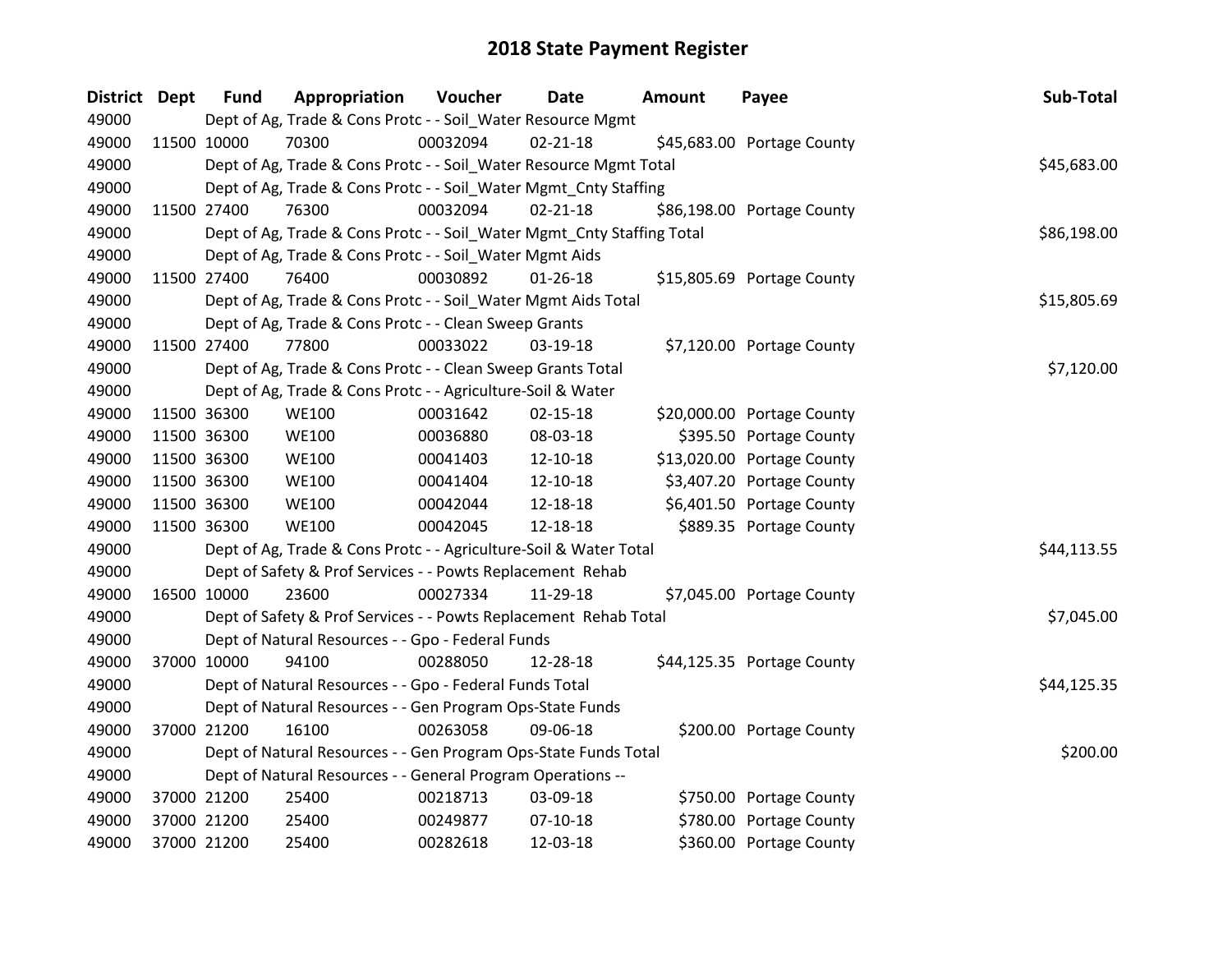| District Dept | <b>Fund</b> | Appropriation                                                      | Voucher  | Date       | <b>Amount</b> | Payee                      | Sub-Total   |
|---------------|-------------|--------------------------------------------------------------------|----------|------------|---------------|----------------------------|-------------|
| 49000         | 37000 21200 | 25400                                                              | 00286094 | 12-19-18   |               | \$1,260.00 Portage County  |             |
| 49000         | 37000 21200 | 25400                                                              | 00286575 | 12-28-18   |               | \$230.60 Portage County    |             |
| 49000         |             | Dept of Natural Resources - - General Program Operations -- Total  |          |            |               |                            | \$3,380.60  |
| 49000         |             | Dept of Natural Resources - - Gpo -Federal Funds                   |          |            |               |                            |             |
| 49000         | 37000 21200 | 38100                                                              | 00222253 | 03-23-18   |               | \$1,503.09 Portage County  |             |
| 49000         |             | Dept of Natural Resources - - Gpo -Federal Funds Total             |          |            |               |                            | \$1,503.09  |
| 49000         |             | Dept of Natural Resources - - Venison Processing                   |          |            |               |                            |             |
| 49000         | 37000 21200 | 54900                                                              | 00222316 | 03-26-18   |               | \$1,460.00 Portage County  |             |
| 49000         |             | Dept of Natural Resources - - Venison Processing Total             |          |            |               |                            | \$1,460.00  |
| 49000         |             | Dept of Natural Resources - - Enf A - Boating Enforcement          |          |            |               |                            |             |
| 49000         | 37000 21200 | 55000                                                              | 00222253 | 03-23-18   |               | \$3,297.90 Portage County  |             |
| 49000         |             | Dept of Natural Resources - - Enf A - Boating Enforcement Total    |          |            |               |                            | \$3,297.90  |
| 49000         |             | Dept of Natural Resources - - Enf A - Atv & Utv Enforcement        |          |            |               |                            |             |
| 49000         | 37000 21200 | 55100                                                              | 00268021 | 09-27-18   |               | \$1,540.95 Portage County  |             |
| 49000         | 37000 21200 | 55100                                                              | 00268556 | 09-27-18   |               | \$4,375.65 Portage County  |             |
| 49000         |             | Dept of Natural Resources - - Enf A - Atv & Utv Enforcement Total  |          |            |               |                            | \$5,916.60  |
| 49000         |             | Dept of Natural Resources - - Wildlife Damage Claims & Abat        |          |            |               |                            |             |
| 49000         | 37000 21200 | 55300                                                              | 00222316 | 03-26-18   |               | \$20,289.74 Portage County |             |
| 49000         |             | Dept of Natural Resources - - Wildlife Damage Claims & Abat Total  |          |            |               |                            | \$20,289.74 |
| 49000         |             | Dept of Natural Resources - - Resaids - County Cons Aids           |          |            |               |                            |             |
| 49000         | 37000 21200 | 56300                                                              | 00265524 | 09-10-18   |               | \$2,175.00 Portage County  |             |
| 49000         |             | Dept of Natural Resources - - Resaids - County Cons Aids Total     |          |            |               |                            | \$2,175.00  |
| 49000         |             | Dept of Natural Resources - - Resaids - Forest Croplnd & Mfl       |          |            |               |                            |             |
| 49000         | 37000 21200 | 56600                                                              | 00267477 | 09-17-18   |               | \$21,206.51 Portage County |             |
| 49000         |             | Dept of Natural Resources - - Resaids - Forest CropInd & Mfl Total |          |            |               |                            | \$21,206.51 |
| 49000         |             | Dept of Natural Resources - - Ra- Cnty Snow Trail & Area Aid       |          |            |               |                            |             |
| 49000         | 37000 21200 | 57400                                                              | 00228606 | $04-19-18$ |               | \$15,899.00 Portage County |             |
| 49000         |             | Dept of Natural Resources - - Ra- Cnty Snow Trail & Area Aid Total |          |            |               |                            | \$15,899.00 |
| 49000         |             | Dept of Natural Resources - - Ra- Snowmobile Trail Areas           |          |            |               |                            |             |
| 49000         | 37000 21200 | 57500                                                              | 00231660 | 05-07-18   |               | \$5,788.16 Portage County  |             |
| 49000         |             | Dept of Natural Resources - - Ra- Snowmobile Trail Areas Total     |          |            |               |                            | \$5,788.16  |
| 49000         |             | Dept of Natural Resources - - Resaids - Pymt In Lieu Tax Fed       |          |            |               |                            |             |
| 49000         | 37000 21200 | 58400                                                              | 00270444 | 10-01-18   |               | \$146.00 Portage County    |             |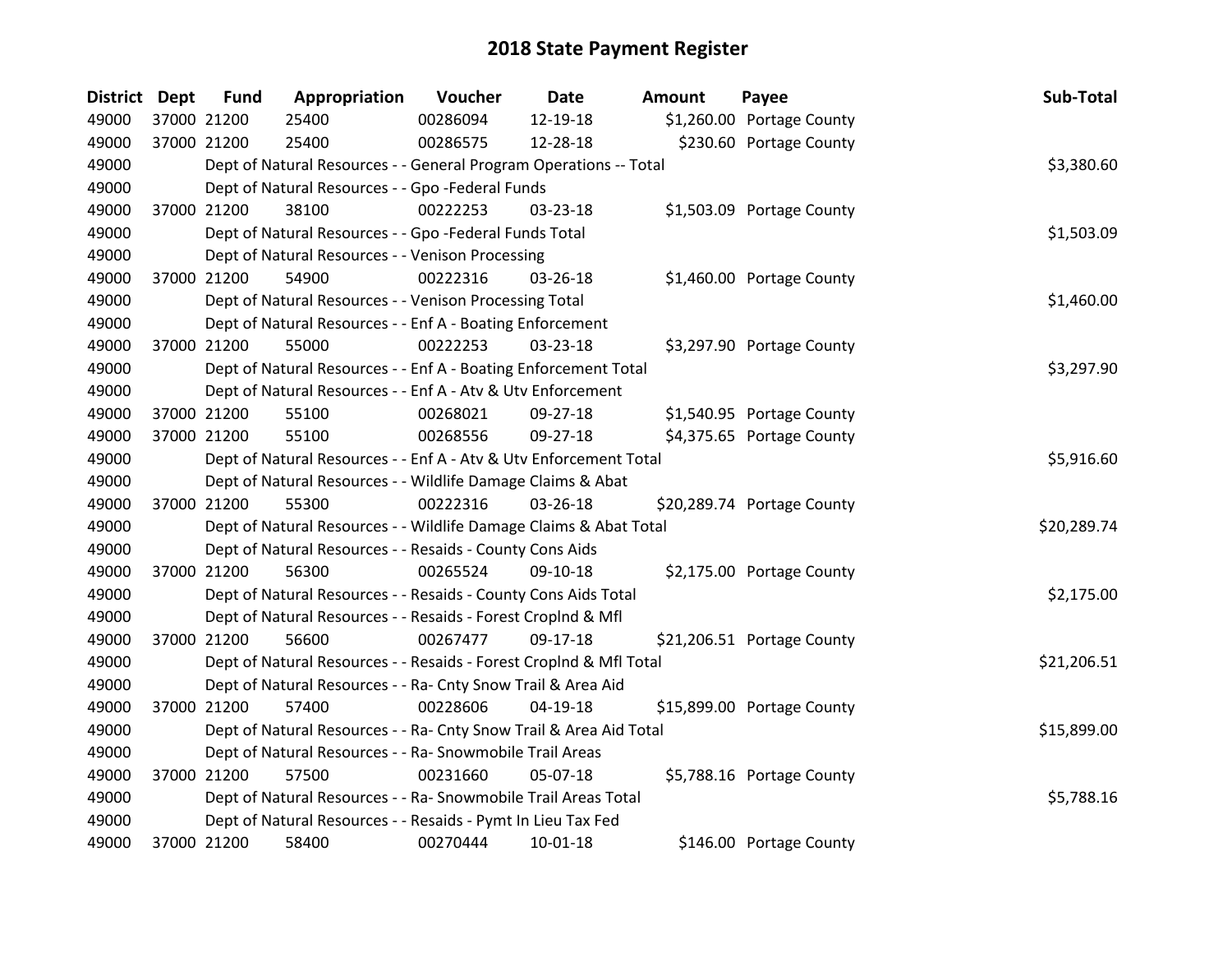| District Dept | <b>Fund</b> | Appropriation                                                      | Voucher  | <b>Date</b>    | Amount | Payee                       | Sub-Total    |
|---------------|-------------|--------------------------------------------------------------------|----------|----------------|--------|-----------------------------|--------------|
| 49000         |             | Dept of Natural Resources - - Resaids - Pymt In Lieu Tax Fed Total |          |                |        |                             | \$146.00     |
| 49000         |             | Dept of Natural Resources - - Ea - Lake Protection                 |          |                |        |                             |              |
| 49000         | 37000 21200 | 66300                                                              | 00262563 | 08-27-18       |        | \$7,773.18 Portage County   |              |
| 49000         |             | Dept of Natural Resources - - Ea - Lake Protection Total           |          |                |        |                             | \$7,773.18   |
| 49000         |             | Dept of Natural Resources - - Gpo-Environmental Fund               |          |                |        |                             |              |
| 49000         | 37000 27400 | 46100                                                              | 00246162 | 06-26-18       |        | \$30.00 Portage County      |              |
| 49000         |             | Dept of Natural Resources - - Gpo-Environmental Fund Total         |          |                |        |                             | \$30.00      |
| 49000         |             | Dept of Natural Resources - - Fin Asst For Responsible Units       |          |                |        |                             |              |
| 49000         | 37000 27400 | 67000                                                              | 00235930 | $05 - 11 - 18$ |        | \$203,600.68 Portage County |              |
| 49000         |             | Dept of Natural Resources - - Fin Asst For Responsible Units Total |          |                |        |                             | \$203,600.68 |
| 49000         |             | Dept of Natural Resources - - Recycling Consolidation Grants       |          |                |        |                             |              |
| 49000         | 37000 27400 | 67300                                                              | 00235930 | $05-11-18$     |        | \$16,169.10 Portage County  |              |
| 49000         |             | Dept of Natural Resources - - Recycling Consolidation Grants Total |          |                |        |                             | \$16,169.10  |
| 49000         |             | Dept of Natural Resources - - Land Acquisition                     |          |                |        |                             |              |
| 49000         | 37000 36300 | TA100                                                              | 00228602 | 04-20-18       |        | \$30.00 Portage County      |              |
| 49000         | 37000 36300 | <b>TA100</b>                                                       | 00252944 | $07-17-18$     |        | \$30.00 Portage County      |              |
| 49000         | 37000 36300 | TA100                                                              | 00259243 | 08-15-18       |        | \$30.00 Portage County      |              |
| 49000         | 37000 36300 | TA100                                                              | 00276868 | 10-31-18       |        | \$25.00 Portage County      |              |
| 49000         |             | Dept of Natural Resources - - Land Acquisition Total               |          |                |        |                             | \$115.00     |
| 49000         |             | Dept of Natural Resources - - Gpo - Sd Water Loan Prog, Fed        |          |                |        |                             |              |
| 49000         | 37000 57300 | 48200                                                              | 00214922 | 02-23-18       |        | \$7,522.00 Portage County   |              |
| 49000         | 37000 57300 | 48200                                                              | 00222038 | 04-19-18       |        | \$5,417.50 Portage County   |              |
| 49000         | 37000 57300 | 48200                                                              | 00244121 | 06-18-18       |        | \$5,417.50 Portage County   |              |
| 49000         | 37000 57300 | 48200                                                              | 00268119 | 09-26-18       |        | \$5,417.50 Portage County   |              |
| 49000         |             | Dept of Natural Resources - - Gpo - Sd Water Loan Prog, Fed Total  |          |                |        |                             | \$23,774.50  |
| 49000         |             | WI Dept of Transportation - - Eldly&Disa Co/Aid Sf                 |          |                |        |                             |              |
| 49000         | 39500 21100 | 16800                                                              | 00238281 | 04-05-18       |        | \$160,553.00 Portage County |              |
| 49000         |             | WI Dept of Transportation - - Eldly&Disa Co/Aid Sf Total           |          |                |        |                             | \$160,553.00 |
| 49000         |             | WI Dept of Transportation - - Eldly&Disa Aid Fd Fd                 |          |                |        |                             |              |
| 49000         | 39500 21100 | 18300                                                              | 00230925 | $03 - 16 - 18$ |        | \$1,001.15 Portage County   |              |
| 49000         |             | WI Dept of Transportation - - Eldly&Disa Aid Fd Fd Total           |          |                |        |                             | \$1,001.15   |
| 49000         |             | WI Dept of Transportation - - Trans Aids To Co.-Sf                 |          |                |        |                             |              |
| 49000         | 39500 21100 | 19000                                                              | 00203661 | $01-02-18$     |        | \$525,698.25 Portage County |              |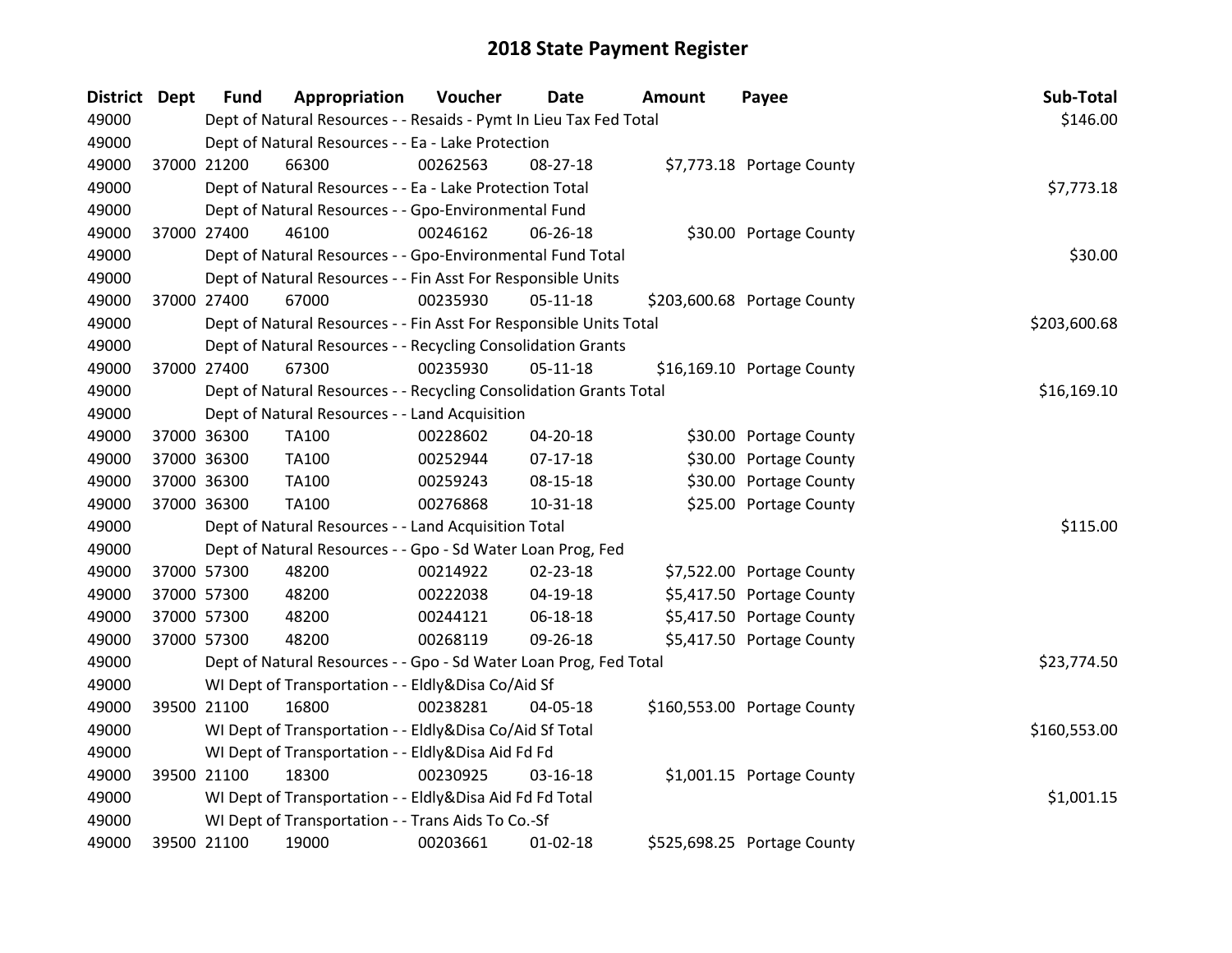| District Dept | <b>Fund</b> | Appropriation                                            | Voucher  | <b>Date</b>    | <b>Amount</b> | Payee                         | Sub-Total      |
|---------------|-------------|----------------------------------------------------------|----------|----------------|---------------|-------------------------------|----------------|
| 49000         | 39500 21100 | 19000                                                    | 00267869 | 07-02-18       |               | \$1,051,396.50 Portage County |                |
| 49000         | 39500 21100 | 19000                                                    | 00301921 | $10 - 01 - 18$ |               | \$525,698.25 Portage County   |                |
| 49000         |             | WI Dept of Transportation - - Trans Aids To Co.-Sf Total |          |                |               |                               | \$2,102,793.00 |
| 49000         |             | WI Dept of Transportation - - Loc Rd Imp Prg St Fd       |          |                |               |                               |                |
| 49000         | 39500 21100 | 27800                                                    | 00278508 | 07-25-18       |               | \$5,702.23 Portage County     |                |
| 49000         | 39500 21100 | 27800                                                    | 00334882 | 12-26-18       |               | \$223,989.84 Portage County   |                |
| 49000         |             | WI Dept of Transportation - - Loc Rd Imp Prg St Fd Total |          |                |               |                               | \$229,692.07   |
| 49000         |             | WI Dept of Transportation - - St Hwy Rehab, Sf           |          |                |               |                               |                |
| 49000         | 39500 21100 | 36300                                                    | 00218182 | 02-05-18       |               | \$700.00 Portage County       |                |
| 49000         | 39500 21100 | 36300                                                    | 00228644 | 03-08-18       |               | \$75.00 Portage County        |                |
| 49000         | 39500 21100 | 36300                                                    | 00243076 | 04-18-18       |               | \$603.46 Portage County       |                |
| 49000         | 39500 21100 | 36300                                                    | 00244018 | 04-19-18       |               | \$30.00 Portage County        |                |
| 49000         | 39500 21100 | 36300                                                    | 00249070 | 05-01-18       |               | \$30.00 Portage County        |                |
| 49000         | 39500 21100 | 36300                                                    | 00255504 | 05-22-18       |               | \$20.92 Portage County        |                |
| 49000         | 39500 21100 | 36300                                                    | 00265047 | 06-20-18       |               | \$949.29 Portage County       |                |
| 49000         | 39500 21100 | 36300                                                    | 00275167 | $07-13-18$     |               | \$90.00 Portage County        |                |
| 49000         | 39500 21100 | 36300                                                    | 00276554 | $07 - 18 - 18$ |               | \$1,585.57 Portage County     |                |
| 49000         | 39500 21100 | 36300                                                    | 00304914 | 10-19-18       |               | \$30.00 Portage County        |                |
| 49000         | 39500 21100 | 36300                                                    | 00315661 | $11 - 16 - 18$ |               | \$25.00 Portage County        |                |
| 49000         | 39500 21100 | 36300                                                    | 00323404 | 11-23-18       |               | \$30.00 Portage County        |                |
| 49000         | 39500 21100 | 36300                                                    | 00334420 | 12-28-18       |               | \$261.38 Portage County       |                |
| 49000         |             | WI Dept of Transportation - - St Hwy Rehab, Sf Total     |          |                |               |                               | \$4,430.62     |
| 49000         |             | WI Dept of Transportation - - Hwy Mgmt & Opers Sf        |          |                |               |                               |                |
| 49000         | 39500 21100 | 36500                                                    | 00208258 | $01-03-18$     |               | \$125,284.75 Portage County   |                |
| 49000         | 39500 21100 | 36500                                                    | 00208861 | 01-08-18       |               | \$5,302.10 Portage County     |                |
| 49000         | 39500 21100 | 36500                                                    | 00211920 | $01 - 16 - 18$ |               | \$659.63 Portage County       |                |
| 49000         | 39500 21100 | 36500                                                    | 00218182 | 02-05-18       |               | \$5,857.33 Portage County     |                |
| 49000         | 39500 21100 | 36500                                                    | 00228390 | 03-07-18       |               | \$10,587.55 Portage County    |                |
| 49000         | 39500 21100 | 36500                                                    | 00233710 | 03-23-18       |               | \$18,981.59 Portage County    |                |
| 49000         | 39500 21100 | 36500                                                    | 00238316 | 04-04-18       |               | \$8,676.75 Portage County     |                |
| 49000         | 39500 21100 | 36500                                                    | 00243076 | 04-18-18       |               | \$5,366.09 Portage County     |                |
| 49000         | 39500 21100 | 36500                                                    | 00255504 | 05-22-18       |               | \$8,672.84 Portage County     |                |
| 49000         | 39500 21100 | 36500                                                    | 00256840 | 05-24-18       |               | \$702.35 Portage County       |                |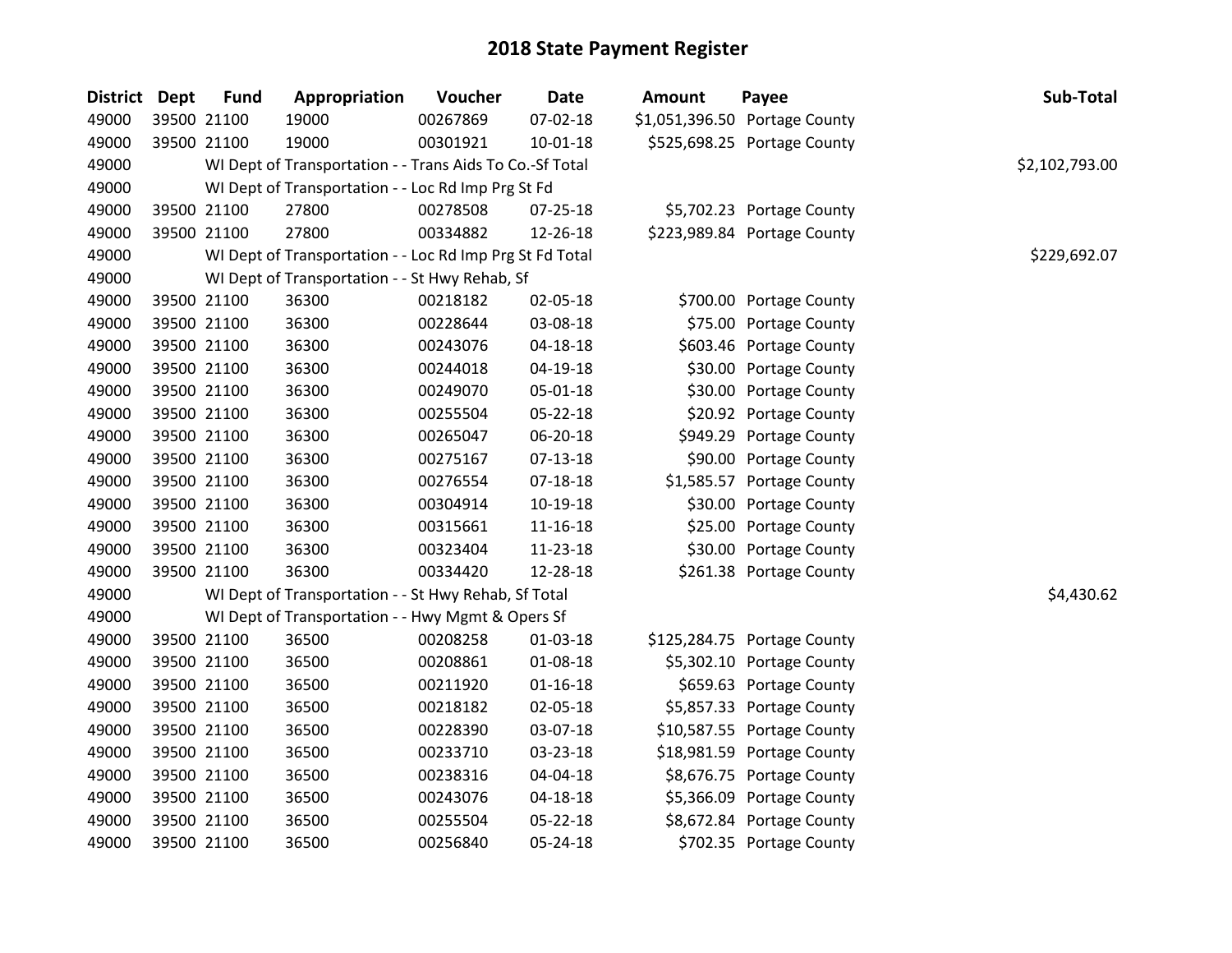| District Dept | <b>Fund</b> | Appropriation                                           | Voucher  | <b>Date</b>    | <b>Amount</b> | Payee                       | Sub-Total    |
|---------------|-------------|---------------------------------------------------------|----------|----------------|---------------|-----------------------------|--------------|
| 49000         | 39500 21100 | 36500                                                   | 00265047 | 06-20-18       |               | \$1,970.21 Portage County   |              |
| 49000         | 39500 21100 | 36500                                                   | 00276554 | 07-18-18       |               | \$16,680.38 Portage County  |              |
| 49000         | 39500 21100 | 36500                                                   | 00294423 | 09-14-18       |               | \$606.54 Portage County     |              |
| 49000         | 39500 21100 | 36500                                                   | 00294889 | 09-10-18       |               | \$58,632.62 Portage County  |              |
| 49000         | 39500 21100 | 36500                                                   | 00307899 | $10-10-18$     |               | \$123,983.19 Portage County |              |
| 49000         | 39500 21100 | 36500                                                   | 00321840 | 11-09-18       |               | \$302.75 Portage County     |              |
| 49000         | 39500 21100 | 36500                                                   | 00321842 | 11-09-18       |               | \$1,094.00 Portage County   |              |
| 49000         | 39500 21100 | 36500                                                   | 00323885 | 11-19-18       |               | \$52,412.70 Portage County  |              |
| 49000         | 39500 21100 | 36500                                                   | 00323887 | 11-19-18       |               | \$55,592.90 Portage County  |              |
| 49000         | 39500 21100 | 36500                                                   | 00324229 | 11-19-18       |               | \$51,313.28 Portage County  |              |
| 49000         | 39500 21100 | 36500                                                   | 00327084 | 11-28-18       |               | \$26,074.77 Portage County  |              |
| 49000         | 39500 21100 | 36500                                                   | 00329566 | 12-07-18       |               | \$291.76 Portage County     |              |
| 49000         | 39500 21100 | 36500                                                   | 00334420 | 12-28-18       |               | \$97,756.02 Portage County  |              |
| 49000         | 39500 21100 | 36500                                                   | 00334477 | 12-26-18       |               | \$751.07 Portage County     |              |
| 49000         |             | WI Dept of Transportation - - Hwy Mgmt & Opers Sf Total |          |                |               |                             | \$677,553.17 |
| 49000         |             | WI Dept of Transportation - - Routine Maint Sf          |          |                |               |                             |              |
| 49000         | 39500 21100 | 36800                                                   | 00218182 | 02-05-18       |               | \$141,439.89 Portage County |              |
| 49000         | 39500 21100 | 36800                                                   | 00228390 | 03-07-18       |               | \$355,678.54 Portage County |              |
| 49000         | 39500 21100 | 36800                                                   | 00233710 | 03-23-18       |               | \$5,871.91 Portage County   |              |
| 49000         | 39500 21100 | 36800                                                   | 00238316 | 04-04-18       |               | \$273,146.70 Portage County |              |
| 49000         | 39500 21100 | 36800                                                   | 00243076 | 04-18-18       |               | \$305,883.33 Portage County |              |
| 49000         | 39500 21100 | 36800                                                   | 00255504 | 05-22-18       |               | \$157,968.31 Portage County |              |
| 49000         | 39500 21100 | 36800                                                   | 00265047 | 06-20-18       |               | \$401,277.52 Portage County |              |
| 49000         | 39500 21100 | 36800                                                   | 00276554 | $07 - 18 - 18$ |               | \$101,326.56 Portage County |              |
| 49000         | 39500 21100 | 36800                                                   | 00293917 | 09-10-18       |               | \$63,980.23 Portage County  |              |
| 49000         | 39500 21100 | 36800                                                   | 00294423 | 09-14-18       |               | \$114,975.96 Portage County |              |
| 49000         | 39500 21100 | 36800                                                   | 00294889 | 09-10-18       |               | \$101,273.65 Portage County |              |
| 49000         | 39500 21100 | 36800                                                   | 00299654 | 09-21-18       |               | \$86,043.06 Portage County  |              |
| 49000         | 39500 21100 | 36800                                                   | 00307899 | $10-10-18$     |               | \$158,890.24 Portage County |              |
| 49000         | 39500 21100 | 36800                                                   | 00312305 | $10 - 18 - 18$ |               | \$828.85 Portage County     |              |
| 49000         | 39500 21100 | 36800                                                   | 00312306 | 10-18-18       |               | \$1,145.36 Portage County   |              |
| 49000         | 39500 21100 | 36800                                                   | 00324229 | 11-19-18       |               | \$69,135.83 Portage County  |              |
| 49000         | 39500 21100 | 36800                                                   | 00327084 | 11-28-18       |               | \$34,155.86 Portage County  |              |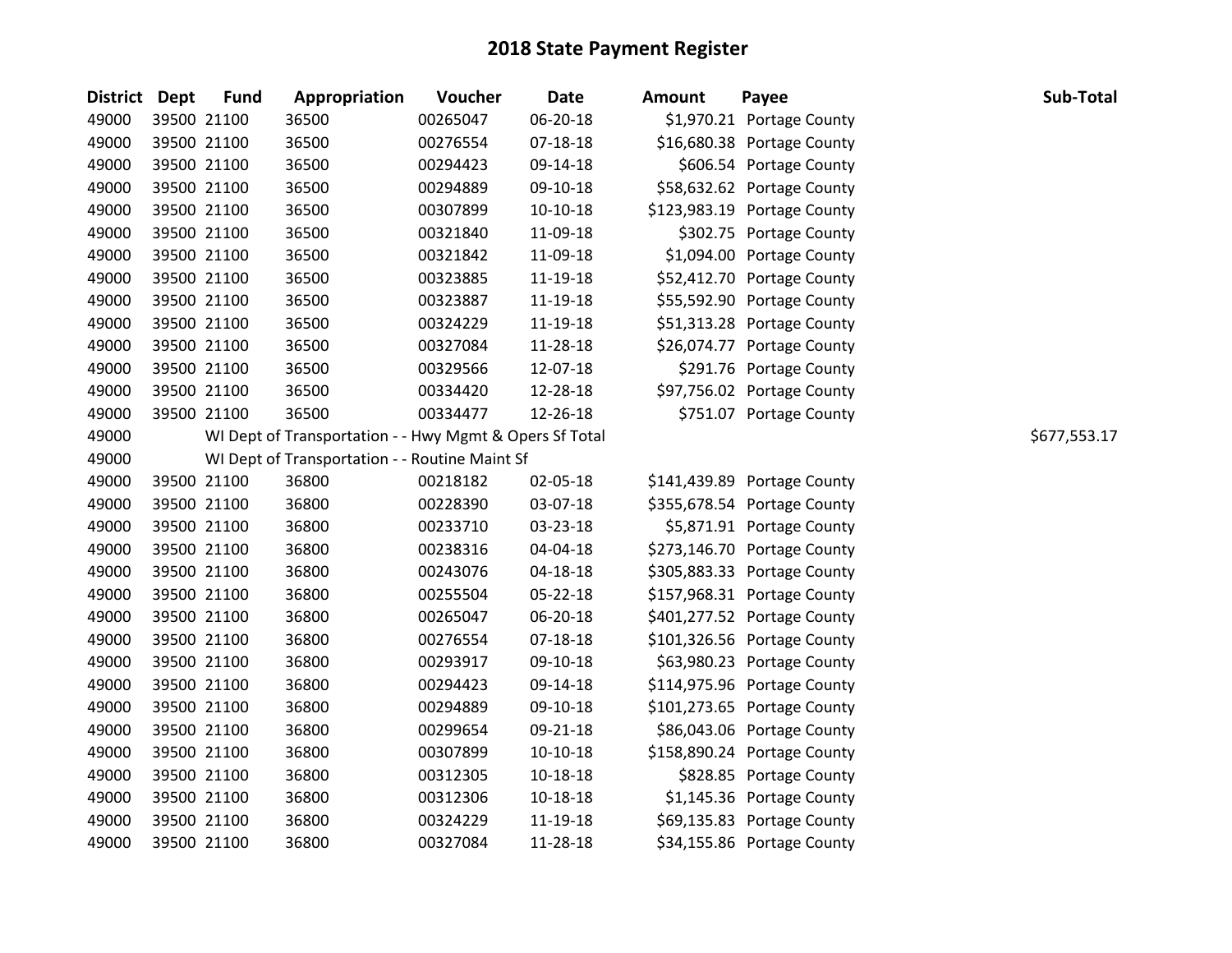| <b>District</b> | <b>Dept</b> | <b>Fund</b> | Appropriation                                                      | Voucher  | <b>Date</b>    | Amount | Payee                      | Sub-Total      |
|-----------------|-------------|-------------|--------------------------------------------------------------------|----------|----------------|--------|----------------------------|----------------|
| 49000           |             | 39500 21100 | 36800                                                              | 00334420 | 12-28-18       |        | \$35,595.19 Portage County |                |
| 49000           |             |             | WI Dept of Transportation - - Routine Maint Sf Total               |          |                |        |                            | \$2,408,616.99 |
| 49000           |             |             | WI Dept of Transportation - - St Hwy Rehab Fed Fd                  |          |                |        |                            |                |
| 49000           |             | 39500 21100 | 38300                                                              | 00218182 | 02-05-18       |        | \$2,800.00 Portage County  |                |
| 49000           |             | 39500 21100 | 38300                                                              | 00334420 | 12-28-18       |        | \$1,045.52 Portage County  |                |
| 49000           |             |             | WI Dept of Transportation - - St Hwy Rehab Fed Fd Total            |          |                |        |                            | \$3,845.52     |
| 49000           |             |             | WI Dept of Transportation - - Hwy Mgmt & Opers Ff                  |          |                |        |                            |                |
| 49000           |             | 39500 21100 | 38500                                                              | 00228390 | 03-07-18       |        | \$5,456.20 Portage County  |                |
| 49000           |             | 39500 21100 | 38500                                                              | 00238316 | 04-04-18       |        | \$76.92 Portage County     |                |
| 49000           |             | 39500 21100 | 38500                                                              | 00243076 | $04 - 18 - 18$ |        | \$124.56 Portage County    |                |
| 49000           |             | 39500 21100 | 38500                                                              | 00256840 | 05-24-18       |        | \$243.35 Portage County    |                |
| 49000           |             | 39500 21100 | 38500                                                              | 00307899 | $10-10-18$     |        | \$40.67 Portage County     |                |
| 49000           |             | 39500 21100 | 38500                                                              | 00321840 | 11-09-18       |        | \$27.94 Portage County     |                |
| 49000           |             | 39500 21100 | 38500                                                              | 00321842 | 11-09-18       |        | \$122.00 Portage County    |                |
| 49000           |             | 39500 21100 | 38500                                                              | 00324229 | 11-19-18       |        | \$89.46 Portage County     |                |
| 49000           |             |             | WI Dept of Transportation - - Hwy Mgmt & Opers Ff Total            |          |                |        |                            | \$6,181.10     |
| 49000           |             |             | Department of Corrections - - Becky Young Community Correcti       |          |                |        |                            |                |
| 49000           |             | 41000 10000 | 11200                                                              | 00187713 | 02-08-18       |        | \$35,856.58 Portage County |                |
| 49000           |             | 41000 10000 | 11200                                                              | 00200043 | 04-05-18       |        | \$31,190.75 Portage County |                |
| 49000           |             | 41000 10000 | 11200                                                              | 00200088 | 04-05-18       |        | \$43,269.45 Portage County |                |
| 49000           |             | 41000 10000 | 11200                                                              | 00207712 | $05-10-18$     |        | \$67,456.90 Portage County |                |
| 49000           |             | 41000 10000 | 11200                                                              | 00213563 | 06-07-18       |        | \$47,640.10 Portage County |                |
| 49000           |             | 41000 10000 | 11200                                                              | 00218958 | 06-29-18       |        | \$48,124.20 Portage County |                |
| 49000           |             | 41000 10000 | 11200                                                              | 00221923 | 07-13-18       |        | \$59,723.83 Portage County |                |
| 49000           |             | 41000 10000 | 11200                                                              | 00239665 | 10-04-18       |        | \$37,149.09 Portage County |                |
| 49000           |             | 41000 10000 | 11200                                                              | 00239974 | 10-05-18       |        | \$62,258.21 Portage County |                |
| 49000           |             | 41000 10000 | 11200                                                              | 00246794 | 11-06-18       |        | \$42,738.59 Portage County |                |
| 49000           |             | 41000 10000 | 11200                                                              | 00250751 | 11-23-18       |        | \$47,784.81 Portage County |                |
| 49000           |             | 41000 10000 | 11200                                                              | 00255377 | 12-18-18       |        | \$45,964.56 Portage County |                |
| 49000           |             |             | Department of Corrections - - Becky Young Community Correcti Total |          |                |        |                            | \$569,157.07   |
| 49000           |             |             | Department of Corrections - - Corrections Contracts And Agre       |          |                |        |                            |                |
| 49000           |             | 41000 10000 | 11400                                                              | 00185907 | 02-02-18       |        | \$2,470.08 Portage County  |                |
| 49000           |             | 41000 10000 | 11400                                                              | 00191906 | 03-01-18       |        | \$3,241.98 Portage County  |                |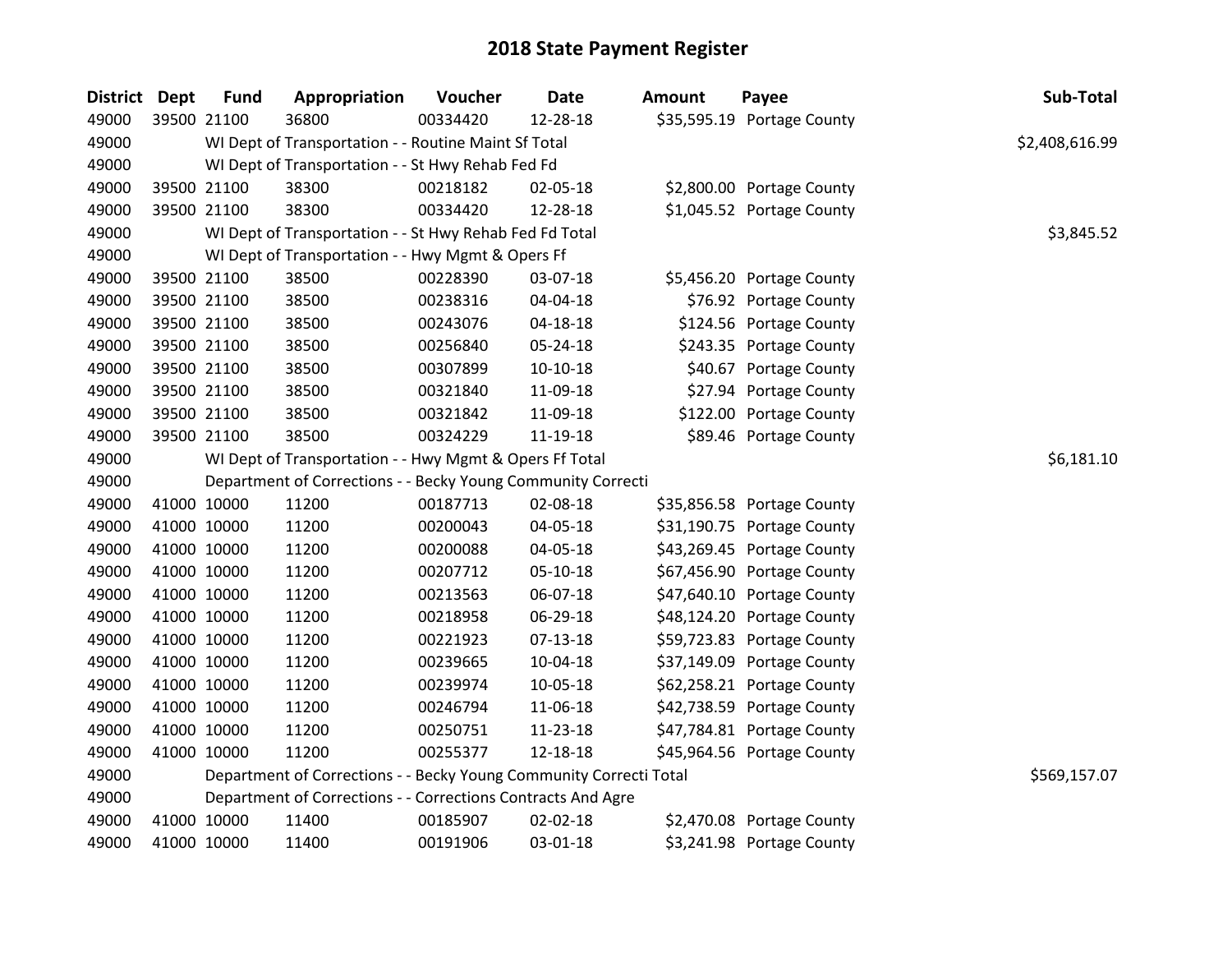| <b>District Dept</b> |             | <b>Fund</b> | Appropriation                                                      | Voucher  | <b>Date</b>    | <b>Amount</b> | Payee                                                                                                         | Sub-Total   |
|----------------------|-------------|-------------|--------------------------------------------------------------------|----------|----------------|---------------|---------------------------------------------------------------------------------------------------------------|-------------|
| 49000                |             | 41000 10000 | 11400                                                              | 00197433 | 03-23-18       |               | \$7,821.92 Portage County                                                                                     |             |
| 49000                |             | 41000 10000 | 11400                                                              | 00204773 | 04-26-18       |               | \$6,998.56 Portage County                                                                                     |             |
| 49000                |             | 41000 10000 | 11400                                                              | 00212273 | 05-31-18       |               | \$1,132.12 Portage County                                                                                     |             |
| 49000                |             | 41000 10000 | 11400                                                              | 00218714 | 07-02-18       |               | \$2,675.92 Portage County                                                                                     |             |
| 49000                |             | 41000 10000 | 11400                                                              | 00221388 | $07 - 12 - 18$ |               | \$720.44 Portage County                                                                                       |             |
| 49000                |             | 41000 10000 | 11400                                                              | 00231371 | 08-28-18       |               | \$2,521.54 Portage County                                                                                     |             |
| 49000                |             | 41000 10000 | 11400                                                              | 00237226 | 10-19-18       |               | \$5,712.06 Portage County                                                                                     |             |
| 49000                |             | 41000 10000 | 11400                                                              | 00246440 | 11-07-18       |               | \$6,072.28 Portage County                                                                                     |             |
| 49000                |             | 41000 10000 | 11400                                                              | 00251958 | 12-06-18       |               | \$4,168.26 Portage County                                                                                     |             |
| 49000                |             |             | Department of Corrections - - Corrections Contracts And Agre Total |          |                |               |                                                                                                               | \$43,535.16 |
| 49000                |             |             |                                                                    |          |                |               | Department of Corrections - - Reimbursing Counties For Probation, Extended Supervision And Parole Holds       |             |
| 49000                |             | 41000 10000 | 11600                                                              | 00246271 | $11-02-18$     |               | \$42,482.40 Portage County                                                                                    |             |
| 49000                |             |             |                                                                    |          |                |               | Department of Corrections - - Reimbursing Counties For Probation, Extended Supervision And Parole Holds Total | \$42,482.40 |
| 49000                |             |             | Department of Corrections - - Probation, Parole And Extended       |          |                |               |                                                                                                               |             |
| 49000                |             | 41000 10000 | 18700                                                              | 00246271 | 11-02-18       |               | \$3,197.60 Portage County                                                                                     |             |
| 49000                |             |             | Department of Corrections - - Probation, Parole And Extended Total |          |                |               |                                                                                                               | \$3,197.60  |
| 49000                |             |             | Department of Corrections - - Prison Industries                    |          |                |               |                                                                                                               |             |
| 49000                |             | 41000 16600 | 13400                                                              | 00231121 | 08-27-18       |               | \$2,508.25 Portage County                                                                                     |             |
| 49000                |             |             | Department of Corrections - - Prison Industries Total              |          |                |               |                                                                                                               | \$2,508.25  |
| 49000                |             |             | Department of Health Services - - State/Federal Aids               |          |                |               |                                                                                                               |             |
| 49000                |             | 43500 10000 | 00000                                                              | 90808    | $01 - 02 - 18$ |               | \$379,498.00 Portage County                                                                                   |             |
| 49000                |             | 43500 10000 | 00000                                                              | 90809    | $02 - 01 - 18$ |               | \$126,011.00 Portage County                                                                                   |             |
| 49000                |             | 43500 10000 | 00000                                                              | 90810    | 03-01-18       |               | \$370,329.00 Portage County                                                                                   |             |
| 49000                |             | 43500 10000 | 00000                                                              | 90812    | 04-02-18       |               | \$233,715.00 Portage County                                                                                   |             |
| 49000                |             | 43500 10000 | 00000                                                              | 90813    | 05-01-18       |               | \$238,500.00 Portage County                                                                                   |             |
| 49000                |             | 43500 10000 | 00000                                                              | 90814    | 06-01-18       |               | \$595,085.00 Portage County                                                                                   |             |
| 49000                |             | 43500 10000 | 00000                                                              | 90815    | 06-12-18       |               | \$17,898.00 Portage County                                                                                    |             |
| 49000                |             | 43500 10000 | 00000                                                              | 90900    | 07-02-18       |               | \$139,668.00 Portage County                                                                                   |             |
| 49000                |             | 43500 10000 | 00000                                                              | 90901    | 08-01-18       |               | \$117,818.00 Portage County                                                                                   |             |
| 49000                |             | 43500 10000 | 00000                                                              | 90902    | 09-04-18       |               | \$21,238.00 Portage County                                                                                    |             |
| 49000                |             | 43500 10000 | 00000                                                              | 90903    | $10 - 01 - 18$ |               | \$518,387.00 Portage County                                                                                   |             |
| 49000                |             | 43500 10000 | 00000                                                              | 90904    | 11-01-18       |               | \$869,783.00 Portage County                                                                                   |             |
| 49000                | 43500 10000 |             | 00000                                                              | 90905    | 12-03-18       |               | \$274,258.00 Portage County                                                                                   |             |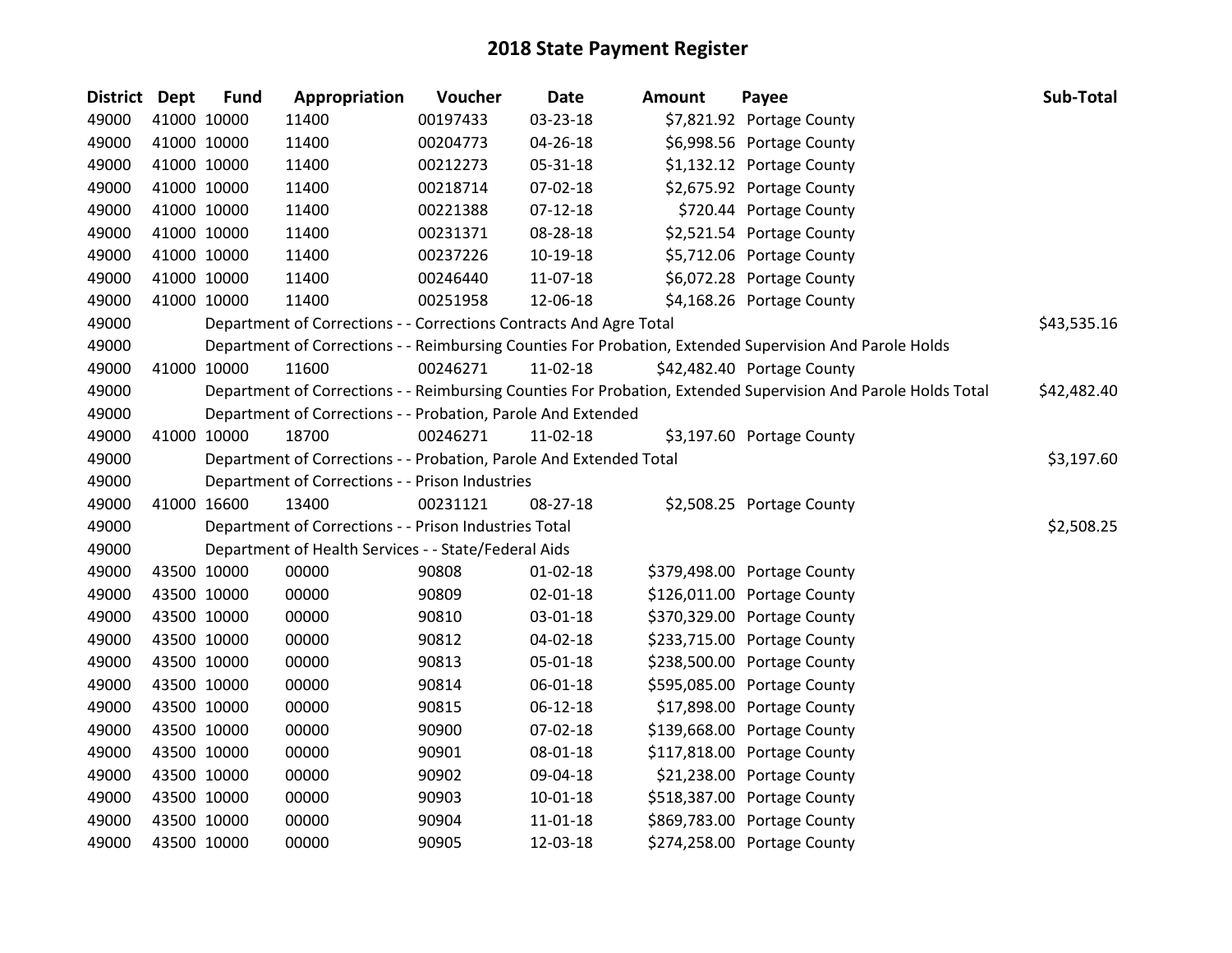| <b>District Dept</b> |             | <b>Fund</b> | Appropriation                                                                   | Voucher   | <b>Date</b>    | Amount | Payee                      | Sub-Total      |
|----------------------|-------------|-------------|---------------------------------------------------------------------------------|-----------|----------------|--------|----------------------------|----------------|
| 49000                |             |             | Department of Health Services - - State/Federal Aids Total                      |           |                |        |                            | \$3,902,188.00 |
| 49000                |             |             | Department of Health Services - - Public Health Dispensaries And                |           |                |        |                            |                |
| 49000                | 43500 10000 |             | 10700                                                                           | 00194928  | 04-06-18       |        | \$1,795.86 Portage County  |                |
| 49000                |             | 43500 10000 | 10700                                                                           | 00197815  | 04-25-18       |        | \$246.58 Portage County    |                |
| 49000                |             | 43500 10000 | 10700                                                                           | 00197823  | 04-25-18       |        | \$256.06 Portage County    |                |
| 49000                |             | 43500 10000 | 10700                                                                           | 00230792  | 09-27-18       |        | \$1,297.76 Portage County  |                |
| 49000                |             |             | Department of Health Services - - Public Health Dispensaries And Total          |           |                |        |                            | \$3,596.26     |
| 49000                |             |             | Department of Health Services - - Federal Wic Operations                        |           |                |        |                            |                |
| 49000                |             | 43500 10000 | 14800                                                                           | 00228459  | 09-12-18       |        | \$151.02 Portage County    |                |
| 49000                |             |             | Department of Health Services - - Federal Wic Operations Total                  |           |                |        |                            | \$151.02       |
| 49000                |             |             | Department of Health Services - - Federal Projects Operations                   |           |                |        |                            |                |
| 49000                |             | 43500 10000 | 14900                                                                           | 00195447  | 04-13-18       |        | \$600.00 Portage County    |                |
| 49000                |             | 43500 10000 | 14900                                                                           | 00210315  | 06-07-18       |        | \$400.00 Portage County    |                |
| 49000                |             | 43500 10000 | 14900                                                                           | 00218625  | $07-18-18$     |        | \$2,000.00 Portage County  |                |
| 49000                |             |             | Department of Health Services - - Federal Projects Operations Total             |           |                |        |                            | \$3,000.00     |
| 49000                |             |             | Department of Health Services - - Prepaid Medical Transport Reimbursement       |           |                |        |                            |                |
| 49000                |             | 43500 10000 | 16300                                                                           | AMBULANCE | 11-08-18       |        | \$70,833.04 Portage County |                |
| 49000                |             |             | Department of Health Services - - Prepaid Medical Transport Reimbursement Total |           |                |        |                            | \$70,833.04    |
| 49000                |             |             | Department of Health Services - - General Program Operations                    |           |                |        |                            |                |
| 49000                |             | 43500 10000 | 40100                                                                           | 00185291  | 02-07-18       |        | \$1.50 Portage County      |                |
| 49000                |             | 43500 10000 | 40100                                                                           | 00191161  | 03-07-18       |        | \$1.50 Portage County      |                |
| 49000                |             | 43500 10000 | 40100                                                                           | 00192713  | 03-14-18       |        | \$1.50 Portage County      |                |
| 49000                |             | 43500 10000 | 40100                                                                           | 00194006  | 03-22-18       |        | \$1.50 Portage County      |                |
| 49000                |             | 43500 10000 | 40100                                                                           | 00195458  | 03-28-18       |        | \$1.50 Portage County      |                |
| 49000                |             | 43500 10000 | 40100                                                                           | 00201995  | $04 - 25 - 18$ |        | \$1.00 Portage County      |                |
| 49000                |             | 43500 10000 | 40100                                                                           | 00201996  | 04-25-18       |        | \$15.00 Portage County     |                |
| 49000                |             | 43500 10000 | 40100                                                                           | 00237740  | $10-10-18$     |        | \$1.50 Portage County      |                |
| 49000                |             | 43500 10000 | 40100                                                                           | 00242526  | 10-31-18       |        | \$1.50 Portage County      |                |
| 49000                |             | 43500 10000 | 40100                                                                           | 00252261  | 12-20-18       |        | \$1.50 Portage County      |                |
| 49000                |             |             | Department of Health Services - - General Program Operations Total              |           |                |        |                            | \$28.00        |
| 49000                |             |             | Department of Health Services - - Medical Assistance State Admin                |           |                |        |                            |                |
| 49000                |             | 43500 10000 | 44000                                                                           | 00185291  | 02-07-18       |        | \$1.50 Portage County      |                |
| 49000                | 43500 10000 |             | 44000                                                                           | 00191161  | 03-07-18       |        | \$1.50 Portage County      |                |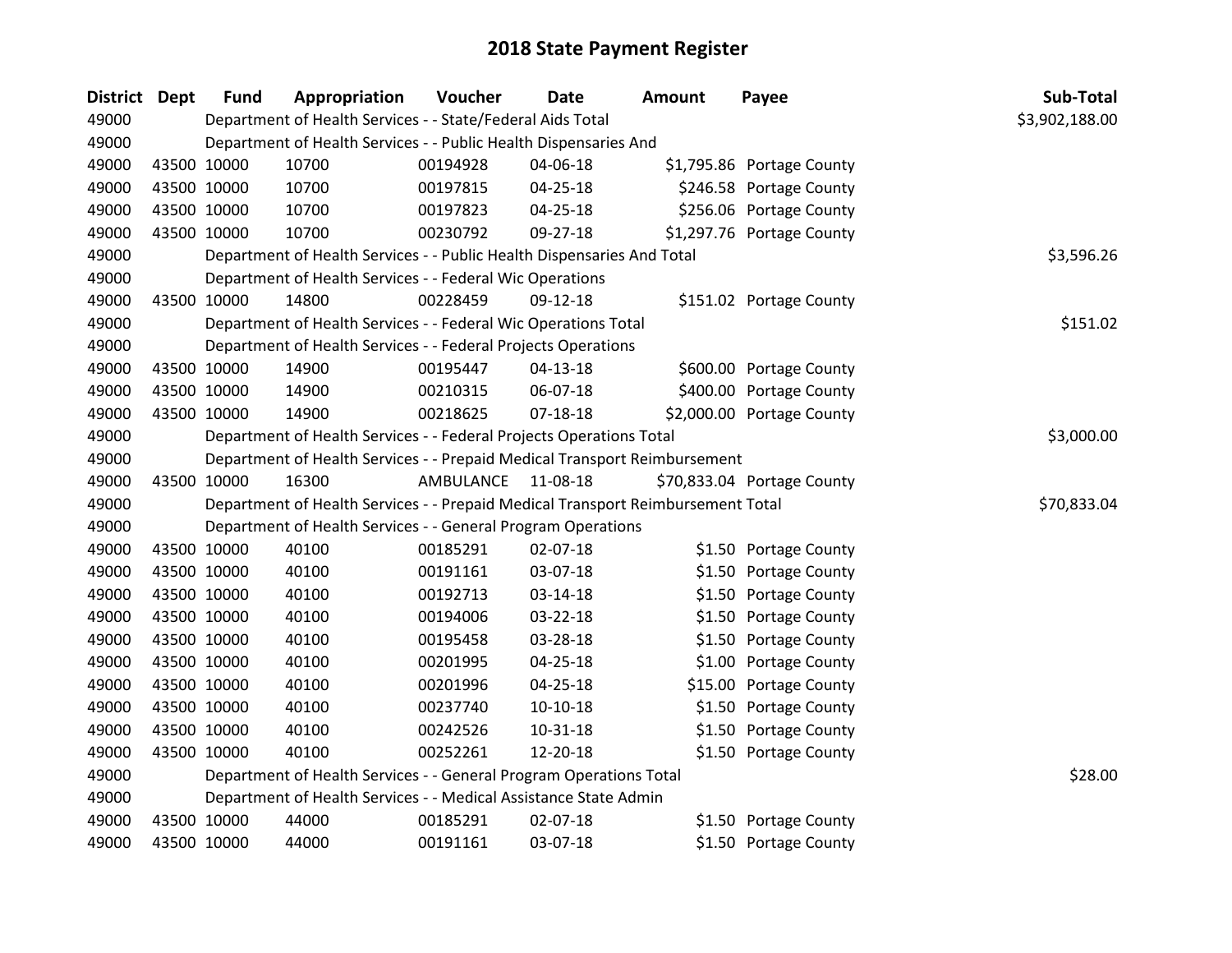| District Dept |             | <b>Fund</b> | Appropriation                                                          | Voucher  | <b>Date</b>    | <b>Amount</b> | Payee                       | Sub-Total |
|---------------|-------------|-------------|------------------------------------------------------------------------|----------|----------------|---------------|-----------------------------|-----------|
| 49000         | 43500 10000 |             | 44000                                                                  | 00192713 | 03-14-18       |               | \$1.50 Portage County       |           |
| 49000         | 43500 10000 |             | 44000                                                                  | 00194006 | 03-22-18       |               | \$1.50 Portage County       |           |
| 49000         | 43500 10000 |             | 44000                                                                  | 00195458 | 03-28-18       |               | \$1.50 Portage County       |           |
| 49000         | 43500 10000 |             | 44000                                                                  | 00201995 | $04 - 25 - 18$ |               | \$1.00 Portage County       |           |
| 49000         | 43500 10000 |             | 44000                                                                  | 00201996 | 04-25-18       |               | \$15.00 Portage County      |           |
| 49000         | 43500 10000 |             | 44000                                                                  | 00237740 | $10-10-18$     |               | \$1.50 Portage County       |           |
| 49000         | 43500 10000 |             | 44000                                                                  | 00242526 | $10 - 31 - 18$ |               | \$1.50 Portage County       |           |
| 49000         | 43500 10000 |             | 44000                                                                  | 00252261 | 12-20-18       |               | \$1.50 Portage County       |           |
| 49000         |             |             | Department of Health Services - - Medical Assistance State Admin Total |          |                |               |                             | \$28.00   |
| 49000         |             |             | Dept of Children and Families - - Fees For Administrative Servic       |          |                |               |                             |           |
| 49000         | 43700 10000 |             | 23100                                                                  | 00033815 | $01-19-18$     |               | \$75.00 Portage County      |           |
| 49000         | 43700 10000 |             | 23100                                                                  | 00038274 | 04-18-18       |               | \$130.00 Portage County     |           |
| 49000         | 43700 10000 |             | 23100                                                                  | 00042337 | $07-17-18$     |               | \$70.00 Portage County      |           |
| 49000         | 43700 10000 |             | 23100                                                                  | 00045802 | $10 - 18 - 18$ |               | \$40.00 Portage County      |           |
| 49000         |             |             | Dept of Children and Families - - Fees For Administrative Servic Total |          |                |               |                             | \$315.00  |
| 49000         |             |             | Dept of Children and Families - - General Aids                         |          |                |               |                             |           |
| 49000         | 43700 10000 |             | 99000                                                                  | 00033213 | 01-05-18       |               | \$5,059.00 Portage County   |           |
| 49000         | 43700 10000 |             | 99000                                                                  | 00034130 | $01-30-18$     |               | \$47,852.33 Portage County  |           |
| 49000         | 43700 10000 |             | 99000                                                                  | 00034324 | 02-05-18       |               | \$72,355.46 Portage County  |           |
| 49000         | 43700 10000 |             | 99000                                                                  | 00034372 | 02-05-18       |               | \$4,119.00 Portage County   |           |
| 49000         | 43700 10000 |             | 99000                                                                  | 00034412 | 02-06-18       |               | \$46,679.90 Portage County  |           |
| 49000         | 43700 10000 |             | 99000                                                                  | 00034870 | $02 - 21 - 18$ |               | \$242.15 Portage County     |           |
| 49000         | 43700 10000 |             | 99000                                                                  | 00035023 | $02 - 21 - 18$ |               | \$251.58 Portage County     |           |
| 49000         | 43700 10000 |             | 99000                                                                  | 00035126 | $02 - 21 - 18$ |               | \$587.34 Portage County     |           |
| 49000         | 43700 10000 |             | 99000                                                                  | 00035256 | $02 - 22 - 18$ |               | \$103,498.96 Portage County |           |
| 49000         | 43700 10000 |             | 99000                                                                  | 00035482 | 03-01-18       |               | \$55,530.40 Portage County  |           |
| 49000         | 43700 10000 |             | 99000                                                                  | 00035657 | 03-05-18       |               | \$3,360.00 Portage County   |           |
| 49000         | 43700 10000 |             | 99000                                                                  | 00036855 | 03-28-18       |               | \$91,747.52 Portage County  |           |
| 49000         | 43700 10000 |             | 99000                                                                  | 00037087 | 04-03-18       |               | \$532,223.04 Portage County |           |
| 49000         | 43700 10000 |             | 99000                                                                  | 00037583 | 04-05-18       |               | \$3,547.00 Portage County   |           |
| 49000         | 43700 10000 |             | 99000                                                                  | 00037627 | 04-06-18       |               | \$90,939.43 Portage County  |           |
| 49000         | 43700 10000 |             | 99000                                                                  | 00038405 | 04-20-18       |               | \$114,281.28 Portage County |           |
| 49000         | 43700 10000 |             | 99000                                                                  | 00038822 | 04-30-18       |               | \$111,197.26 Portage County |           |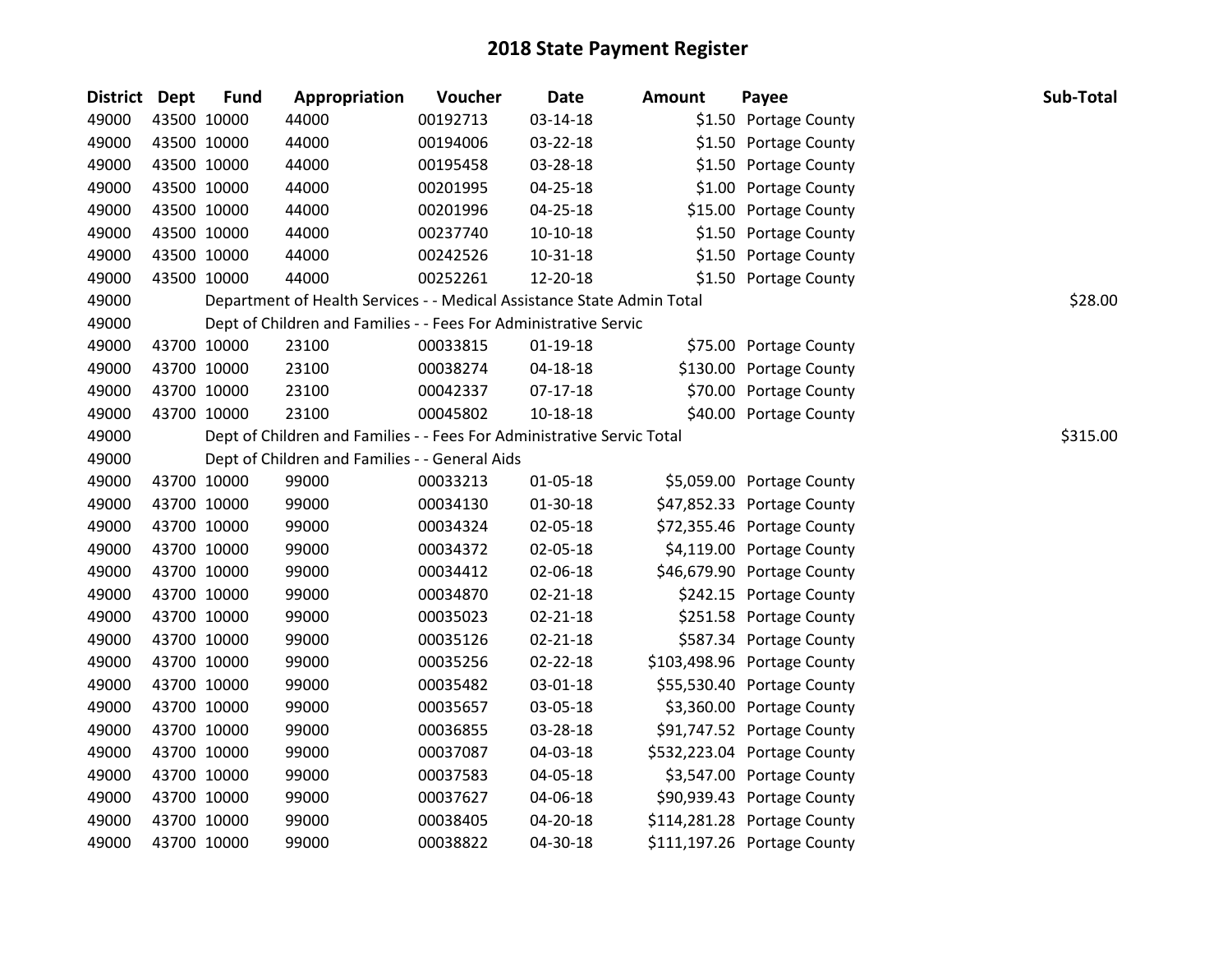| <b>District</b> | Dept        | <b>Fund</b> | Appropriation                                        | Voucher  | <b>Date</b> | <b>Amount</b> | Payee                       | Sub-Total      |
|-----------------|-------------|-------------|------------------------------------------------------|----------|-------------|---------------|-----------------------------|----------------|
| 49000           | 43700 10000 |             | 99000                                                | 00039198 | 05-07-18    |               | \$215,905.57 Portage County |                |
| 49000           |             | 43700 10000 | 99000                                                | 00040618 | 06-05-18    |               | \$6,555.78 Portage County   |                |
| 49000           |             | 43700 10000 | 99000                                                | 00040663 | 06-05-18    |               | \$102,054.94 Portage County |                |
| 49000           | 43700 10000 |             | 99000                                                | 00041634 | 06-29-18    |               | \$78,953.51 Portage County  |                |
| 49000           | 43700 10000 |             | 99000                                                | 00041799 | 07-05-18    |               | \$14,330.58 Portage County  |                |
| 49000           |             | 43700 10000 | 99000                                                | 00042813 | 07-31-18    |               | \$84,260.11 Portage County  |                |
| 49000           |             | 43700 10000 | 99000                                                | 00043019 | 08-03-18    |               | \$3,993.00 Portage County   |                |
| 49000           |             | 43700 10000 | 99000                                                | 00043109 | 08-06-18    |               | \$64,270.90 Portage County  |                |
| 49000           |             | 43700 10000 | 99000                                                | 00043384 | 08-14-18    |               | \$24,425.37 Portage County  |                |
| 49000           | 43700 10000 |             | 99000                                                | 00043987 | 08-29-18    |               | \$309,932.16 Portage County |                |
| 49000           |             | 43700 10000 | 99000                                                | 00044072 | 08-30-18    |               | \$76,737.12 Portage County  |                |
| 49000           |             | 43700 10000 | 99000                                                | 00046210 | 10-30-18    |               | \$101,075.00 Portage County |                |
| 49000           |             | 43700 10000 | 99000                                                | 00046524 | 11-05-18    |               | \$826,909.32 Portage County |                |
| 49000           | 43700 10000 |             | 99000                                                | 00046572 | 11-05-18    |               | \$1,084.00 Portage County   |                |
| 49000           | 43700 10000 |             | 99000                                                | 00046702 | 11-09-18    |               | \$38,966.59 Portage County  |                |
| 49000           | 43700 10000 |             | 99000                                                | 00047486 | 12-03-18    |               | \$27,888.04 Portage County  |                |
| 49000           |             | 43700 10000 | 99000                                                | 00047581 | 12-05-18    |               | \$31,323.45 Portage County  |                |
| 49000           |             | 43700 10000 | 99000                                                | 00048184 | 12-24-18    |               | \$39,093.15 Portage County  |                |
| 49000           |             | 43700 10000 | 99000                                                | 00048185 | 12-27-18    |               | \$41,240.64 Portage County  |                |
| 49000           |             |             | Dept of Children and Families - - General Aids Total |          |             |               |                             | \$3,372,470.88 |
| 49000           |             |             | Dept of Workforce Development - - Ui Admin Fed       |          |             |               |                             |                |
| 49000           | 44500 10000 |             | 15100                                                | 00142155 | 01-03-18    |               | \$30.00 Portage County      |                |
| 49000           |             | 44500 10000 | 15100                                                | 00146835 | 02-02-18    |               | \$135.00 Portage County     |                |
| 49000           | 44500 10000 |             | 15100                                                | 00152420 | 03-02-18    |               | \$40.00 Portage County      |                |
| 49000           | 44500 10000 |             | 15100                                                | 00157732 | 04-03-18    |               | \$55.00 Portage County      |                |
| 49000           | 44500 10000 |             | 15100                                                | 00163050 | 05-02-18    |               | \$60.00 Portage County      |                |
| 49000           |             | 44500 10000 | 15100                                                | 00168126 | 06-04-18    | \$30.00       | Portage County              |                |
| 49000           |             | 44500 10000 | 15100                                                | 00173128 | 07-03-18    | \$55.00       | Portage County              |                |
| 49000           | 44500 10000 |             | 15100                                                | 00178374 | 08-02-18    | \$55.00       | Portage County              |                |
| 49000           |             | 44500 10000 | 15100                                                | 00183432 | 09-05-18    |               | \$70.00 Portage County      |                |
| 49000           | 44500 10000 |             | 15100                                                | 00188578 | 10-02-18    |               | \$85.00 Portage County      |                |
| 49000           |             | 44500 10000 | 15100                                                | 00194641 | 11-02-18    | \$60.00       | Portage County              |                |
| 49000           |             | 44500 10000 | 15100                                                | 00197928 | 11-23-18    |               | \$60.00 Portage County      |                |
|                 |             |             |                                                      |          |             |               |                             |                |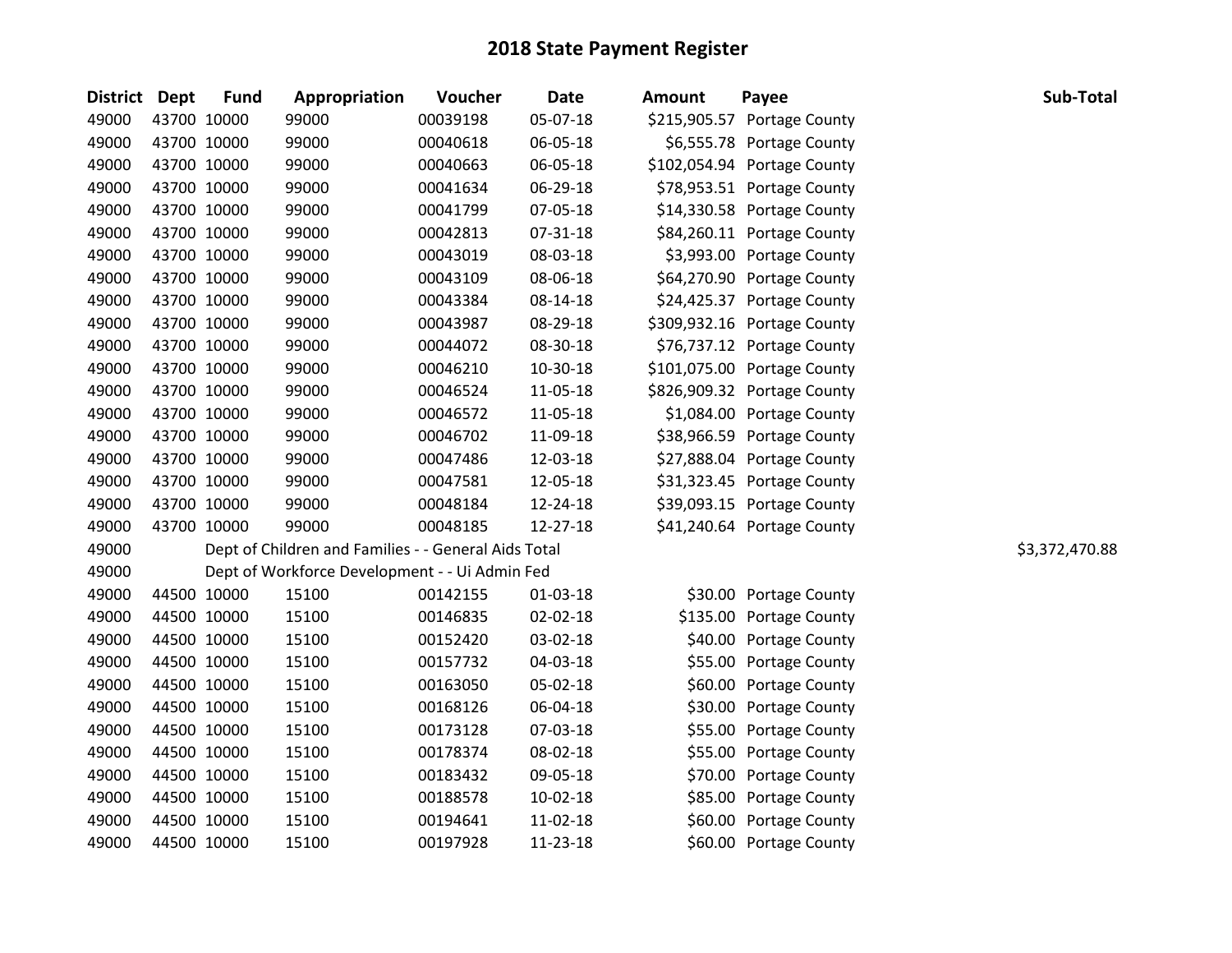| District Dept | <b>Fund</b> | Appropriation                                                         | Voucher  | Date           | <b>Amount</b> | Payee                      | Sub-Total    |
|---------------|-------------|-----------------------------------------------------------------------|----------|----------------|---------------|----------------------------|--------------|
| 49000         | 44500 10000 | 15100                                                                 | 00199263 | 12-03-18       |               | \$60.00 Portage County     |              |
| 49000         | 44500 10000 | 15100                                                                 | 00199622 | 12-04-18       |               | \$30.00 Portage County     |              |
| 49000         |             | Dept of Workforce Development - - Ui Admin Fed Total                  |          |                |               |                            | \$825.00     |
| 49000         |             | Dept of Workforce Development - - Wc Ops Uninsured Emplyr Admin       |          |                |               |                            |              |
| 49000         | 44500 22700 | 17700                                                                 | 00150666 | $02 - 21 - 18$ |               | \$50.00 Portage County     |              |
| 49000         | 44500 22700 | 17700                                                                 | 00150667 | $02 - 21 - 18$ |               | \$80.00 Portage County     |              |
| 49000         | 44500 22700 | 17700                                                                 | 00150669 | $02 - 21 - 18$ |               | \$10.00 Portage County     |              |
| 49000         | 44500 22700 | 17700                                                                 | 00195344 | 11-07-18       |               | \$45.00 Portage County     |              |
| 49000         | 44500 22700 | 17700                                                                 | 00195347 | 11-07-18       |               | \$45.00 Portage County     |              |
| 49000         |             | Dept of Workforce Development - - Wc Ops Uninsured Emplyr Admin Total |          |                |               |                            | \$230.00     |
| 49000         |             | Department of Justice - - Drug Courts                                 |          |                |               |                            |              |
| 49000         | 45500 10000 | 21700                                                                 | 00048493 | $07 - 13 - 18$ |               | \$64,792.73 Portage County |              |
| 49000         | 45500 10000 | 21700                                                                 | 00051678 | 09-21-18       |               | \$78,072.48 Portage County |              |
| 49000         | 45500 10000 | 21700                                                                 | 00054981 | 11-09-18       |               | \$17,307.81 Portage County |              |
| 49000         |             | Department of Justice - - Drug Courts Total                           |          |                |               |                            | \$160,173.02 |
| 49000         |             | Department of Justice - - Crime Laboratories, Dna                     |          |                |               |                            |              |
| 49000         | 45500 10000 | 22100                                                                 | 00049021 | $07-19-18$     |               | \$2,740.00 Portage County  |              |
| 49000         |             | Department of Justice - - Crime Laboratories, Dna Total               |          |                |               |                            | \$2,740.00   |
| 49000         |             | Department of Justice - - Law Enforcement Train, Local                |          |                |               |                            |              |
| 49000         | 45500 10000 | 23100                                                                 | 00041356 | $02 - 01 - 18$ |               | \$1,525.30 Portage County  |              |
| 49000         | 45500 10000 | 23100                                                                 | 00041361 | $02 - 01 - 18$ |               | \$1,590.68 Portage County  |              |
| 49000         | 45500 10000 | 23100                                                                 | 00053647 | 10-18-18       |               | \$11,120.00 Portage County |              |
| 49000         |             | Department of Justice - - Law Enforcement Train, Local Total          |          |                |               |                            | \$14,235.98  |
| 49000         |             | Department of Justice - - Crime Victim Witness Assist                 |          |                |               |                            |              |
| 49000         | 45500 10000 | 53200                                                                 | 00043070 | 03-06-18       |               | \$27,802.37 Portage County |              |
| 49000         | 45500 10000 | 53200                                                                 | 00049129 | 07-19-18       |               | \$27,065.32 Portage County |              |
| 49000         |             | Department of Justice - - Crime Victim Witness Assist Total           |          |                |               |                            | \$54,867.69  |
| 49000         |             | Department of Justice - - Federal Aid; Victim Comp                    |          |                |               |                            |              |
| 49000         | 45500 10000 | 54100                                                                 | 00043984 | 04-02-18       |               | \$757.00 Portage County    |              |
| 49000         |             | Department of Justice - - Federal Aid; Victim Comp Total              |          |                |               |                            | \$757.00     |
| 49000         |             | Department of Justice - - Federal Aid, Victim Assistance              |          |                |               |                            |              |
| 49000         | 45500 10000 | 54200                                                                 | 00051037 | 09-04-18       |               | \$389.00 Portage County    |              |
| 49000         |             | Department of Justice - - Federal Aid, Victim Assistance Total        |          |                |               |                            | \$389.00     |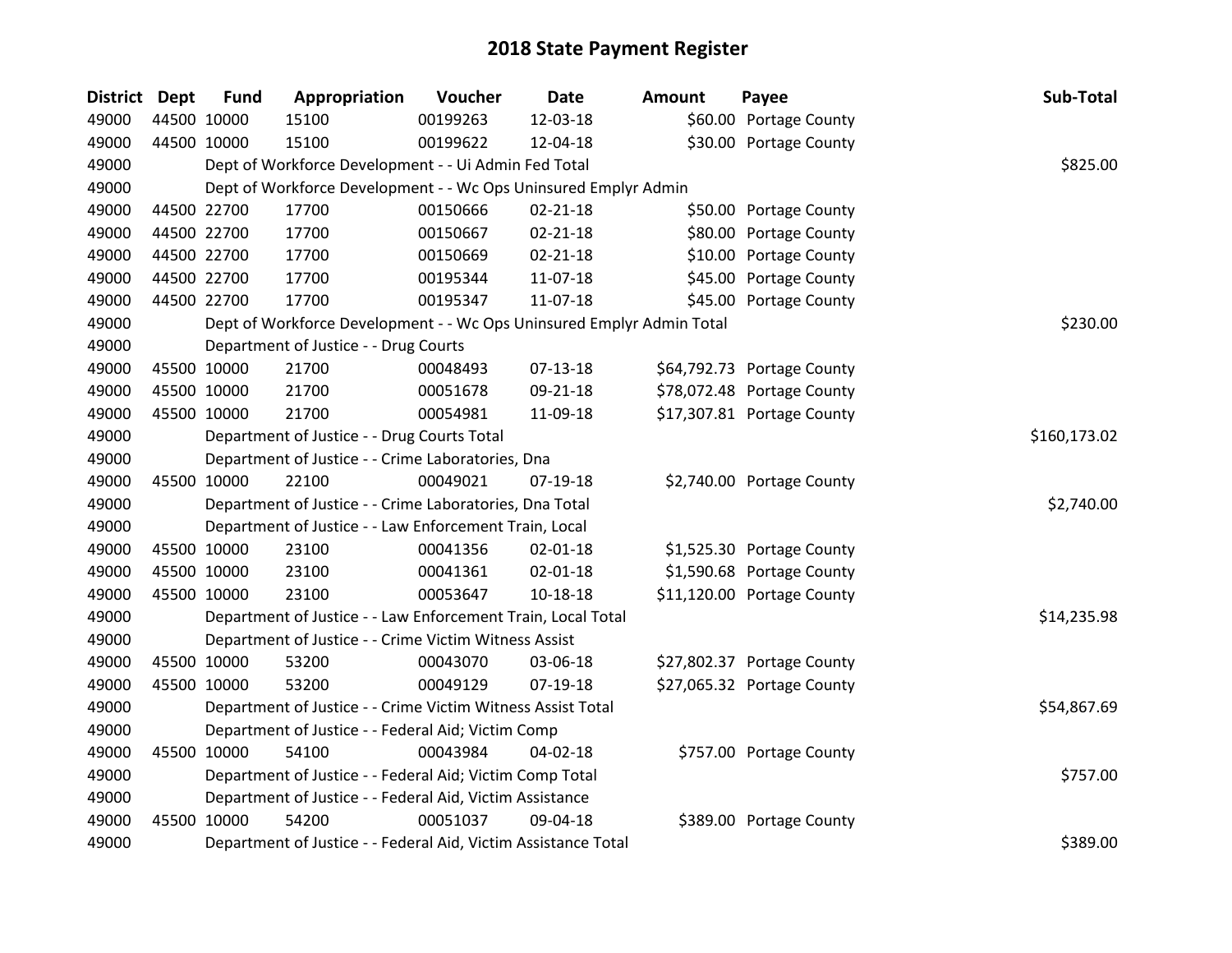| <b>District</b> | <b>Dept</b> | <b>Fund</b> | Appropriation                                                           | <b>Voucher</b> | Date           | Amount | Payee                      | Sub-Total   |
|-----------------|-------------|-------------|-------------------------------------------------------------------------|----------------|----------------|--------|----------------------------|-------------|
| 49000           |             |             | Department of Military Affairs - - Emergency Response Equipment         |                |                |        |                            |             |
| 49000           | 46500 10000 |             | 30800                                                                   | 00036487       | 01-05-18       |        | \$7,320.10 Portage County  |             |
| 49000           |             |             | Department of Military Affairs - - Emergency Response Equipment Total   |                |                |        |                            | \$7,320.10  |
| 49000           |             |             | Department of Military Affairs - - Local Emer Planning Grants           |                |                |        |                            |             |
| 49000           |             | 46500 10000 | 33700                                                                   | 00045736       | 07-02-18       |        | \$10,574.27 Portage County |             |
| 49000           |             |             | Department of Military Affairs - - Local Emer Planning Grants Total     |                |                |        |                            | \$10,574.27 |
| 49000           |             |             | Department of Military Affairs - - Federal Aid, Local Assistance        |                |                |        |                            |             |
| 49000           |             | 46500 10000 | 34200                                                                   | 00038099       | 01-30-18       |        | \$32,306.62 Portage County |             |
| 49000           |             | 46500 10000 | 34200                                                                   | 00048211       | 08-29-18       |        | \$26,829.96 Portage County |             |
| 49000           |             |             | Department of Military Affairs - - Federal Aid, Local Assistance Total  |                |                |        |                            | \$59,136.58 |
| 49000           |             |             | Department of Military Affairs - - St Emerg Response Bd Grant Pif       |                |                |        |                            |             |
| 49000           |             | 46500 27200 | 36400                                                                   | 00038433       | 01-30-18       |        | \$10,600.36 Portage County |             |
| 49000           |             |             | Department of Military Affairs - - St Emerg Response Bd Grant Pif Total |                |                |        |                            | \$10,600.36 |
| 49000           |             |             | Department of Veterans Affairs - - Grants To Counties                   |                |                |        |                            |             |
| 49000           |             | 48500 15200 | 12700                                                                   | 00043058       | $02 - 16 - 18$ |        | \$1,150.00 Portage County  |             |
| 49000           |             |             | Department of Veterans Affairs - - Grants To Counties Total             |                |                |        |                            | \$1,150.00  |
| 49000           |             |             | Department of Veterans Affairs - - County Grants                        |                |                |        |                            |             |
| 49000           |             | 48500 58200 | 26700                                                                   | 00043058       | $02 - 16 - 18$ |        | \$5,175.00 Portage County  |             |
| 49000           |             |             | Department of Veterans Affairs - - County Grants Total                  |                |                |        |                            | \$5,175.00  |
| 49000           |             |             | Department of Veterans Affairs - - County Grants                        |                |                |        |                            |             |
| 49000           |             | 48500 58300 | 37000                                                                   | 00043058       | $02 - 16 - 18$ |        | \$5,175.00 Portage County  |             |
| 49000           |             |             | Department of Veterans Affairs - - County Grants Total                  |                |                |        |                            | \$5,175.00  |
| 49000           |             |             | Department of Administration - - Federal Aid, Local Assistance          |                |                |        |                            |             |
| 49000           |             | 50500 10000 | 15500                                                                   | 00070036       | $01-17-18$     |        | \$7,616.18 Portage County  |             |
| 49000           |             | 50500 10000 | 15500                                                                   | 00071357       | 01-30-18       |        | \$8,823.75 Portage County  |             |
| 49000           |             | 50500 10000 | 15500                                                                   | 00073929       | 03-01-18       |        | \$10,397.86 Portage County |             |
| 49000           |             | 50500 10000 | 15500                                                                   | 00076293       | 03-29-18       |        | \$16,412.92 Portage County |             |
| 49000           |             | 50500 10000 | 15500                                                                   | 00079090       | 05-01-18       |        | \$22,884.04 Portage County |             |
| 49000           |             | 50500 10000 | 15500                                                                   | 00081332       | 05-30-18       |        | \$5,768.72 Portage County  |             |
| 49000           |             | 50500 10000 | 15500                                                                   | 00082706       | 06-15-18       |        | \$2,318.93 Portage County  |             |
| 49000           |             | 50500 10000 | 15500                                                                   | 00087445       | 08-29-18       |        | \$1,415.62 Portage County  |             |
| 49000           |             | 50500 10000 | 15500                                                                   | 00092896       | 11-29-18       |        | \$10,609.34 Portage County |             |
| 49000           | 50500 10000 |             | 15500                                                                   | 00094459       | 12-31-18       |        | \$16,302.00 Portage County |             |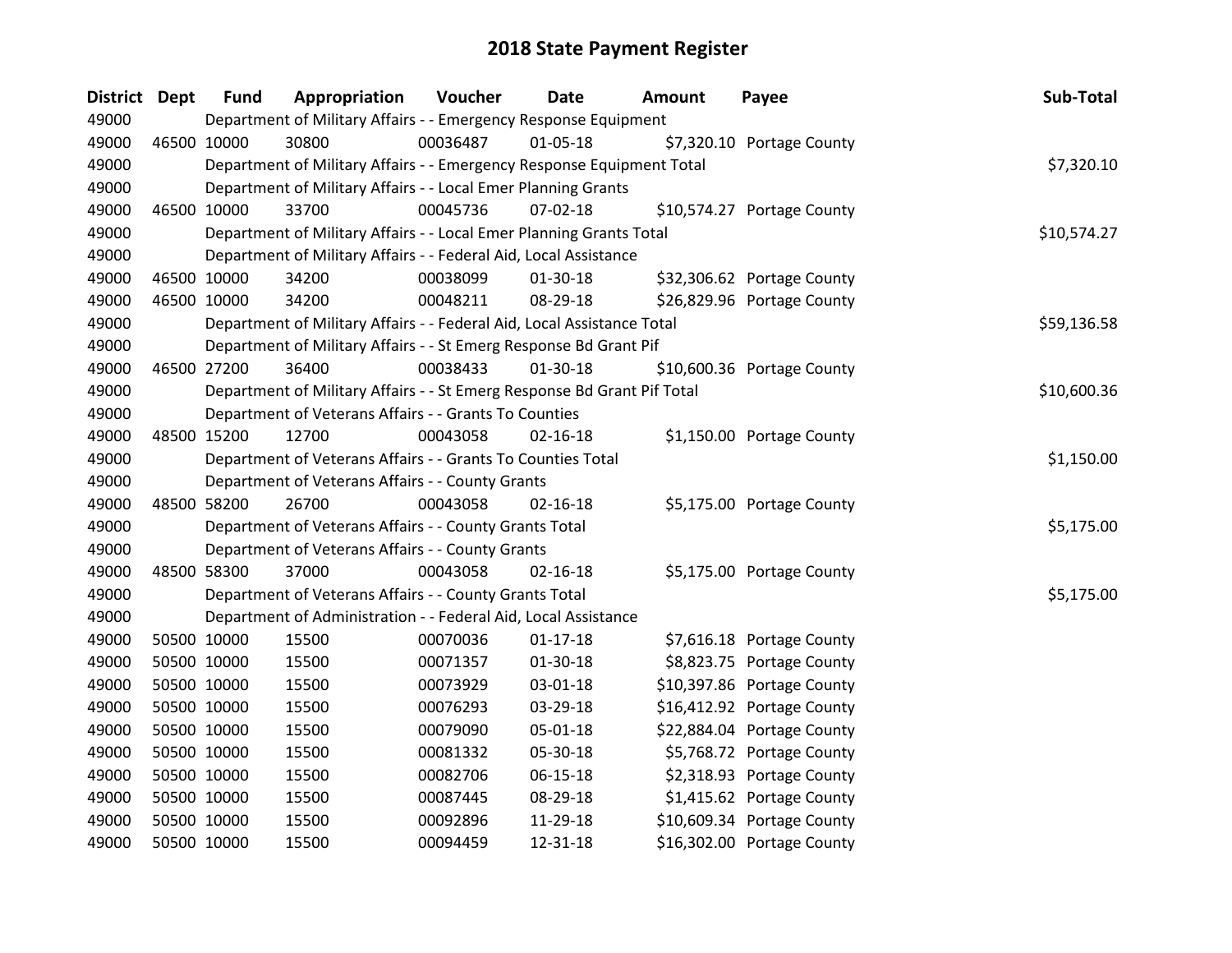| <b>District</b> | <b>Dept</b> | <b>Fund</b> | Appropriation                                                         | Voucher  | <b>Date</b>    | Amount | Payee                      | Sub-Total    |
|-----------------|-------------|-------------|-----------------------------------------------------------------------|----------|----------------|--------|----------------------------|--------------|
| 49000           |             |             | Department of Administration - - Federal Aid, Local Assistance Total  |          |                |        |                            | \$102,549.36 |
| 49000           |             |             | Department of Administration - - Risk Mgmt - Worker'S Comp            |          |                |        |                            |              |
| 49000           |             | 50500 16500 | 23200                                                                 | 00075056 | 03-14-18       |        | \$765.00 Portage County    |              |
| 49000           |             | 50500 16500 | 23200                                                                 | 00077302 | $04 - 11 - 18$ |        | \$1,068.00 Portage County  |              |
| 49000           |             |             | Department of Administration - - Risk Mgmt - Worker'S Comp Total      |          |                |        |                            | \$1,833.00   |
| 49000           |             |             | Department of Administration - - Low-Income Assistance Grants         |          |                |        |                            |              |
| 49000           |             | 50500 23500 | 37100                                                                 | 00070036 | $01 - 17 - 18$ |        | \$5,931.20 Portage County  |              |
| 49000           |             | 50500 23500 | 37100                                                                 | 00071357 | $01-30-18$     |        | \$7,899.90 Portage County  |              |
| 49000           |             | 50500 23500 | 37100                                                                 | 00073929 | 03-01-18       |        | \$9,309.19 Portage County  |              |
| 49000           |             | 50500 23500 | 37100                                                                 | 00076293 | 03-29-18       |        | \$7,634.47 Portage County  |              |
| 49000           |             | 50500 23500 | 37100                                                                 | 00079090 | 05-01-18       |        | \$7,853.44 Portage County  |              |
| 49000           |             | 50500 23500 | 37100                                                                 | 00081332 | 05-30-18       |        | \$1,134.75 Portage County  |              |
| 49000           |             | 50500 23500 | 37100                                                                 | 00082706 | 06-15-18       |        | \$2,189.39 Portage County  |              |
| 49000           |             | 50500 23500 | 37100                                                                 | 00087445 | 08-29-18       |        | \$2,762.16 Portage County  |              |
| 49000           |             | 50500 23500 | 37100                                                                 | 00088342 | 09-17-18       |        | \$2,399.99 Portage County  |              |
| 49000           |             | 50500 23500 | 37100                                                                 | 00091262 | 10-30-18       |        | \$65.34 Portage County     |              |
| 49000           |             | 50500 23500 | 37100                                                                 | 00092896 | 11-29-18       |        | \$7,408.01 Portage County  |              |
| 49000           |             | 50500 23500 | 37100                                                                 | 00094459 | 12-31-18       |        | \$4,847.66 Portage County  |              |
| 49000           |             |             | Department of Administration - - Low-Income Assistance Grants Total   |          |                |        |                            | \$59,435.50  |
| 49000           |             |             | Department of Administration - - Land                                 |          |                |        |                            |              |
| 49000           |             | 50500 26900 | 16600                                                                 | 00072819 | 02-20-18       |        | \$25,000.00 Portage County |              |
| 49000           |             |             | Department of Administration - - Land Total                           |          |                |        |                            | \$25,000.00  |
| 49000           |             |             | Department of Administration - - Land Information Program; Loca       |          |                |        |                            |              |
| 49000           |             | 50500 26900 | 17300                                                                 | 00073064 | 02-22-18       |        | \$1,000.00 Portage County  |              |
| 49000           |             | 50500 26900 | 17300                                                                 | 00075538 | 03-20-18       |        | \$8,888.00 Portage County  |              |
| 49000           |             | 50500 26900 | 17300                                                                 | 00080719 | 05-23-18       |        | \$25,000.00 Portage County |              |
| 49000           |             |             | Department of Administration - - Land Information Program; Loca Total |          |                |        |                            | \$34,888.00  |
| 49000           |             |             | Public Defender Board - - Transcript, Discovery And Int               |          |                |        |                            |              |
| 49000           |             | 55000 10000 | 10600                                                                 | 00126251 | $01-30-18$     |        | \$3,398.00 Portage County  |              |
| 49000           |             | 55000 10000 | 10600                                                                 | 00128207 | 02-13-18       |        | \$5.80 Portage County      |              |
| 49000           |             | 55000 10000 | 10600                                                                 | 00138184 | 04-23-18       |        | \$9.90 Portage County      |              |
| 49000           |             | 55000 10000 | 10600                                                                 | 00141067 | 05-08-18       |        | \$3,568.80 Portage County  |              |
| 49000           |             | 55000 10000 | 10600                                                                 | 00152568 | 07-19-18       |        | \$958.20 Portage County    |              |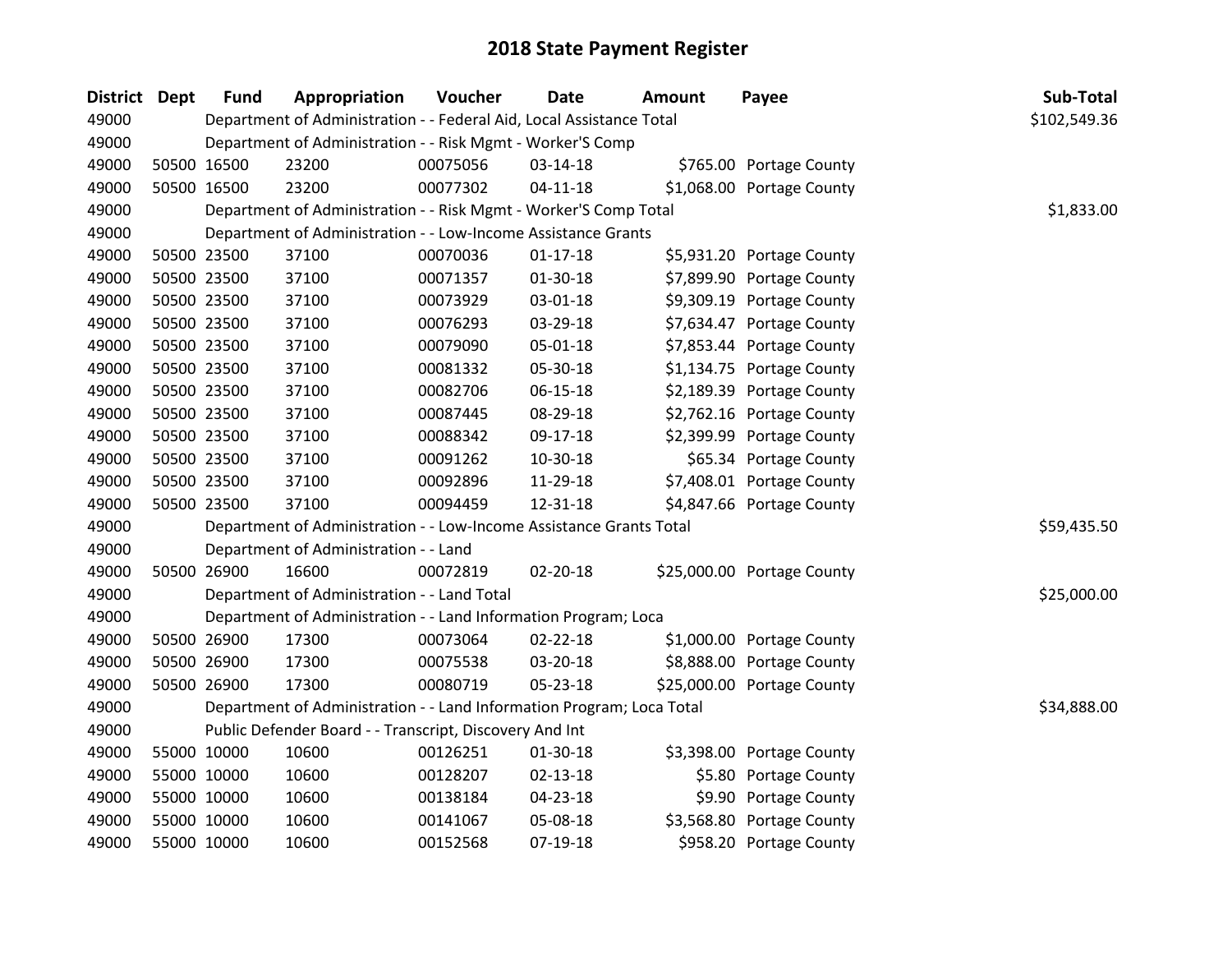| District Dept | <b>Fund</b> | Appropriation                                                    | Voucher  | <b>Date</b>    | <b>Amount</b> | Payee                         | Sub-Total      |
|---------------|-------------|------------------------------------------------------------------|----------|----------------|---------------|-------------------------------|----------------|
| 49000         | 55000 10000 | 10600                                                            | 00167506 | 11-07-18       |               | \$20.00 Portage County        |                |
| 49000         | 55000 10000 | 10600                                                            | 00168481 | 11-16-18       |               | \$2,132.80 Portage County     |                |
| 49000         | 55000 10000 | 10600                                                            | 00168518 | $11 - 16 - 18$ |               | \$5.00 Portage County         |                |
| 49000         |             | Public Defender Board - - Transcript, Discovery And Int Total    |          |                |               |                               | \$10,098.50    |
| 49000         |             | Department of Revenue - - General Program Operations             |          |                |               |                               |                |
| 49000         | 56600 10000 | 10100                                                            | 00085744 | $02 - 16 - 18$ |               | \$1,030.00 Portage County     |                |
| 49000         | 56600 10000 | 10100                                                            | 00086775 | 02-22-18       |               | \$210.50 Portage County       |                |
| 49000         | 56600 10000 | 10100                                                            | 00094973 | 05-02-18       |               | \$210.50 Portage County       |                |
| 49000         | 56600 10000 | 10100                                                            | 00107159 | 08-16-18       |               | \$685.00 Portage County       |                |
| 49000         |             | Department of Revenue - - General Program Operations Total       |          |                |               |                               | \$2,136.00     |
| 49000         |             | Circuit Courts - - Circuit Courts                                |          |                |               |                               |                |
| 49000         | 62500 10000 | 10100                                                            | 00001021 | 08-30-18       |               | \$300.00 Portage County       |                |
| 49000         |             | Circuit Courts - - Circuit Courts Total                          |          |                |               |                               | \$300.00       |
| 49000         |             | Circuit Courts - - Circuit Court Costs                           |          |                |               |                               |                |
| 49000         | 62500 10000 | 10500                                                            | 00000515 | 01-09-18       |               | \$116,251.00 Portage County   |                |
| 49000         | 62500 10000 | 10500                                                            | 00000608 | $02 - 15 - 18$ |               | \$2,391.00 Portage County     |                |
| 49000         | 62500 10000 | 10500                                                            | 00000786 | 05-24-18       |               | \$1,054.70 Portage County     |                |
| 49000         | 62500 10000 | 10500                                                            | 00000895 | 08-16-18       |               | \$1,050.70 Portage County     |                |
| 49000         | 62500 10000 | 10500                                                            | 00000989 | 08-24-18       |               | \$170,883.24 Portage County   |                |
| 49000         |             | Circuit Courts - - Circuit Court Costs Total                     |          |                |               |                               | \$291,630.64   |
| 49000         |             | Shared Revenue and Tax Relief - - County And Municipal Aid       |          |                |               |                               |                |
| 49000         | 83500 10000 | 10500                                                            | 00033905 | 07-23-18       |               | \$260,934.49 Portage County   |                |
| 49000         | 83500 10000 | 10500                                                            | 00036791 | 11-19-18       |               | \$1,407,795.75 Portage County |                |
| 49000         |             | Shared Revenue and Tax Relief - - County And Municipal Aid Total |          |                |               |                               | \$1,668,730.24 |
| 49000         |             | Shared Revenue and Tax Relief - - Exempt Computer Aid            |          |                |               |                               |                |
| 49000         | 83500 10000 | 10900                                                            | 00029918 | $07 - 23 - 18$ |               | \$222,413.11 Portage County   |                |
| 49000         |             | Shared Revenue and Tax Relief - - Exempt Computer Aid Total      |          |                |               |                               | \$222,413.11   |
| 49000         |             | Shared Revenue and Tax Relief - - Utility Aid                    |          |                |               |                               |                |
| 49000         | 83500 10000 | 11000                                                            | 00033905 | 07-23-18       |               | \$25,635.52 Portage County    |                |
| 49000         | 83500 10000 | 11000                                                            | 00036791 | 11-19-18       |               | \$146,522.50 Portage County   |                |
| 49000         |             | Shared Revenue and Tax Relief - - Utility Aid Total              |          |                |               |                               | \$172,158.02   |
| 49000         |             | Shared Revenue and Tax Relief - - School Lvy Tx/First Dollar Cr  |          |                |               |                               |                |
| 49000         | 83500 10000 | 30200                                                            | 00029667 | 07-23-18       |               | \$1,050,399.69 Portage County |                |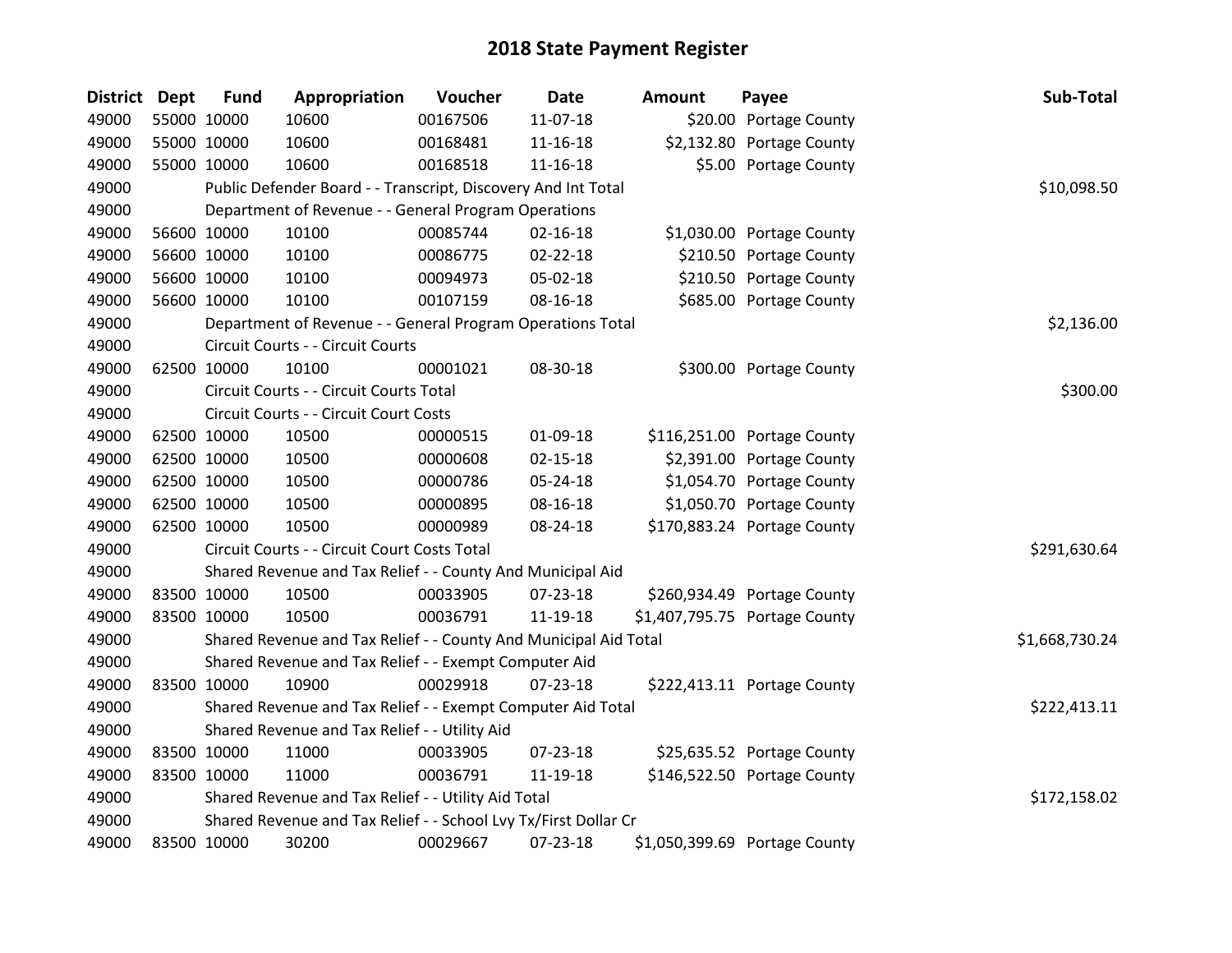| District Dept | Fund        | Appropriation                                                         | <b>Voucher</b> | Date           | <b>Amount</b> | Pavee                          | Sub-Total       |
|---------------|-------------|-----------------------------------------------------------------------|----------------|----------------|---------------|--------------------------------|-----------------|
| 49000         | 83500 10000 | 30200                                                                 | 00029815       | $07 - 23 - 18$ |               | \$6,062,724.84 Portage County  |                 |
| 49000         |             | Shared Revenue and Tax Relief - - School Lvy Tx/First Dollar Cr Total |                |                |               |                                | \$7,113,124.53  |
| 49000         |             | Shared Revenue and Tax Relief - - Lottery & Gaming Credit             |                |                |               |                                |                 |
| 49000         | 83500 52100 | 36300                                                                 | 00027182       | 03-26-18       |               | $$1,348,869.97$ Portage County |                 |
| 49000         |             | Shared Revenue and Tax Relief - - Lottery & Gaming Credit Total       |                |                |               |                                | \$1,348,869.97  |
| 49000 Total   |             |                                                                       |                |                |               |                                | \$25,577,488.82 |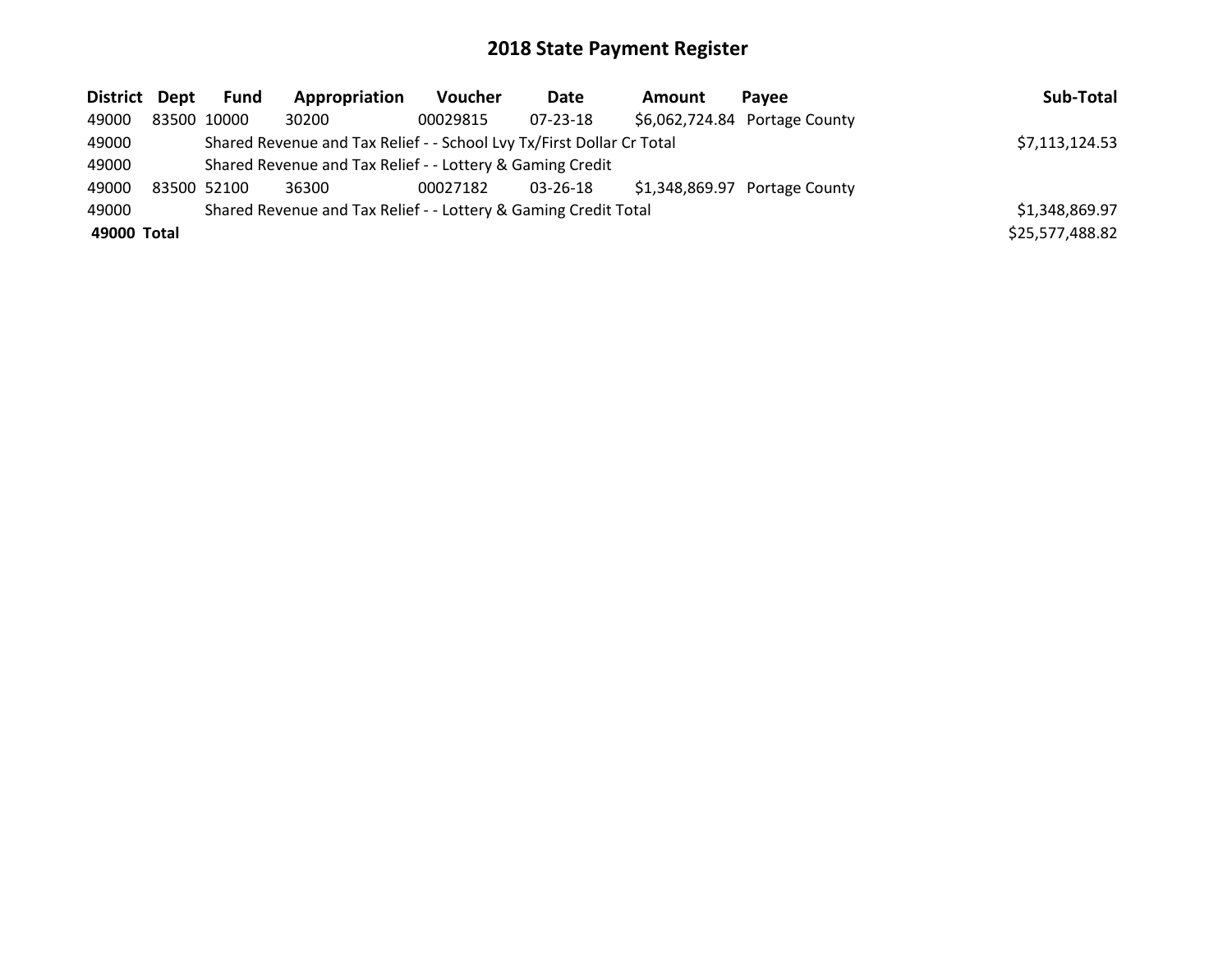| <b>District Dept</b> |             | <b>Fund</b> | Appropriation                                                      | Voucher  | Date           | <b>Amount</b> | Payee                     | Sub-Total    |
|----------------------|-------------|-------------|--------------------------------------------------------------------|----------|----------------|---------------|---------------------------|--------------|
| 49002                |             |             | Dept of Safety & Prof Services - - Fire Dues Distribution          |          |                |               |                           |              |
| 49002                | 16500 10000 |             | 22500                                                              | 00022280 | 07-26-18       |               | \$2,800.50 Town Of Alban  |              |
| 49002                |             |             | Dept of Safety & Prof Services - - Fire Dues Distribution Total    |          |                |               |                           | \$2,800.50   |
| 49002                |             |             | Dept of Natural Resources - - Aids In Lieu Of Taxes - Gener        |          |                |               |                           |              |
| 49002                | 37000 10000 |             | 50300                                                              | 00212192 | 02-05-18       |               | \$26,094.42 Town Of Alban |              |
| 49002                |             | 37000 10000 | 50300                                                              | 00212193 | 02-05-18       |               | \$6,270.71 Town Of Alban  |              |
| 49002                |             | 37000 10000 | 50300                                                              | 00229839 | $04 - 20 - 18$ |               | \$687.20 Town Of Alban    |              |
| 49002                |             |             | Dept of Natural Resources - - Aids In Lieu Of Taxes - Gener Total  |          |                |               |                           | \$33,052.33  |
| 49002                |             |             | Dept of Natural Resources - - Resaids - Cnty Forst, Cl & Mfl       |          |                |               |                           |              |
| 49002                |             | 37000 21200 | 57100                                                              | 00247959 | 06-28-18       |               | \$848.42 Town Of Alban    |              |
| 49002                |             |             | Dept of Natural Resources - - Resaids - Cnty Forst, CI & Mfl Total |          |                |               |                           | \$848.42     |
| 49002                |             |             | Dept of Natural Resources - - Aids In Lieu Of Taxes - Sum S        |          |                |               |                           |              |
| 49002                |             | 37000 21200 | 57900                                                              | 00229838 | 04-20-18       |               | \$69.93 Town Of Alban     |              |
| 49002                |             |             | Dept of Natural Resources - - Aids In Lieu Of Taxes - Sum S Total  |          |                |               |                           | \$69.93      |
| 49002                |             |             | WI Dept of Transportation - - Trns Aids To Mnc.-Sf                 |          |                |               |                           |              |
| 49002                |             | 39500 21100 | 19100                                                              | 00204909 | $01 - 02 - 18$ |               | \$24,361.82 Town Of Alban |              |
| 49002                |             | 39500 21100 | 19100                                                              | 00235417 | 04-02-18       |               | \$24,361.82 Town Of Alban |              |
| 49002                |             | 39500 21100 | 19100                                                              | 00269116 | 07-02-18       |               | \$24,361.82 Town Of Alban |              |
| 49002                |             | 39500 21100 | 19100                                                              | 00303168 | $10 - 01 - 18$ |               | \$24,361.85 Town Of Alban |              |
| 49002                |             |             | WI Dept of Transportation - - Trns Aids To Mnc.-Sf Total           |          |                |               |                           | \$97,447.31  |
| 49002                |             |             | Shared Revenue and Tax Relief - - County And Municipal Aid         |          |                |               |                           |              |
| 49002                | 83500 10000 |             | 10500                                                              | 00033878 | 07-23-18       |               | \$2,550.57 Town Of Alban  |              |
| 49002                |             | 83500 10000 | 10500                                                              | 00036764 | 11-19-18       |               | \$14,453.25 Town Of Alban |              |
| 49002                |             |             | Shared Revenue and Tax Relief - - County And Municipal Aid Total   |          |                |               |                           | \$17,003.82  |
| 49002                |             |             | Shared Revenue and Tax Relief - - Exempt Computer Aid              |          |                |               |                           |              |
| 49002                | 83500 10000 |             | 10900                                                              | 00031102 | $07 - 23 - 18$ |               | \$4.06 Town Of Alban      |              |
| 49002                |             |             | Shared Revenue and Tax Relief - - Exempt Computer Aid Total        |          |                |               |                           | \$4.06       |
| 49002                |             |             | Shared Revenue and Tax Relief - - Utility Aid                      |          |                |               |                           |              |
| 49002                | 83500 10000 |             | 11000                                                              | 00033878 | 07-23-18       |               | \$2,044.23 Town Of Alban  |              |
| 49002                | 83500 10000 |             | 11000                                                              | 00036764 | 11-19-18       |               | \$10,625.98 Town Of Alban |              |
| 49002                |             |             | Shared Revenue and Tax Relief - - Utility Aid Total                |          |                |               |                           | \$12,670.21  |
| 49002 Total          |             |             |                                                                    |          |                |               |                           | \$163,896.58 |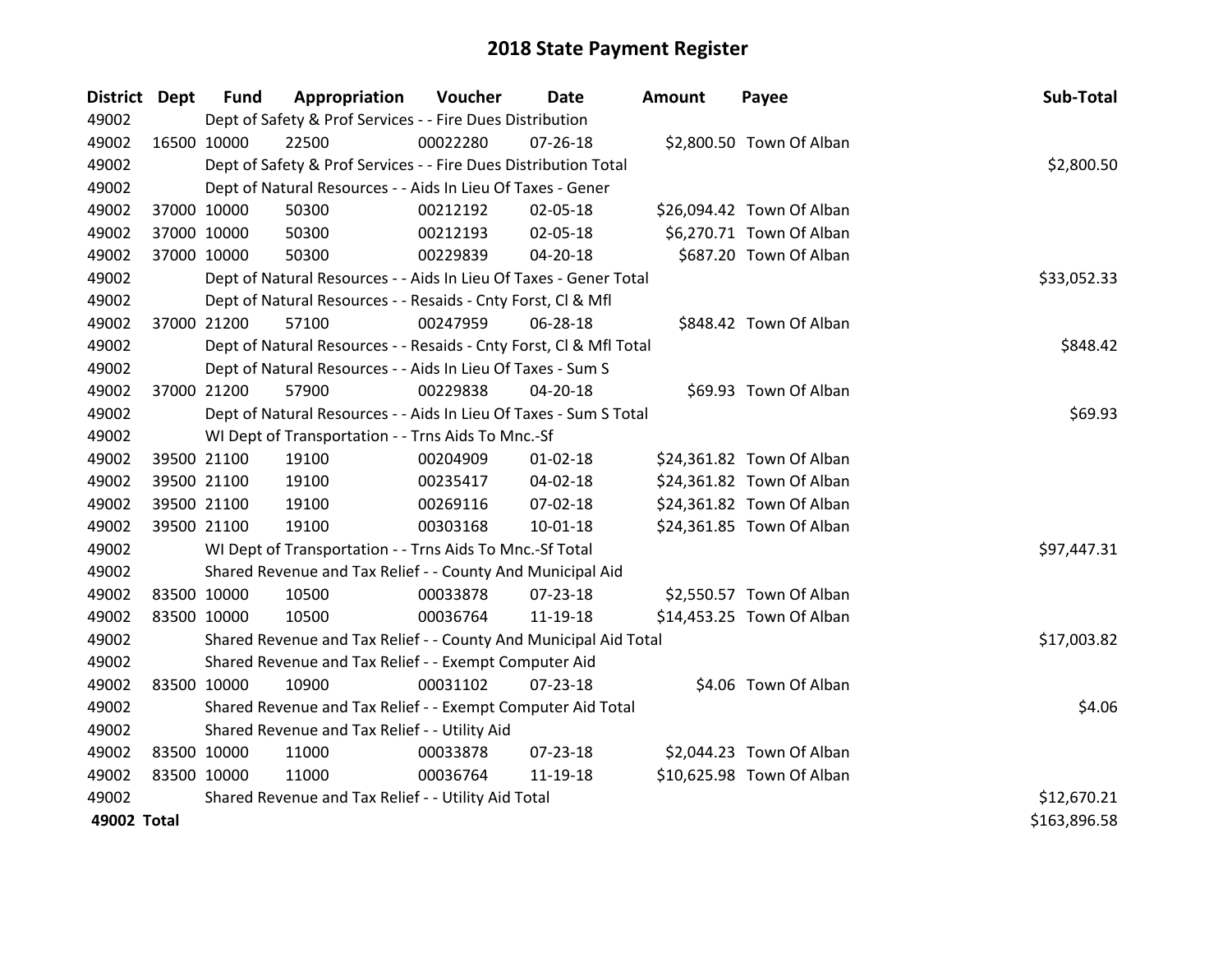| <b>District</b> | Dept  | Fund        | Appropriation                                                      | Voucher  | Date           | <b>Amount</b> | Payee                      | Sub-Total    |
|-----------------|-------|-------------|--------------------------------------------------------------------|----------|----------------|---------------|----------------------------|--------------|
| 49004           |       |             | Dept of Safety & Prof Services - - Fire Dues Distribution          |          |                |               |                            |              |
| 49004           |       | 16500 10000 | 22500                                                              | 00022281 | $07 - 25 - 18$ |               | \$1,900.40 Town Of Almond  |              |
| 49004           |       |             | Dept of Safety & Prof Services - - Fire Dues Distribution Total    |          |                |               |                            | \$1,900.40   |
| 49004           |       |             | Dept of Natural Resources - - Aids In Lieu Of Taxes - Gener        |          |                |               |                            |              |
| 49004           | 37000 | 10000       | 50300                                                              | 00212129 | $02 - 05 - 18$ |               | \$8,711.22 Town Of Almond  |              |
| 49004           |       |             | Dept of Natural Resources - - Aids In Lieu Of Taxes - Gener Total  |          |                |               |                            | \$8,711.22   |
| 49004           |       |             | Dept of Natural Resources - - Resaids - Cnty Forst, Cl & Mfl       |          |                |               |                            |              |
| 49004           | 37000 | 21200       | 57100                                                              | 00247960 | 06-28-18       |               | \$555.11 Town Of Almond    |              |
| 49004           |       |             | Dept of Natural Resources - - Resaids - Cnty Forst, Cl & Mfl Total |          |                |               |                            | \$555.11     |
| 49004           |       |             | WI Dept of Transportation - - Trns Aids To Mnc.-Sf                 |          |                |               |                            |              |
| 49004           |       | 39500 21100 | 19100                                                              | 00204910 | $01 - 02 - 18$ |               | \$29,796.80 Town Of Almond |              |
| 49004           |       | 39500 21100 | 19100                                                              | 00235418 | 04-02-18       |               | \$29,796.80 Town Of Almond |              |
| 49004           |       | 39500 21100 | 19100                                                              | 00269117 | 07-02-18       |               | \$29,796.80 Town Of Almond |              |
| 49004           |       | 39500 21100 | 19100                                                              | 00303169 | 10-01-18       |               | \$29,796.81 Town Of Almond |              |
| 49004           |       |             | WI Dept of Transportation - - Trns Aids To Mnc.-Sf Total           |          |                |               |                            | \$119,187.21 |
| 49004           |       |             | Shared Revenue and Tax Relief - - County And Municipal Aid         |          |                |               |                            |              |
| 49004           |       | 83500 10000 | 10500                                                              | 00033879 | 07-23-18       |               | \$2,542.62 Town Of Almond  |              |
| 49004           |       | 83500 10000 | 10500                                                              | 00036765 | 11-19-18       |               | \$14,408.17 Town Of Almond |              |
| 49004           |       |             | Shared Revenue and Tax Relief - - County And Municipal Aid Total   |          |                |               |                            | \$16,950.79  |
| 49004           |       |             | Shared Revenue and Tax Relief - - Exempt Computer Aid              |          |                |               |                            |              |
| 49004           |       | 83500 10000 | 10900                                                              | 00031103 | 07-23-18       |               | \$2,662.57 Town Of Almond  |              |
| 49004           |       |             | Shared Revenue and Tax Relief - - Exempt Computer Aid Total        |          |                |               |                            | \$2,662.57   |
| 49004 Total     |       |             |                                                                    |          |                |               |                            | \$149,967.30 |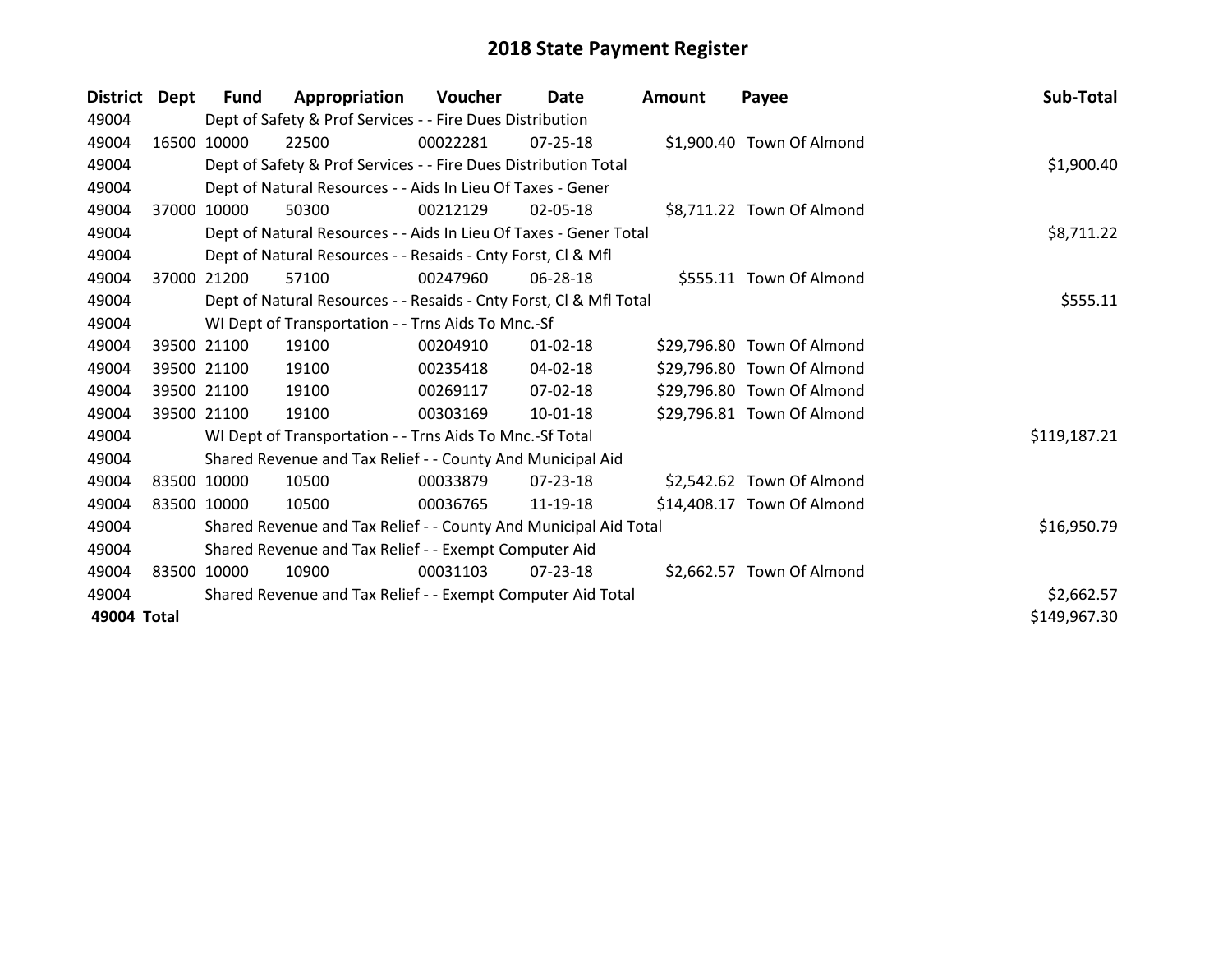| District Dept | <b>Fund</b> | Appropriation                                                      | <b>Voucher</b> | Date           | Amount | Payee                       | Sub-Total    |
|---------------|-------------|--------------------------------------------------------------------|----------------|----------------|--------|-----------------------------|--------------|
| 49006         |             | Dept of Safety & Prof Services - - Fire Dues Distribution          |                |                |        |                             |              |
| 49006         | 16500 10000 | 22500                                                              | 00022282       | 07-25-18       |        | \$5,390.37 Town Of Amherst  |              |
| 49006         |             | Dept of Safety & Prof Services - - Fire Dues Distribution Total    |                |                |        |                             | \$5,390.37   |
| 49006         |             | Dept of Natural Resources - - Aids In Lieu Of Taxes - Gener        |                |                |        |                             |              |
| 49006         | 37000 10000 | 50300                                                              | 00212035       | 02-05-18       |        | \$1,560.94 Town Of Amherst  |              |
| 49006         | 37000 10000 | 50300                                                              | 00212036       | 02-05-18       |        | \$1,637.76 Town Of Amherst  |              |
| 49006         | 37000 10000 | 50300                                                              | 00228963       | $04 - 20 - 18$ |        | \$64.85 Town Of Amherst     |              |
| 49006         |             | Dept of Natural Resources - - Aids In Lieu Of Taxes - Gener Total  |                |                |        |                             | \$3,263.55   |
| 49006         |             | Dept of Natural Resources - - Resaids - Cnty Forst, Cl & Mfl       |                |                |        |                             |              |
| 49006         | 37000 21200 | 57100                                                              | 00247961       | 06-28-18       |        | \$544.37 Town Of Amherst    |              |
| 49006         |             | Dept of Natural Resources - - Resaids - Cnty Forst, CI & Mfl Total |                |                |        |                             | \$544.37     |
| 49006         |             | Dept of Natural Resources - - Aids In Lieu Of Taxes - Sum S        |                |                |        |                             |              |
| 49006         | 37000 21200 | 57900                                                              | 00228964       | $04 - 20 - 18$ |        | \$4.12 Town Of Amherst      |              |
| 49006         |             | Dept of Natural Resources - - Aids In Lieu Of Taxes - Sum S Total  |                |                |        |                             | \$4.12       |
| 49006         |             | WI Dept of Transportation - - Trns Aids To Mnc.-Sf                 |                |                |        |                             |              |
| 49006         | 39500 21100 | 19100                                                              | 00204911       | $01 - 02 - 18$ |        | \$33,350.44 Town Of Amherst |              |
| 49006         | 39500 21100 | 19100                                                              | 00235419       | 04-02-18       |        | \$33,350.44 Town Of Amherst |              |
| 49006         | 39500 21100 | 19100                                                              | 00269118       | 07-02-18       |        | \$33,350.44 Town Of Amherst |              |
| 49006         | 39500 21100 | 19100                                                              | 00303170       | $10 - 01 - 18$ |        | \$33,350.44 Town Of Amherst |              |
| 49006         |             | WI Dept of Transportation - - Trns Aids To Mnc.-Sf Total           |                |                |        |                             | \$133,401.76 |
| 49006         |             | Shared Revenue and Tax Relief - - County And Municipal Aid         |                |                |        |                             |              |
| 49006         | 83500 10000 | 10500                                                              | 00033880       | 07-23-18       |        | \$3,822.38 Town Of Amherst  |              |
| 49006         | 83500 10000 | 10500                                                              | 00036766       | 11-19-18       |        | \$21,660.13 Town Of Amherst |              |
| 49006         |             | Shared Revenue and Tax Relief - - County And Municipal Aid Total   |                |                |        |                             | \$25,482.51  |
| 49006         |             | Shared Revenue and Tax Relief - - Exempt Computer Aid              |                |                |        |                             |              |
| 49006         | 83500 10000 | 10900                                                              | 00031104       | $07 - 23 - 18$ |        | \$268.90 Town Of Amherst    |              |
| 49006         |             | Shared Revenue and Tax Relief - - Exempt Computer Aid Total        |                |                |        |                             | \$268.90     |
| 49006         |             | Shared Revenue and Tax Relief - - Utility Aid                      |                |                |        |                             |              |
| 49006         | 83500 10000 | 11000                                                              | 00033880       | 07-23-18       |        | \$71.42 Town Of Amherst     |              |
| 49006         | 83500 10000 | 11000                                                              | 00036766       | 11-19-18       |        | \$689.43 Town Of Amherst    |              |
| 49006         |             | Shared Revenue and Tax Relief - - Utility Aid Total                |                |                |        |                             | \$760.85     |
| 49006 Total   |             |                                                                    |                |                |        |                             | \$169,116.43 |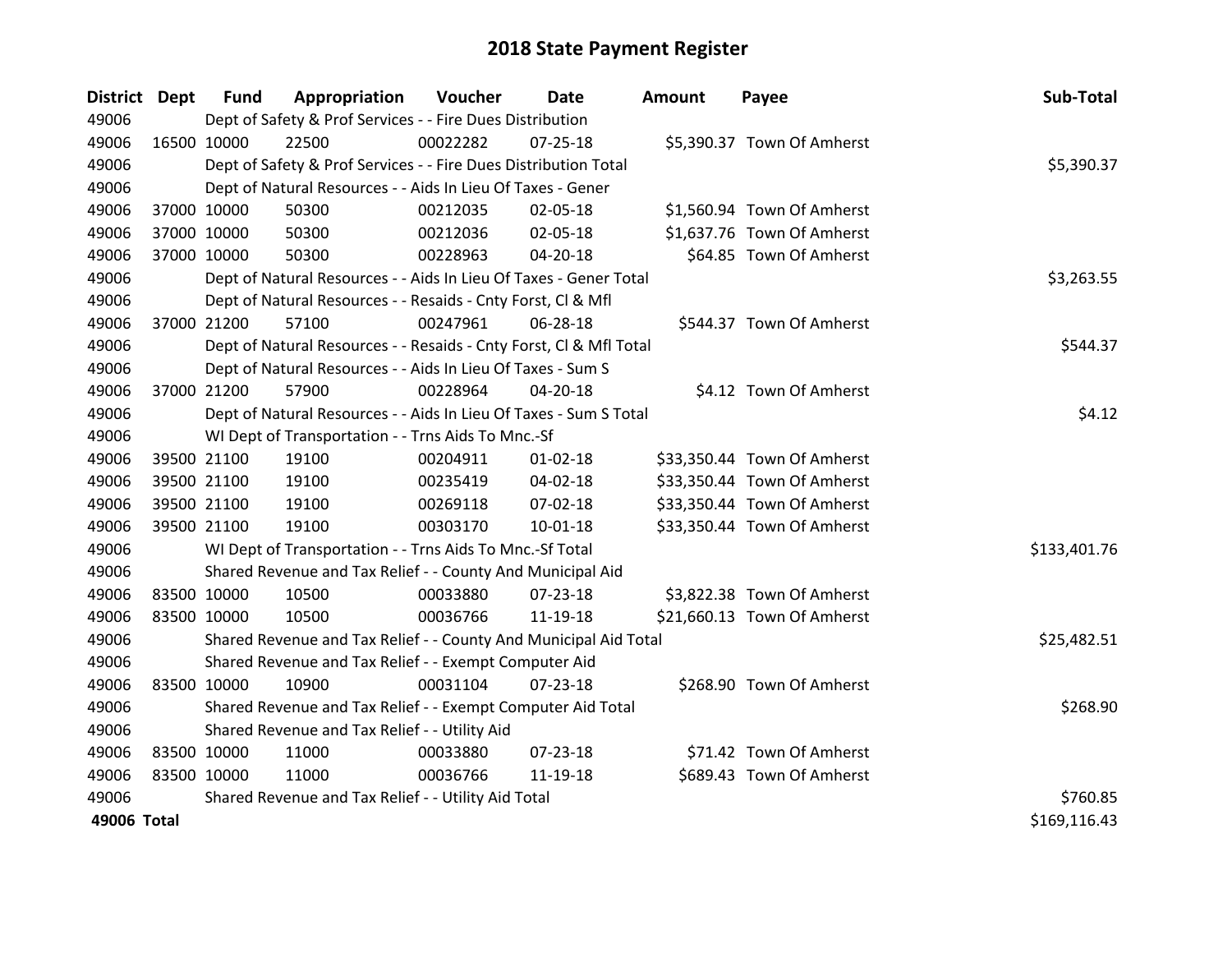| <b>District Dept</b> |             | <b>Fund</b> | Appropriation                                                      | <b>Voucher</b> | Date           | <b>Amount</b> | Payee                       | Sub-Total    |
|----------------------|-------------|-------------|--------------------------------------------------------------------|----------------|----------------|---------------|-----------------------------|--------------|
| 49008                |             |             | Dept of Safety & Prof Services - - Fire Dues Distribution          |                |                |               |                             |              |
| 49008                | 16500 10000 |             | 22500                                                              | 00022283       | $07 - 25 - 18$ |               | \$1,885.91 Town Of Belmont  |              |
| 49008                |             |             | Dept of Safety & Prof Services - - Fire Dues Distribution Total    |                |                |               |                             | \$1,885.91   |
| 49008                |             |             | Dept of Natural Resources - - Aids In Lieu Of Taxes - Gener        |                |                |               |                             |              |
| 49008                |             | 37000 10000 | 50300                                                              | 00212161       | 02-05-18       |               | \$3,373.73 Town Of Belmont  |              |
| 49008                | 37000 10000 |             | 50300                                                              | 00212162       | 02-05-18       |               | \$6,064.76 Town Of Belmont  |              |
| 49008                |             | 37000 10000 | 50300                                                              | 00229659       | 04-20-18       |               | \$676.59 Town Of Belmont    |              |
| 49008                |             | 37000 10000 | 50300                                                              | 00229660       | 04-20-18       |               | \$1,439.59 Town Of Belmont  |              |
| 49008                |             |             | Dept of Natural Resources - - Aids In Lieu Of Taxes - Gener Total  |                |                |               |                             | \$11,554.67  |
| 49008                |             |             | Dept of Natural Resources - - Resaids - Cnty Forst, CI & Mfl       |                |                |               |                             |              |
| 49008                |             | 37000 21200 | 57100                                                              | 00247962       | 06-28-18       |               | \$715.14 Town Of Belmont    |              |
| 49008                |             |             | Dept of Natural Resources - - Resaids - Cnty Forst, Cl & Mfl Total |                |                |               |                             | \$715.14     |
| 49008                |             |             | Dept of Natural Resources - - Aids In Lieu Of Taxes - Sum S        |                |                |               |                             |              |
| 49008                |             | 37000 21200 | 57900                                                              | 00229661       | 04-20-18       |               | \$160.67 Town Of Belmont    |              |
| 49008                |             | 37000 21200 | 57900                                                              | 00229662       | 04-20-18       |               | \$19.68 Town Of Belmont     |              |
| 49008                |             |             | Dept of Natural Resources - - Aids In Lieu Of Taxes - Sum S Total  |                |                |               |                             | \$180.35     |
| 49008                |             |             | WI Dept of Transportation - - Trns Aids To Mnc.-Sf                 |                |                |               |                             |              |
| 49008                |             | 39500 21100 | 19100                                                              | 00204912       | $01 - 02 - 18$ |               | \$24,564.89 Town Of Belmont |              |
| 49008                |             | 39500 21100 | 19100                                                              | 00235420       | 04-02-18       |               | \$24,564.89 Town Of Belmont |              |
| 49008                |             | 39500 21100 | 19100                                                              | 00269119       | 07-02-18       |               | \$24,564.89 Town Of Belmont |              |
| 49008                |             | 39500 21100 | 19100                                                              | 00303171       | 10-01-18       |               | \$24,564.90 Town Of Belmont |              |
| 49008                |             |             | WI Dept of Transportation - - Trns Aids To Mnc.-Sf Total           |                |                |               |                             | \$98,259.57  |
| 49008                |             |             | Shared Revenue and Tax Relief - - County And Municipal Aid         |                |                |               |                             |              |
| 49008                | 83500 10000 |             | 10500                                                              | 00033881       | $07 - 23 - 18$ |               | \$2,200.07 Town Of Belmont  |              |
| 49008                | 83500 10000 |             | 10500                                                              | 00036767       | 11-19-18       |               | \$12,467.06 Town Of Belmont |              |
| 49008                |             |             | Shared Revenue and Tax Relief - - County And Municipal Aid Total   |                |                |               |                             | \$14,667.13  |
| 49008                |             |             | Shared Revenue and Tax Relief - - Exempt Computer Aid              |                |                |               |                             |              |
| 49008                | 83500 10000 |             | 10900                                                              | 00031105       | $07 - 23 - 18$ |               | \$1.01 Town Of Belmont      |              |
| 49008                |             |             | Shared Revenue and Tax Relief - - Exempt Computer Aid Total        |                |                |               |                             | \$1.01       |
| 49008 Total          |             |             |                                                                    |                |                |               |                             | \$127,263.78 |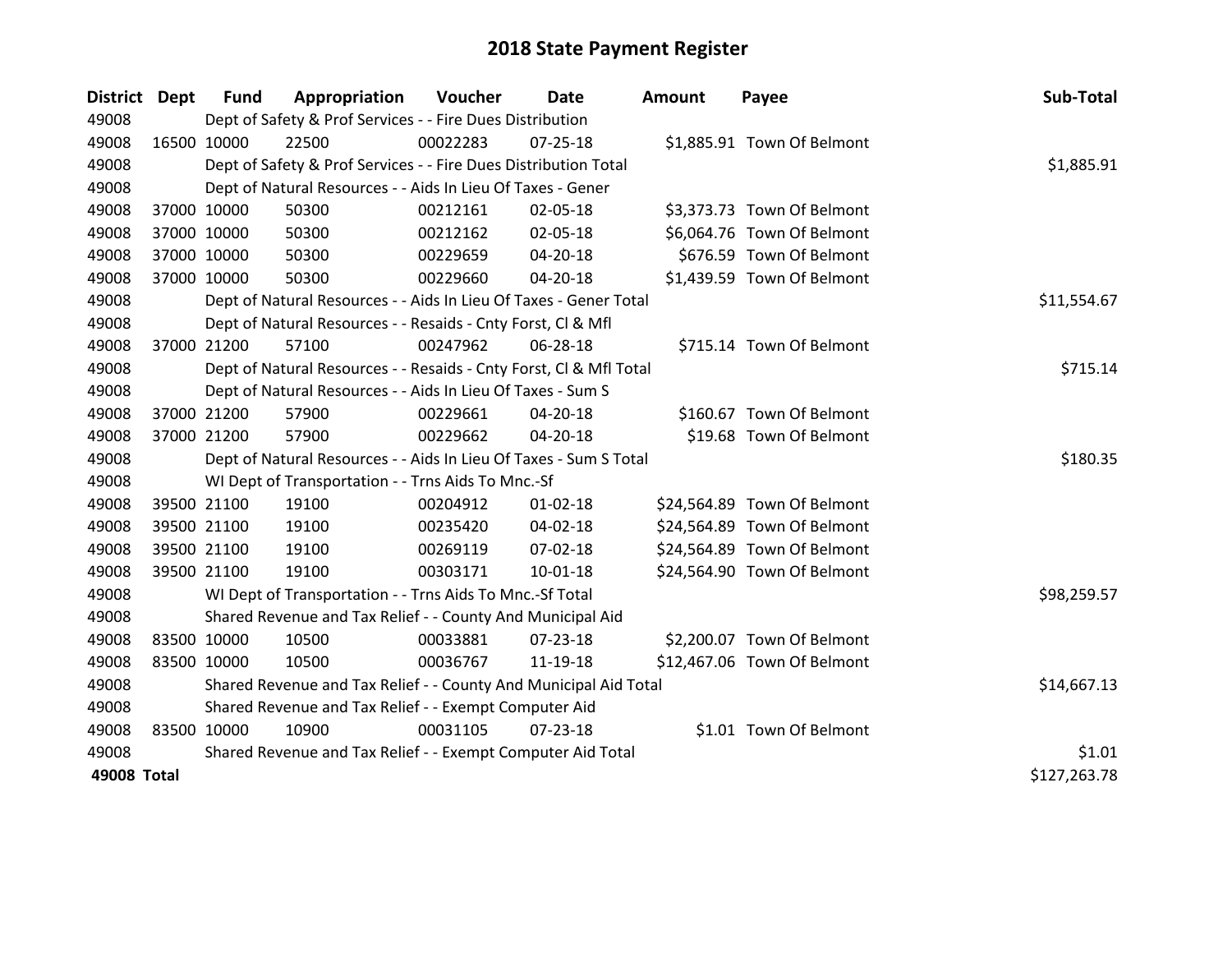| District Dept | <b>Fund</b> | Appropriation                                                      | Voucher  | Date           | <b>Amount</b> | Payee                           | Sub-Total    |
|---------------|-------------|--------------------------------------------------------------------|----------|----------------|---------------|---------------------------------|--------------|
| 49010         |             | Dept of Safety & Prof Services - - Fire Dues Distribution          |          |                |               |                                 |              |
| 49010         | 16500 10000 | 22500                                                              | 00022284 | $07 - 24 - 18$ |               | \$3,652.17 Town Of Buena Vista  |              |
| 49010         |             | Dept of Safety & Prof Services - - Fire Dues Distribution Total    |          |                |               |                                 | \$3,652.17   |
| 49010         |             | Dept of Natural Resources - - Aids In Lieu Of Taxes - Gener        |          |                |               |                                 |              |
| 49010         | 37000 10000 | 50300                                                              | 00212086 | 02-05-18       |               | \$12,822.53 Town Of Buena Vista |              |
| 49010         | 37000 10000 | 50300                                                              | 00229228 | 04-20-18       |               | \$2,364.97 Town Of Buena Vista  |              |
| 49010         |             | Dept of Natural Resources - - Aids In Lieu Of Taxes - Gener Total  |          |                |               |                                 | \$15,187.50  |
| 49010         |             | Dept of Natural Resources - - Resaids - Cnty Forst, CI & Mfl       |          |                |               |                                 |              |
| 49010         | 37000 21200 | 57100                                                              | 00247963 | 06-28-18       |               | \$587.43 Town Of Buena Vista    |              |
| 49010         |             | Dept of Natural Resources - - Resaids - Cnty Forst, Cl & Mfl Total |          |                |               |                                 | \$587.43     |
| 49010         |             | WI Dept of Transportation - - Trns Aids To Mnc.-Sf                 |          |                |               |                                 |              |
| 49010         | 39500 21100 | 19100                                                              | 00204913 | $01 - 02 - 18$ |               | \$41,586.51 Town Of Buena Vista |              |
| 49010         | 39500 21100 | 19100                                                              | 00235421 | 04-02-18       |               | \$41,586.51 Town Of Buena Vista |              |
| 49010         | 39500 21100 | 19100                                                              | 00269120 | 07-02-18       |               | \$41,586.51 Town Of Buena Vista |              |
| 49010         | 39500 21100 | 19100                                                              | 00303172 | 10-01-18       |               | \$41,586.54 Town Of Buena Vista |              |
| 49010         |             | WI Dept of Transportation - - Trns Aids To Mnc.-Sf Total           |          |                |               |                                 | \$166,346.07 |
| 49010         |             | Shared Revenue and Tax Relief - - County And Municipal Aid         |          |                |               |                                 |              |
| 49010         | 83500 10000 | 10500                                                              | 00033882 | 07-23-18       |               | \$4,417.96 Town Of Buena Vista  |              |
| 49010         | 83500 10000 | 10500                                                              | 00036768 | 11-19-18       |               | \$25,035.10 Town Of Buena Vista |              |
| 49010         |             | Shared Revenue and Tax Relief - - County And Municipal Aid Total   |          |                |               |                                 | \$29,453.06  |
| 49010         |             | Shared Revenue and Tax Relief - - Exempt Computer Aid              |          |                |               |                                 |              |
| 49010         | 83500 10000 | 10900                                                              | 00031106 | $07 - 23 - 18$ |               | \$7.10 Town Of Buena Vista      |              |
| 49010         |             | Shared Revenue and Tax Relief - - Exempt Computer Aid Total        |          |                |               |                                 | \$7.10       |
| 49010         |             | Shared Revenue and Tax Relief - - Utility Aid                      |          |                |               |                                 |              |
| 49010         | 83500 10000 | 11000                                                              | 00033882 | $07 - 23 - 18$ |               | \$275.42 Town Of Buena Vista    |              |
| 49010         | 83500 10000 | 11000                                                              | 00036768 | 11-19-18       |               | \$1,569.16 Town Of Buena Vista  |              |
| 49010         |             | Shared Revenue and Tax Relief - - Utility Aid Total                |          |                |               |                                 | \$1,844.58   |
| 49010 Total   |             |                                                                    |          |                |               |                                 | \$217,077.91 |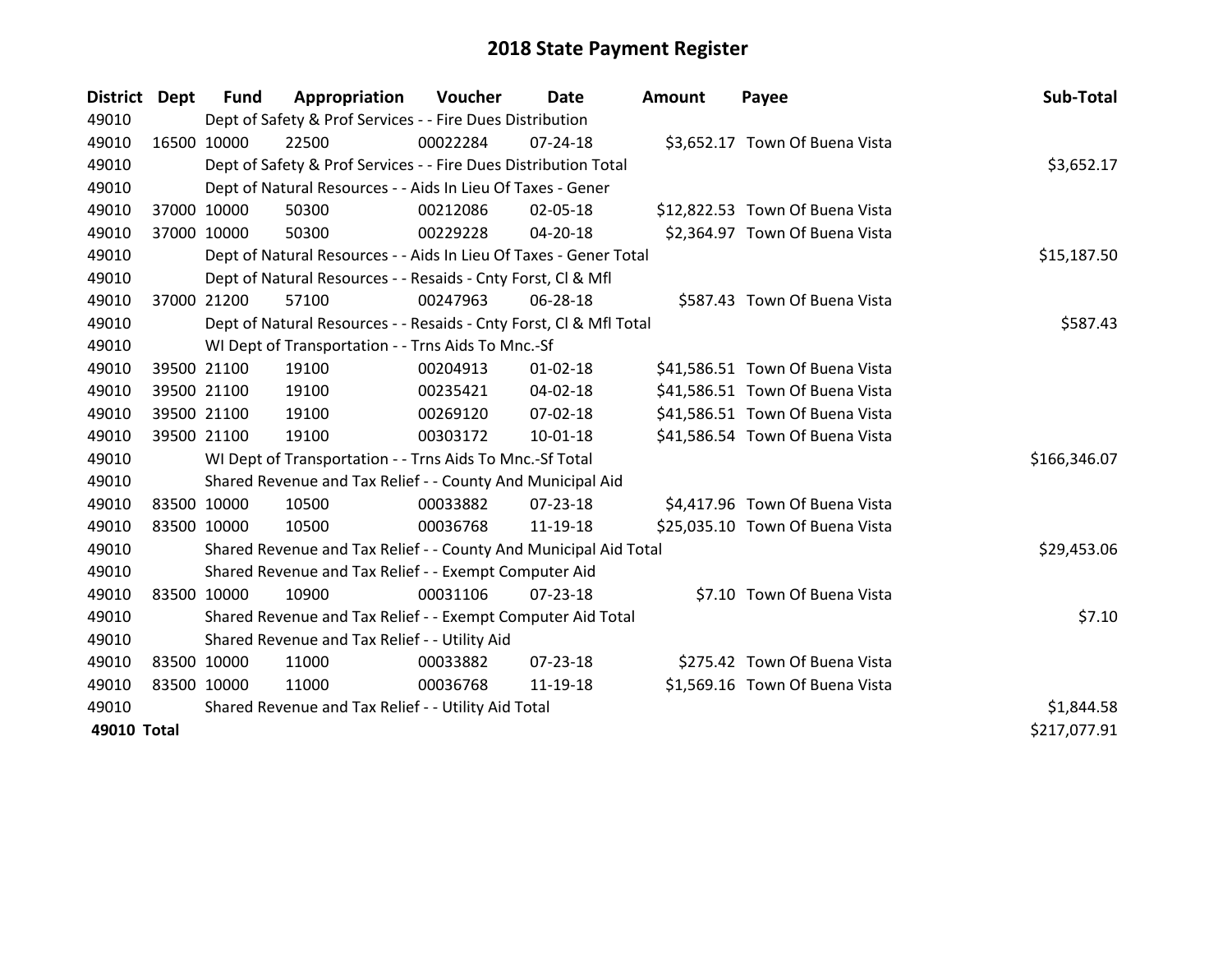| District Dept |             | <b>Fund</b> | Appropriation                                                      | Voucher  | Date           | <b>Amount</b> | Payee                      | Sub-Total    |
|---------------|-------------|-------------|--------------------------------------------------------------------|----------|----------------|---------------|----------------------------|--------------|
| 49012         |             |             | Dept of Safety & Prof Services - - Fire Dues Distribution          |          |                |               |                            |              |
| 49012         | 16500 10000 |             | 22500                                                              | 00022285 | $07 - 25 - 18$ |               | \$5,315.80 Town Of Carson  |              |
| 49012         |             |             | Dept of Safety & Prof Services - - Fire Dues Distribution Total    |          |                |               |                            | \$5,315.80   |
| 49012         |             |             | Dept of Natural Resources - - Aids In Lieu Of Taxes - Gener        |          |                |               |                            |              |
| 49012         | 37000 10000 |             | 50300                                                              | 00212081 | 02-05-18       |               | \$27,199.12 Town Of Carson |              |
| 49012         |             | 37000 10000 | 50300                                                              | 00229210 | 04-20-18       |               | \$356.16 Town Of Carson    |              |
| 49012         |             |             | Dept of Natural Resources - - Aids In Lieu Of Taxes - Gener Total  |          |                |               |                            | \$27,555.28  |
| 49012         |             |             | Dept of Natural Resources - - Resaids - Cnty Forst, Cl & Mfl       |          |                |               |                            |              |
| 49012         | 37000 21200 |             | 57100                                                              | 00247964 | 06-28-18       |               | \$313.29 Town Of Carson    |              |
| 49012         |             |             | Dept of Natural Resources - - Resaids - Cnty Forst, Cl & Mfl Total |          |                |               |                            | \$313.29     |
| 49012         |             |             | Dept of Natural Resources - - Fin Asst For Responsible Units       |          |                |               |                            |              |
| 49012         |             | 37000 27400 | 67000                                                              | 00235042 | $05-11-18$     |               | \$2,848.92 Town Of Carson  |              |
| 49012         |             |             | Dept of Natural Resources - - Fin Asst For Responsible Units Total |          |                |               |                            | \$2,848.92   |
| 49012         |             |             | WI Dept of Transportation - - Trns Aids To Mnc.-Sf                 |          |                |               |                            |              |
| 49012         |             | 39500 21100 | 19100                                                              | 00204914 | 01-02-18       |               | \$37,352.01 Town Of Carson |              |
| 49012         |             | 39500 21100 | 19100                                                              | 00235422 | 04-02-18       |               | \$37,352.01 Town Of Carson |              |
| 49012         |             | 39500 21100 | 19100                                                              | 00269121 | 07-02-18       |               | \$37,352.01 Town Of Carson |              |
| 49012         |             | 39500 21100 | 19100                                                              | 00303173 | $10-01-18$     |               | \$37,352.03 Town Of Carson |              |
| 49012         |             |             | WI Dept of Transportation - - Trns Aids To Mnc.-Sf Total           |          |                |               |                            | \$149,408.06 |
| 49012         |             |             | WI Dept of Transportation - - Loc Rd Imp Prg St Fd                 |          |                |               |                            |              |
| 49012         | 39500 21100 |             | 27800                                                              | 00321101 | 11-07-18       |               | \$40,384.84 Town Of Carson |              |
| 49012         |             |             | WI Dept of Transportation - - Loc Rd Imp Prg St Fd Total           |          |                |               |                            | \$40,384.84  |
| 49012         |             |             | Shared Revenue and Tax Relief - - County And Municipal Aid         |          |                |               |                            |              |
| 49012         | 83500 10000 |             | 10500                                                              | 00033883 | 07-23-18       |               | \$2,631.21 Town Of Carson  |              |
| 49012         | 83500 10000 |             | 10500                                                              | 00036769 | 11-19-18       |               | \$14,910.17 Town Of Carson |              |
| 49012         |             |             | Shared Revenue and Tax Relief - - County And Municipal Aid Total   |          |                |               |                            | \$17,541.38  |
| 49012         |             |             | Shared Revenue and Tax Relief - - Exempt Computer Aid              |          |                |               |                            |              |
| 49012         | 83500 10000 |             | 10900                                                              | 00031107 | $07 - 23 - 18$ |               | \$14.21 Town Of Carson     |              |
| 49012         |             |             | Shared Revenue and Tax Relief - - Exempt Computer Aid Total        |          |                |               |                            | \$14.21      |
| 49012         |             |             | Shared Revenue and Tax Relief - - Utility Aid                      |          |                |               |                            |              |
| 49012         | 83500 10000 |             | 11000                                                              | 00033883 | 07-23-18       |               | \$66.49 Town Of Carson     |              |
| 49012         | 83500 10000 |             | 11000                                                              | 00036769 | 11-19-18       |               | \$397.41 Town Of Carson    |              |
| 49012         |             |             | Shared Revenue and Tax Relief - - Utility Aid Total                |          |                |               |                            | \$463.90     |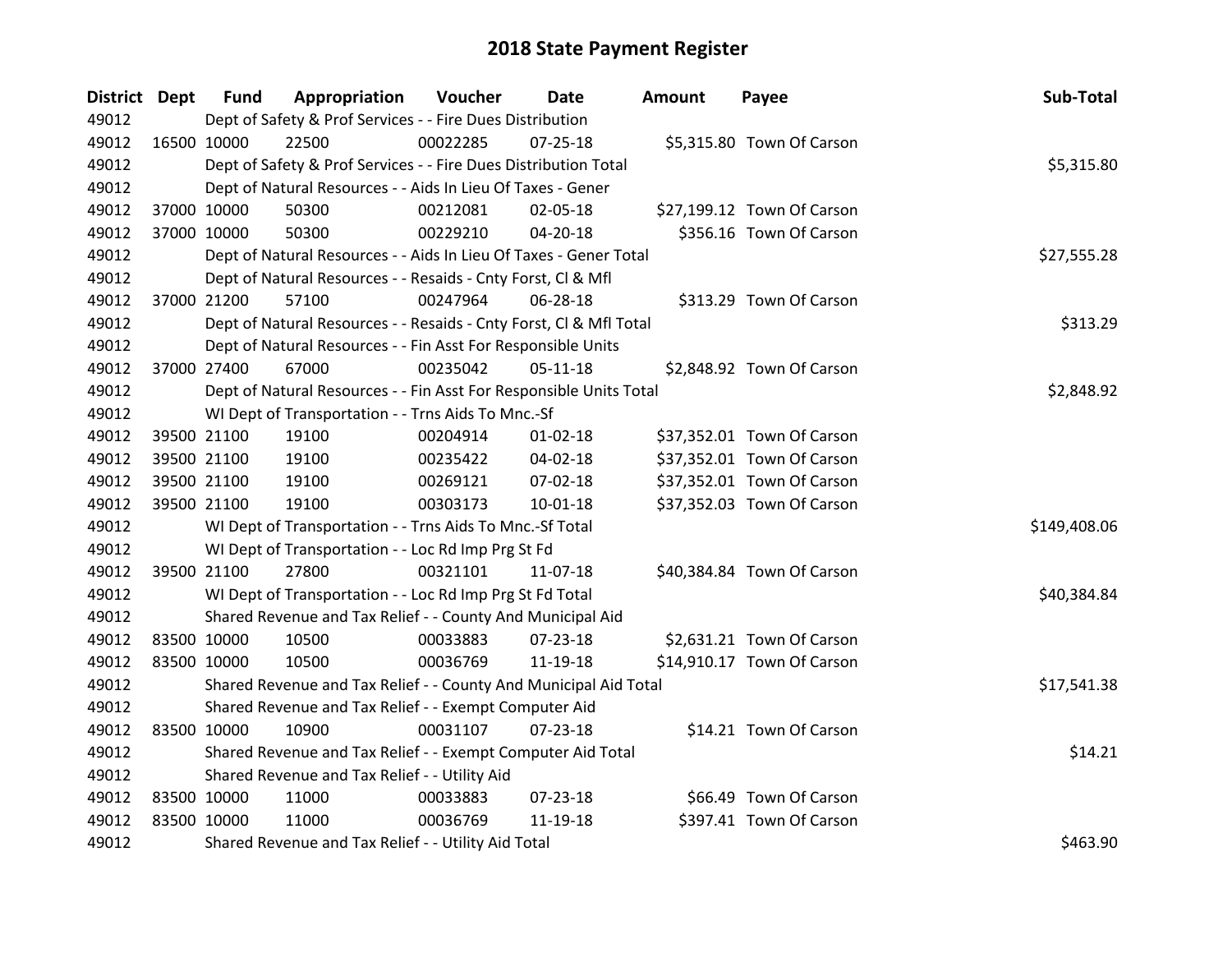|             | District Dept Fund Appropriation | <b>Voucher</b> | <b>Date</b> | Amount | Payee | Sub-Total    |
|-------------|----------------------------------|----------------|-------------|--------|-------|--------------|
| 49012 Total |                                  |                |             |        |       | \$243,845.68 |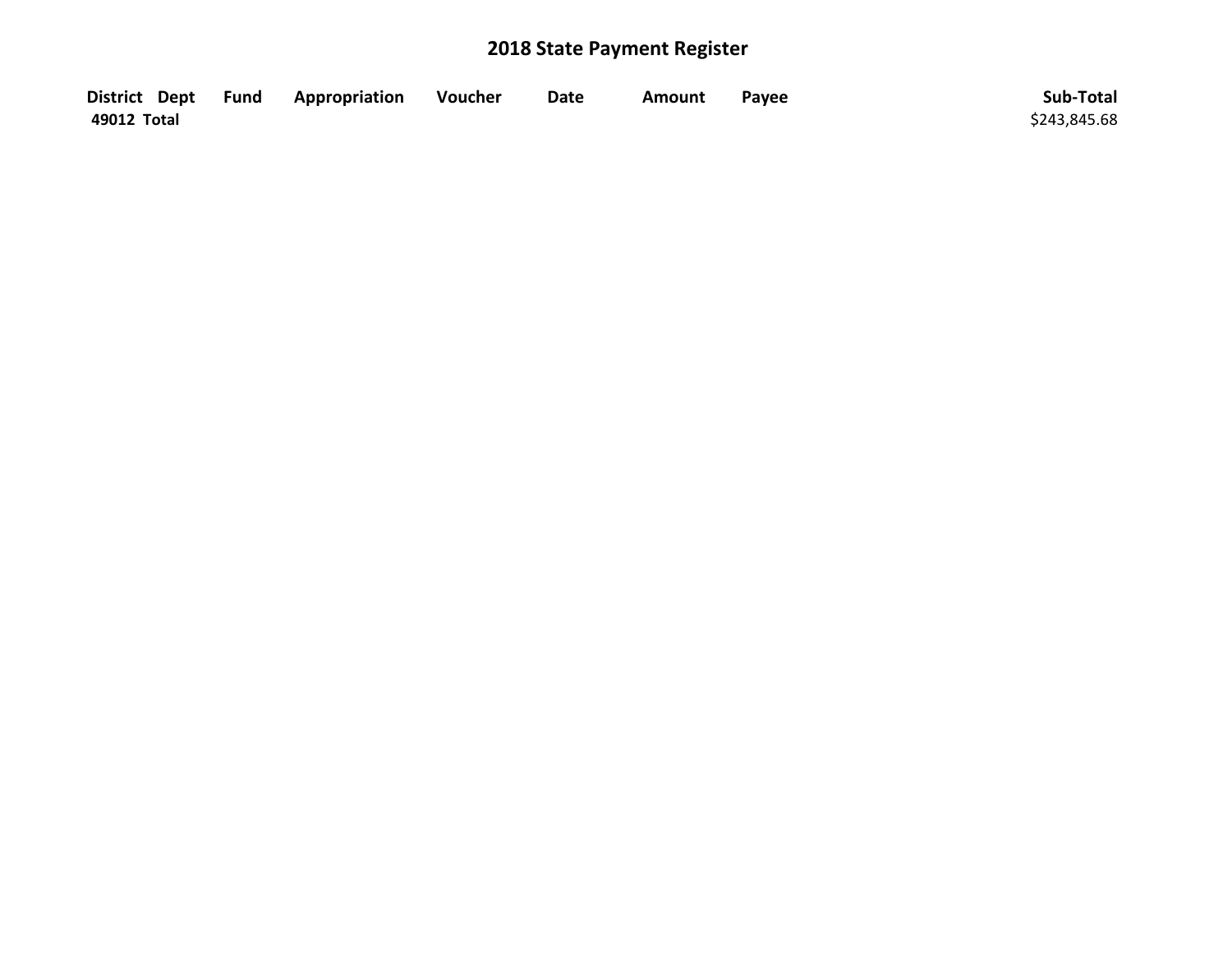| District Dept |             | <b>Fund</b> | Appropriation                                                      | Voucher  | Date           | <b>Amount</b> | Payee                     | Sub-Total    |
|---------------|-------------|-------------|--------------------------------------------------------------------|----------|----------------|---------------|---------------------------|--------------|
| 49014         |             |             | Dept of Safety & Prof Services - - Fire Dues Distribution          |          |                |               |                           |              |
| 49014         | 16500 10000 |             | 22500                                                              | 00022286 | $07 - 24 - 18$ |               | \$3,608.53 Town Of Dewey  |              |
| 49014         |             |             | Dept of Safety & Prof Services - - Fire Dues Distribution Total    |          |                |               |                           | \$3,608.53   |
| 49014         |             |             | Dept of Natural Resources - - Aids In Lieu Of Taxes - Gener        |          |                |               |                           |              |
| 49014         |             | 37000 10000 | 50300                                                              | 00212138 | 02-05-18       |               | \$8,495.64 Town Of Dewey  |              |
| 49014         |             | 37000 10000 | 50300                                                              | 00229575 | 04-20-18       |               | \$2,941.49 Town Of Dewey  |              |
| 49014         |             |             | Dept of Natural Resources - - Aids In Lieu Of Taxes - Gener Total  |          |                |               |                           | \$11,437.13  |
| 49014         |             |             | Dept of Natural Resources - - Resaids - Cnty Forst, Cl & Mfl       |          |                |               |                           |              |
| 49014         |             | 37000 21200 | 57100                                                              | 00247965 | 06-28-18       |               | \$1,128.67 Town Of Dewey  |              |
| 49014         |             |             | Dept of Natural Resources - - Resaids - Cnty Forst, CI & Mfl Total |          |                |               |                           | \$1,128.67   |
| 49014         |             |             | WI Dept of Transportation - - Trns Aids To Mnc.-Sf                 |          |                |               |                           |              |
| 49014         |             | 39500 21100 | 19100                                                              | 00204915 | $01 - 02 - 18$ |               | \$30,728.51 Town Of Dewey |              |
| 49014         |             | 39500 21100 | 19100                                                              | 00235423 | 04-02-18       |               | \$30,728.51 Town Of Dewey |              |
| 49014         |             | 39500 21100 | 19100                                                              | 00269122 | 07-02-18       |               | \$30,728.51 Town Of Dewey |              |
| 49014         |             | 39500 21100 | 19100                                                              | 00303174 | $10 - 01 - 18$ |               | \$30,728.52 Town Of Dewey |              |
| 49014         |             |             | WI Dept of Transportation - - Trns Aids To Mnc.-Sf Total           |          |                |               |                           | \$122,914.05 |
| 49014         |             |             | WI Dept of Transportation - - Loc Rd Imp Prg St Fd                 |          |                |               |                           |              |
| 49014         |             | 39500 21100 | 27800                                                              | 00295387 | 09-12-18       |               | \$23,000.00 Town Of Dewey |              |
| 49014         |             |             | WI Dept of Transportation - - Loc Rd Imp Prg St Fd Total           |          |                |               |                           | \$23,000.00  |
| 49014         |             |             | Shared Revenue and Tax Relief - - County And Municipal Aid         |          |                |               |                           |              |
| 49014         | 83500 10000 |             | 10500                                                              | 00033884 | 07-23-18       |               | \$2,181.02 Town Of Dewey  |              |
| 49014         | 83500 10000 |             | 10500                                                              | 00036770 | 11-19-18       |               | \$12,359.09 Town Of Dewey |              |
| 49014         |             |             | Shared Revenue and Tax Relief - - County And Municipal Aid Total   |          |                |               |                           | \$14,540.11  |
| 49014         |             |             | Shared Revenue and Tax Relief - - Exempt Computer Aid              |          |                |               |                           |              |
| 49014         | 83500 10000 |             | 10900                                                              | 00031108 | 07-23-18       |               | \$31.46 Town Of Dewey     |              |
| 49014         |             |             | Shared Revenue and Tax Relief - - Exempt Computer Aid Total        |          |                |               |                           | \$31.46      |
| 49014         |             |             | Shared Revenue and Tax Relief - - Utility Aid                      |          |                |               |                           |              |
| 49014         | 83500 10000 |             | 11000                                                              | 00033884 | 07-23-18       |               | \$189.95 Town Of Dewey    |              |
| 49014         | 83500 10000 |             | 11000                                                              | 00036770 | 11-19-18       |               | \$1,106.81 Town Of Dewey  |              |
| 49014         |             |             | Shared Revenue and Tax Relief - - Utility Aid Total                |          |                |               |                           | \$1,296.76   |
| 49014         |             |             | Shared Revenue and Tax Relief - - Lottery & Gaming Credit          |          |                |               |                           |              |
| 49014         | 83500 52100 |             | 36300                                                              | 00027554 | 03-26-18       |               | \$532.02 Town Of Dewey    |              |
| 49014         |             |             | Shared Revenue and Tax Relief - - Lottery & Gaming Credit Total    |          |                |               |                           | \$532.02     |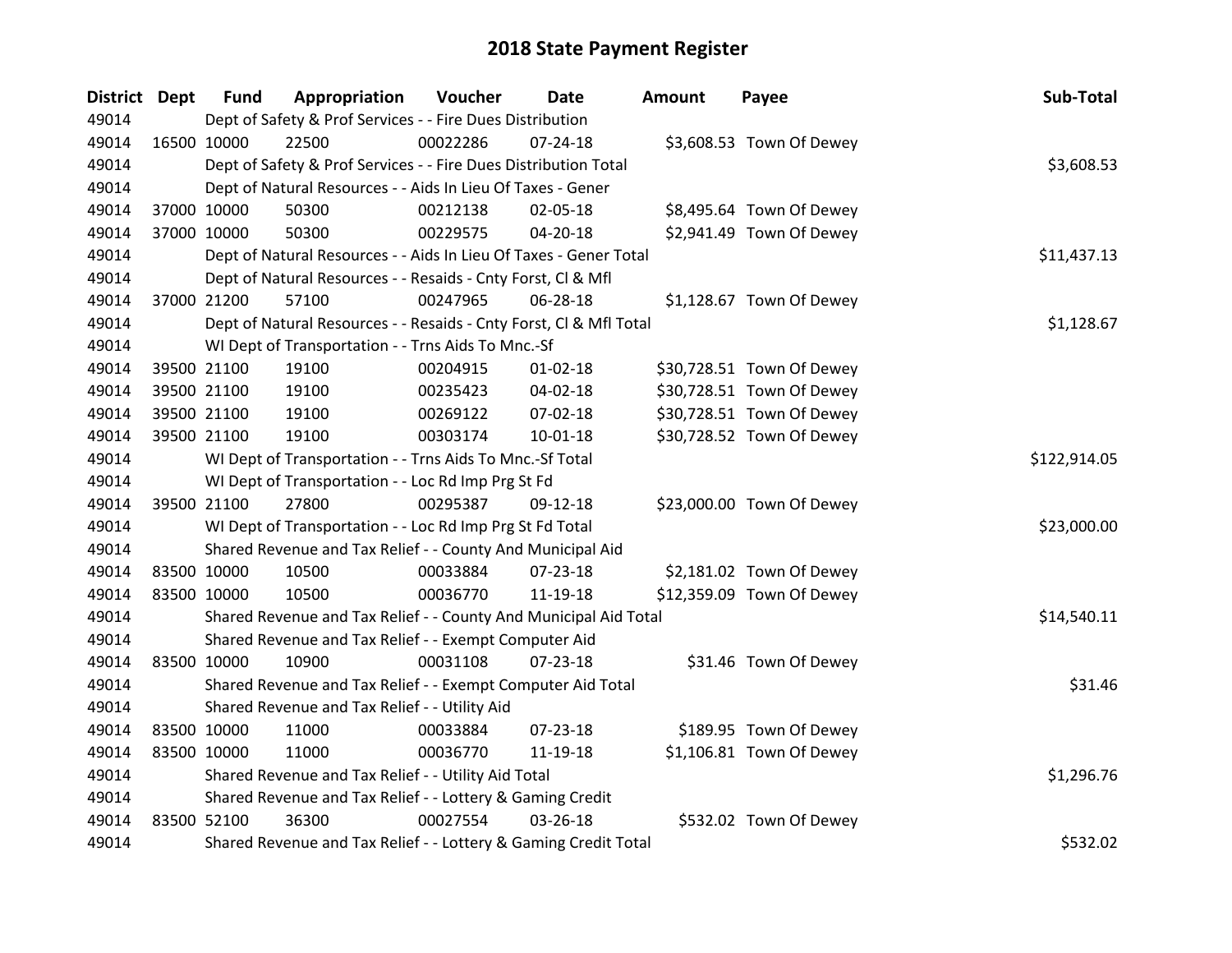|             | District Dept Fund Appropriation | Voucher | <b>Date</b> | Amount | Payee | Sub-Total    |
|-------------|----------------------------------|---------|-------------|--------|-------|--------------|
| 49014 Total |                                  |         |             |        |       | \$178,488.73 |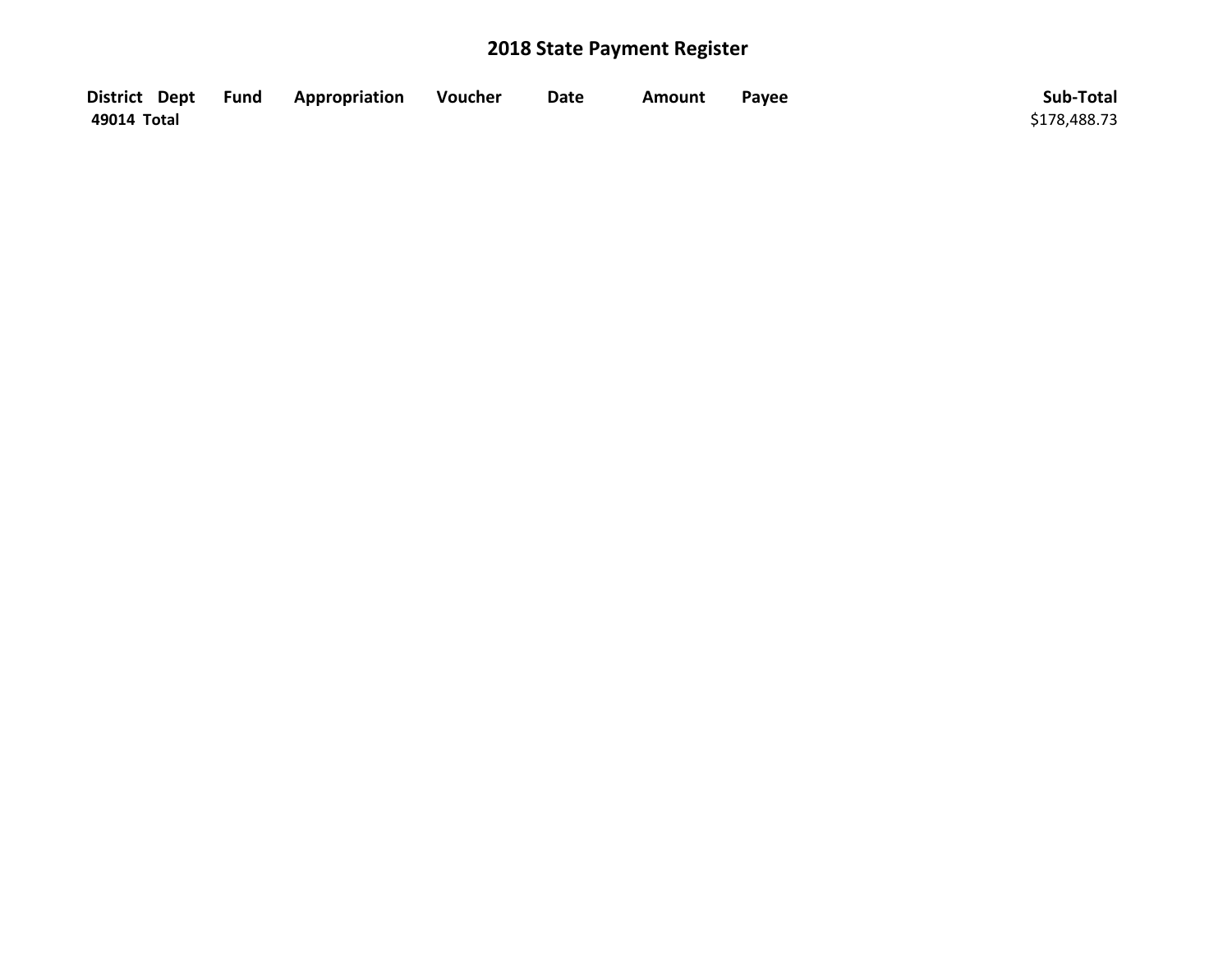| District Dept |             | <b>Fund</b> | Appropriation                                                      | Voucher  | Date           | <b>Amount</b> | Payee                          | Sub-Total    |
|---------------|-------------|-------------|--------------------------------------------------------------------|----------|----------------|---------------|--------------------------------|--------------|
| 49016         |             |             | Dept of Safety & Prof Services - - Fire Dues Distribution          |          |                |               |                                |              |
| 49016         |             | 16500 10000 | 22500                                                              | 00022287 | $07 - 24 - 18$ |               | \$3,524.86 Town Of Eau Pleine  |              |
| 49016         |             |             | Dept of Safety & Prof Services - - Fire Dues Distribution Total    |          |                |               |                                | \$3,524.86   |
| 49016         |             |             | Dept of Natural Resources - - Aids In Lieu Of Taxes - Gener        |          |                |               |                                |              |
| 49016         |             | 37000 10000 | 50300                                                              | 00212122 | 02-05-18       |               | \$2,036.77 Town Of Eau Pleine  |              |
| 49016         |             | 37000 10000 | 50300                                                              | 00212123 | 02-05-18       |               | \$50,550.81 Town Of Eau Pleine |              |
| 49016         |             | 37000 10000 | 50300                                                              | 00229514 | 04-20-18       |               | \$1,623.30 Town Of Eau Pleine  |              |
| 49016         |             |             | Dept of Natural Resources - - Aids In Lieu Of Taxes - Gener Total  |          |                |               |                                | \$54,210.88  |
| 49016         |             |             | Dept of Natural Resources - - Resaids - Cnty Forst, Cl & Mfl       |          |                |               |                                |              |
| 49016         |             | 37000 21200 | 57100                                                              | 00247966 | 06-28-18       |               | \$295.75 Town Of Eau Pleine    |              |
| 49016         |             |             | Dept of Natural Resources - - Resaids - Cnty Forst, Cl & Mfl Total |          |                |               |                                | \$295.75     |
| 49016         |             |             | Dept of Natural Resources - - Aids In Lieu Of Taxes - Sum S        |          |                |               |                                |              |
| 49016         |             | 37000 21200 | 57900                                                              | 00229515 | 04-20-18       |               | \$4,665.57 Town Of Eau Pleine  |              |
| 49016         |             |             | Dept of Natural Resources - - Aids In Lieu Of Taxes - Sum S Total  |          |                |               |                                | \$4,665.57   |
| 49016         |             |             | Dept of Natural Resources - - Fin Asst For Responsible Units       |          |                |               |                                |              |
| 49016         |             | 37000 27400 | 67000                                                              | 00235831 | $05-11-18$     |               | \$1,206.93 Town Of Eau Pleine  |              |
| 49016         |             |             | Dept of Natural Resources - - Fin Asst For Responsible Units Total |          |                |               |                                | \$1,206.93   |
| 49016         |             |             | Dept of Natural Resources - - Recycling Consolidation Grants       |          |                |               |                                |              |
| 49016         |             | 37000 27400 | 67300                                                              | 00235831 | 05-11-18       |               | \$249.07 Town Of Eau Pleine    |              |
| 49016         |             |             | Dept of Natural Resources - - Recycling Consolidation Grants Total |          |                |               |                                | \$249.07     |
| 49016         |             |             | WI Dept of Transportation - - Trns Aids To Mnc.-Sf                 |          |                |               |                                |              |
| 49016         |             | 39500 21100 | 19100                                                              | 00204916 | $01 - 02 - 18$ |               | \$31,934.95 Town Of Eau Pleine |              |
| 49016         |             | 39500 21100 | 19100                                                              | 00235424 | 04-02-18       |               | \$31,934.95 Town Of Eau Pleine |              |
| 49016         |             | 39500 21100 | 19100                                                              | 00269123 | 07-02-18       |               | \$31,934.95 Town Of Eau Pleine |              |
| 49016         |             | 39500 21100 | 19100                                                              | 00303175 | $10 - 01 - 18$ |               | \$31,934.98 Town Of Eau Pleine |              |
| 49016         |             |             | WI Dept of Transportation - - Trns Aids To Mnc.-Sf Total           |          |                |               |                                | \$127,739.83 |
| 49016         |             |             | Shared Revenue and Tax Relief - - County And Municipal Aid         |          |                |               |                                |              |
| 49016         |             | 83500 10000 | 10500                                                              | 00033885 | 07-23-18       |               | \$4,208.51 Town Of Eau Pleine  |              |
| 49016         |             | 83500 10000 | 10500                                                              | 00036771 | 11-19-18       |               | \$23,848.24 Town Of Eau Pleine |              |
| 49016         |             |             | Shared Revenue and Tax Relief - - County And Municipal Aid Total   |          |                |               |                                | \$28,056.75  |
| 49016         |             |             | Shared Revenue and Tax Relief - - Exempt Computer Aid              |          |                |               |                                |              |
| 49016         | 83500 10000 |             | 10900                                                              | 00031109 | $07 - 23 - 18$ |               | \$58.85 Town Of Eau Pleine     |              |
| 49016         |             |             | Shared Revenue and Tax Relief - - Exempt Computer Aid Total        |          |                |               |                                | \$58.85      |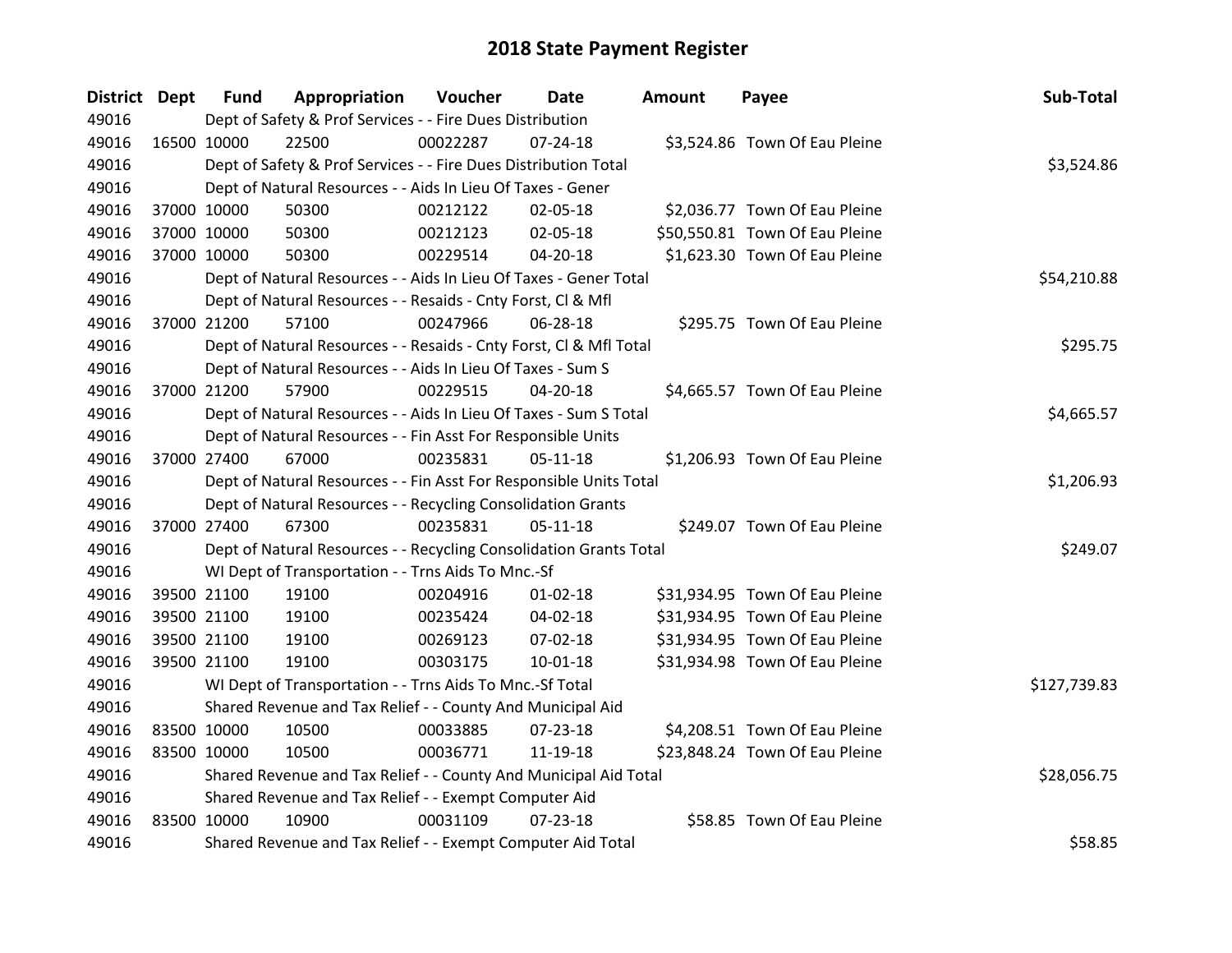|             | District Dept Fund | <b>Appropriation</b>                                | Voucher  | Date     | Amount | Pavee                          | Sub-Total    |
|-------------|--------------------|-----------------------------------------------------|----------|----------|--------|--------------------------------|--------------|
| 49016       |                    | Shared Revenue and Tax Relief - - Utility Aid       |          |          |        |                                |              |
| 49016       | 83500 10000        | 11000                                               | 00033885 | 07-23-18 |        | \$1,918.91 Town Of Eau Pleine  |              |
| 49016       | 83500 10000        | 11000                                               | 00036771 | 11-19-18 |        | \$10,857.91 Town Of Eau Pleine |              |
| 49016       |                    | Shared Revenue and Tax Relief - - Utility Aid Total |          |          |        |                                | \$12,776.82  |
| 49016 Total |                    |                                                     |          |          |        |                                | \$232,785.31 |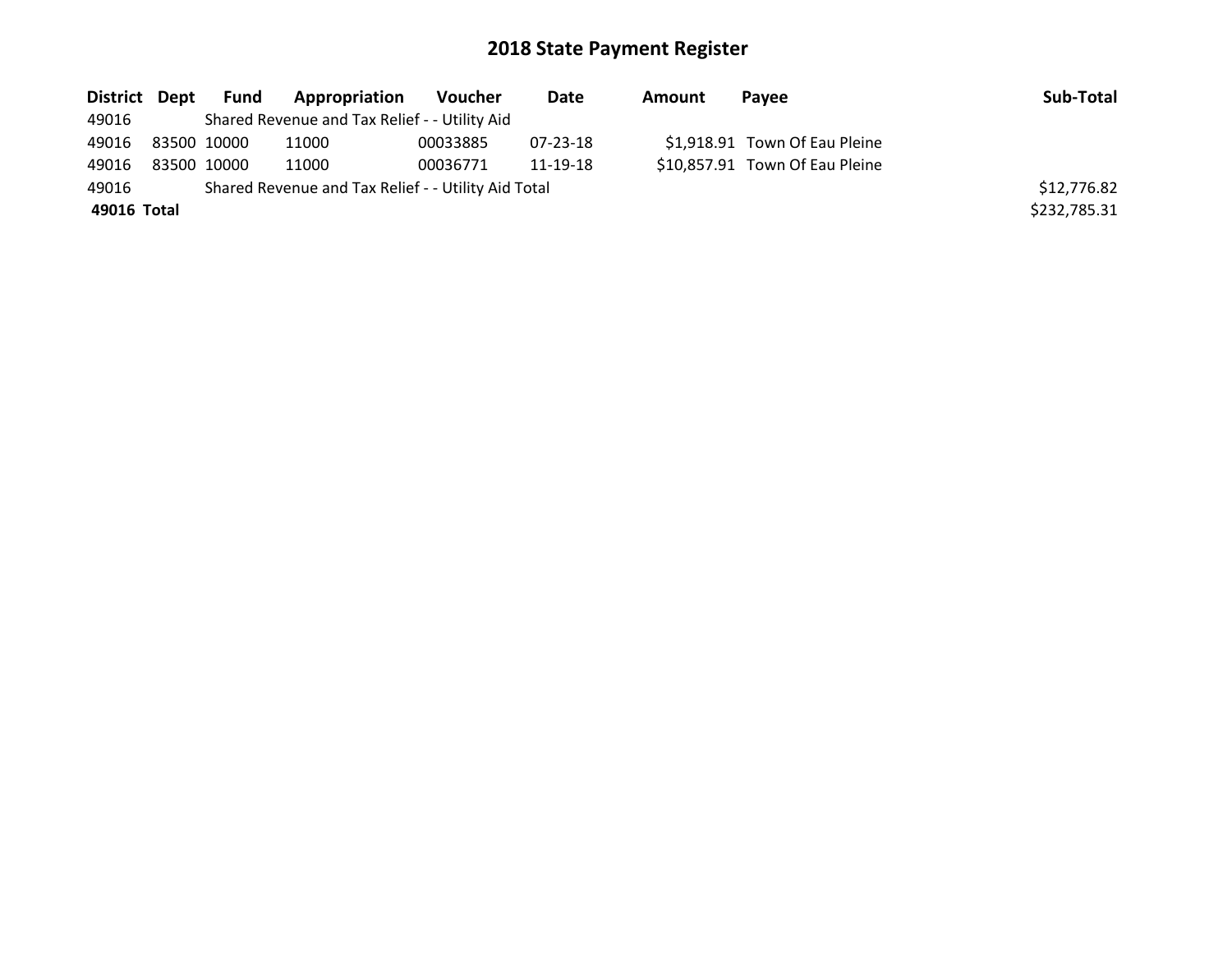| <b>District Dept</b> | <b>Fund</b> | Appropriation                                                      | Voucher  | Date           | <b>Amount</b> | Payee                     | Sub-Total    |
|----------------------|-------------|--------------------------------------------------------------------|----------|----------------|---------------|---------------------------|--------------|
| 49018                |             | Dept of Safety & Prof Services - - Fire Dues Distribution          |          |                |               |                           |              |
| 49018                | 16500 10000 | 22500                                                              | 00022288 | $07 - 25 - 18$ |               | \$5,863.22 Town Of Grant  |              |
| 49018                |             | Dept of Safety & Prof Services - - Fire Dues Distribution Total    |          |                |               |                           | \$5,863.22   |
| 49018                |             | Dept of Natural Resources - - Aids In Lieu Of Taxes - Gener        |          |                |               |                           |              |
| 49018                | 37000 10000 | 50300                                                              | 00228954 | $04 - 20 - 18$ |               | \$2,715.48 Town Of Grant  |              |
| 49018                |             | Dept of Natural Resources - - Aids In Lieu Of Taxes - Gener Total  |          |                |               |                           | \$2,715.48   |
| 49018                |             | Dept of Natural Resources - - Gen Program Ops-State Funds          |          |                |               |                           |              |
| 49018                | 37000 21200 | 16100                                                              | 00225146 | $04 - 25 - 18$ |               | \$50.00 Town Of Grant     |              |
| 49018                |             | Dept of Natural Resources - - Gen Program Ops-State Funds Total    |          |                |               |                           | \$50.00      |
| 49018                |             | Dept of Natural Resources - - Resaids - Cnty Forst, CI & Mfl       |          |                |               |                           |              |
| 49018                | 37000 21200 | 57100                                                              | 00247967 | 06-28-18       |               | \$819.88 Town Of Grant    |              |
| 49018                |             | Dept of Natural Resources - - Resaids - Cnty Forst, CI & Mfl Total |          |                |               |                           | \$819.88     |
| 49018                |             | Dept of Natural Resources - - Fin Asst For Responsible Units       |          |                |               |                           |              |
| 49018                | 37000 27400 | 67000                                                              | 00235949 | $05 - 11 - 18$ |               | \$1,834.56 Town Of Grant  |              |
| 49018                |             | Dept of Natural Resources - - Fin Asst For Responsible Units Total |          |                |               |                           | \$1,834.56   |
| 49018                |             | Dept of Natural Resources - - Recycling Consolidation Grants       |          |                |               |                           |              |
| 49018                | 37000 27400 | 67300                                                              | 00235949 | $05 - 11 - 18$ |               | \$496.08 Town Of Grant    |              |
| 49018                |             | Dept of Natural Resources - - Recycling Consolidation Grants Total |          |                |               |                           | \$496.08     |
| 49018                |             | WI Dept of Transportation - - Trns Aids To Mnc.-Sf                 |          |                |               |                           |              |
| 49018                | 39500 21100 | 19100                                                              | 00204917 | $01 - 02 - 18$ |               | \$69,358.64 Town Of Grant |              |
| 49018                | 39500 21100 | 19100                                                              | 00235425 | 04-02-18       |               | \$69,358.64 Town Of Grant |              |
| 49018                | 39500 21100 | 19100                                                              | 00269124 | 07-02-18       |               | \$69,358.64 Town Of Grant |              |
| 49018                | 39500 21100 | 19100                                                              | 00303176 | $10 - 01 - 18$ |               | \$69,358.65 Town Of Grant |              |
| 49018                |             | WI Dept of Transportation - - Trns Aids To Mnc.-Sf Total           |          |                |               |                           | \$277,434.57 |
| 49018                |             | Shared Revenue and Tax Relief - - County And Municipal Aid         |          |                |               |                           |              |
| 49018                | 83500 10000 | 10500                                                              | 00033886 | 07-23-18       |               | \$5,435.50 Town Of Grant  |              |
| 49018                | 83500 10000 | 10500                                                              | 00036772 | 11-19-18       |               | \$30,801.19 Town Of Grant |              |
| 49018                |             | Shared Revenue and Tax Relief - - County And Municipal Aid Total   |          |                |               |                           | \$36,236.69  |
| 49018                |             | Shared Revenue and Tax Relief - - Exempt Computer Aid              |          |                |               |                           |              |
| 49018                | 83500 10000 | 10900                                                              | 00031110 | $07 - 23 - 18$ |               | \$48.71 Town Of Grant     |              |
| 49018                |             | Shared Revenue and Tax Relief - - Exempt Computer Aid Total        |          |                |               |                           | \$48.71      |
| 49018                |             | Shared Revenue and Tax Relief - - Utility Aid                      |          |                |               |                           |              |
| 49018                | 83500 10000 | 11000                                                              | 00033886 | 07-23-18       |               | \$42.17 Town Of Grant     |              |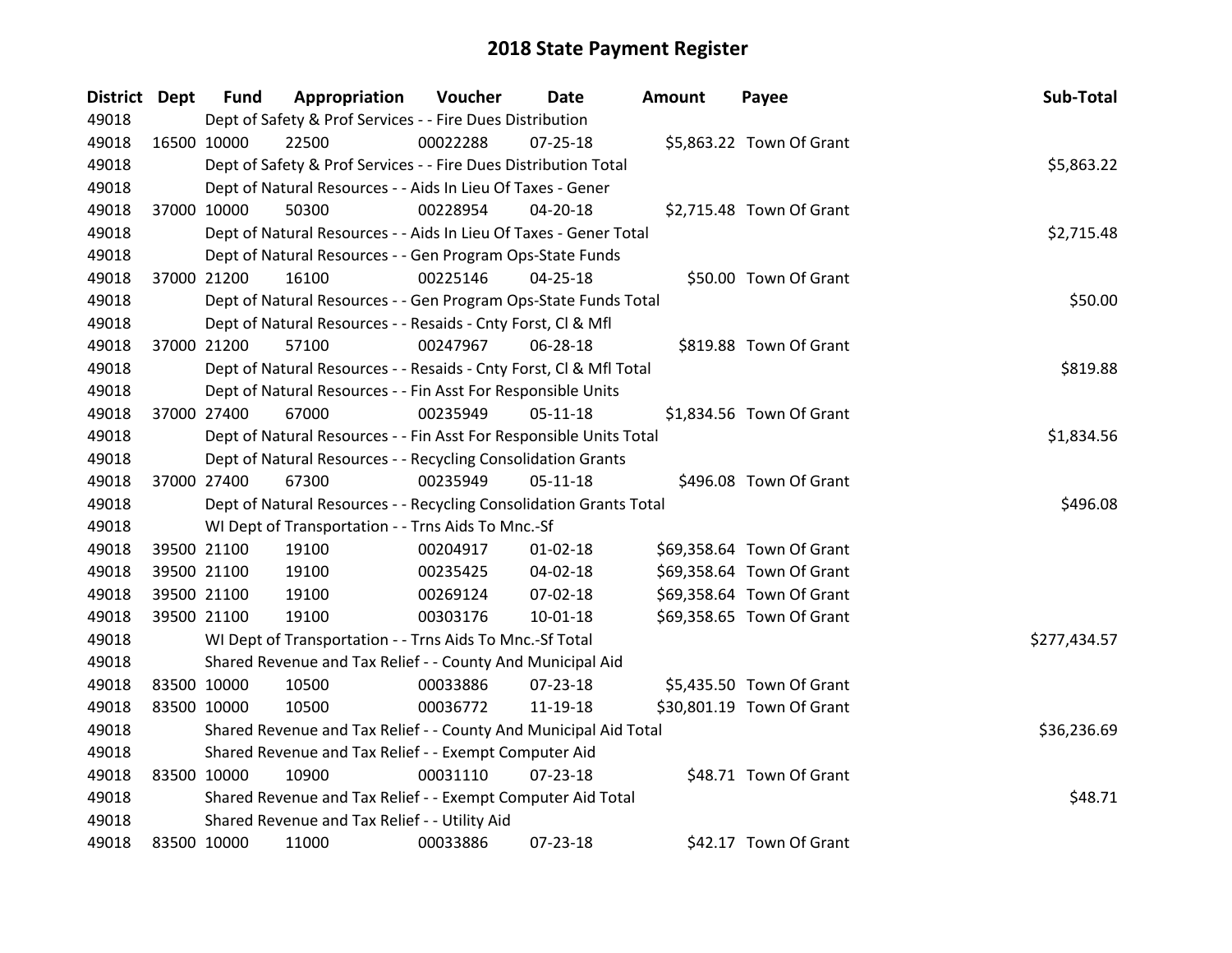|             | District Dept Fund | <b>Appropriation</b>                                | Voucher  | Date     | Amount | Pavee                  | Sub-Total    |
|-------------|--------------------|-----------------------------------------------------|----------|----------|--------|------------------------|--------------|
| 49018       | 83500 10000        | 11000                                               | 00036772 | 11-19-18 |        | \$425.44 Town Of Grant |              |
| 49018       |                    | Shared Revenue and Tax Relief - - Utility Aid Total |          |          |        |                        | \$467.61     |
| 49018 Total |                    |                                                     |          |          |        |                        | \$325,966.80 |
|             |                    |                                                     |          |          |        |                        |              |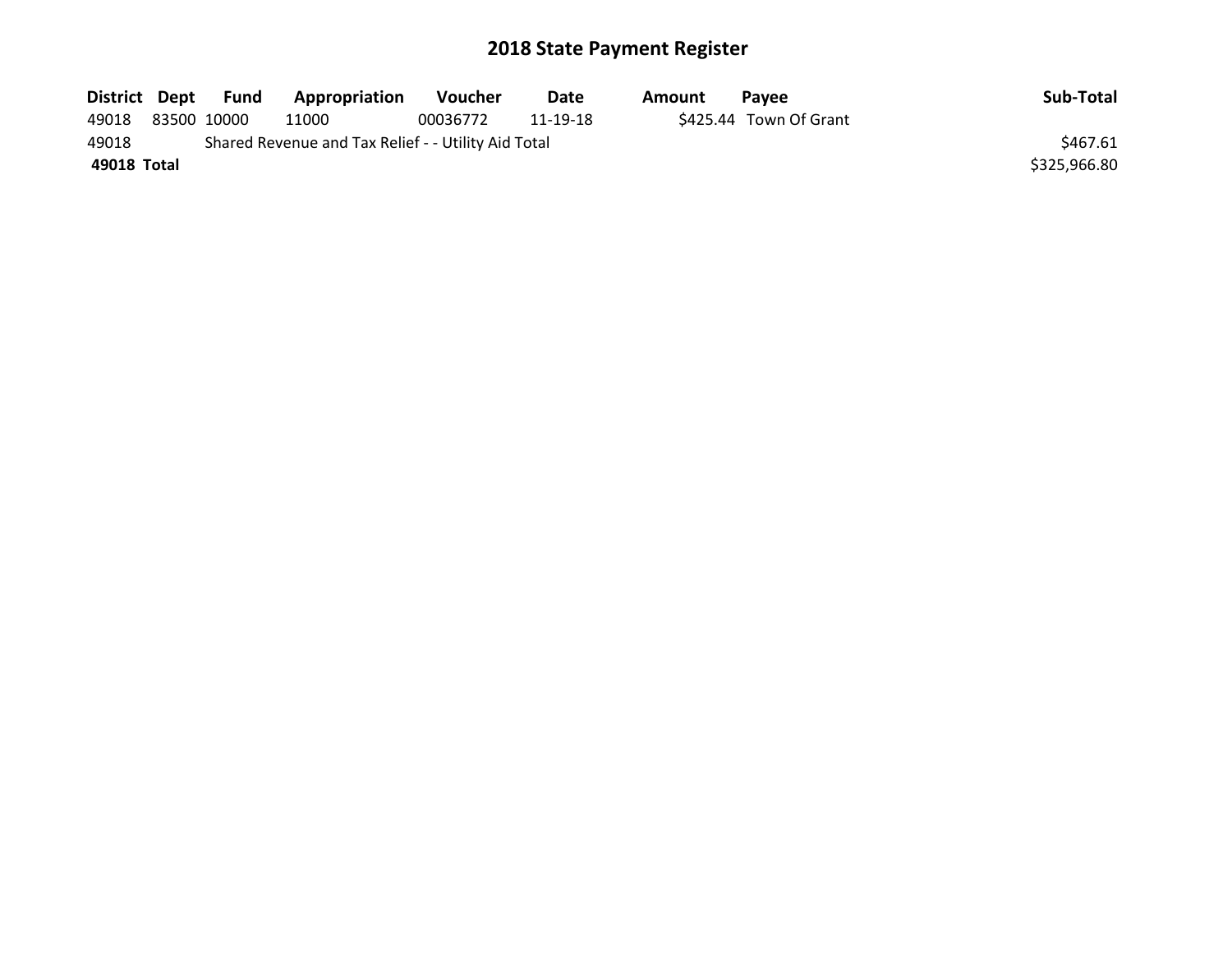| District Dept |             | <b>Fund</b> | Appropriation                                                      | Voucher    | Date           | <b>Amount</b> | Payee                     | Sub-Total    |
|---------------|-------------|-------------|--------------------------------------------------------------------|------------|----------------|---------------|---------------------------|--------------|
| 49020         |             |             | Dept of Safety & Prof Services - - Fire Dues Distribution          |            |                |               |                           |              |
| 49020         |             | 16500 10000 | 22500                                                              | 00022289   | $07 - 26 - 18$ |               | \$18,083.79 Town Of Hull  |              |
| 49020         |             |             | Dept of Safety & Prof Services - - Fire Dues Distribution Total    |            |                |               |                           | \$18,083.79  |
| 49020         |             |             | Dept of Natural Resources - - Resaids - Cnty Forst, CI & Mfl       |            |                |               |                           |              |
| 49020         | 37000 21200 |             | 57100                                                              | 00247968   | 06-28-18       |               | \$418.99 Town Of Hull     |              |
| 49020         |             |             | Dept of Natural Resources - - Resaids - Cnty Forst, Cl & Mfl Total |            |                |               |                           | \$418.99     |
| 49020         |             |             | WI Dept of Transportation - - Trns Aids To Mnc.-Sf                 |            |                |               |                           |              |
| 49020         |             | 39500 21100 | 19100                                                              | 00204918   | $01 - 02 - 18$ |               | \$48,305.58 Town Of Hull  |              |
| 49020         |             | 39500 21100 | 19100                                                              | 00235426   | 04-02-18       |               | \$48,305.58 Town Of Hull  |              |
| 49020         |             | 39500 21100 | 19100                                                              | 00269125   | $07 - 02 - 18$ |               | \$48,305.58 Town Of Hull  |              |
| 49020         |             | 39500 21100 | 19100                                                              | 00303177   | $10 - 01 - 18$ |               | \$48,305.58 Town Of Hull  |              |
| 49020         |             |             | WI Dept of Transportation - - Trns Aids To Mnc.-Sf Total           |            |                |               |                           | \$193,222.32 |
| 49020         |             |             | Shared Revenue and Tax Relief - - County And Municipal Aid         |            |                |               |                           |              |
| 49020         |             | 83500 10000 | 10500                                                              | 00033887   | $07 - 23 - 18$ |               | \$23,325.53 Town Of Hull  |              |
| 49020         |             | 83500 10000 | 10500                                                              | 00036773   | 11-19-18       |               | \$132,178.00 Town Of Hull |              |
| 49020         |             |             | Shared Revenue and Tax Relief - - County And Municipal Aid Total   |            |                |               |                           | \$155,503.53 |
| 49020         |             |             | Shared Revenue and Tax Relief - - Exempt Computer Aid              |            |                |               |                           |              |
| 49020         | 83500 10000 |             | 10900                                                              | 00031111   | 07-23-18       |               | \$120.75 Town Of Hull     |              |
| 49020         |             |             | Shared Revenue and Tax Relief - - Exempt Computer Aid Total        |            |                |               |                           | \$120.75     |
| 49020         |             |             | Shared Revenue and Tax Relief - - Utility Aid                      |            |                |               |                           |              |
| 49020         |             | 83500 10000 | 11000                                                              | 00033887   | $07 - 23 - 18$ |               | \$195.96 Town Of Hull     |              |
| 49020         |             | 83500 10000 | 11000                                                              | 00036773   | 11-19-18       |               | \$2,380.82 Town Of Hull   |              |
| 49020         |             |             | Shared Revenue and Tax Relief - - Utility Aid Total                |            |                |               |                           | \$2,576.78   |
| 49020         |             |             | Shared Revenue and Tax Relief - - Lottery & Gaming Credit          |            |                |               |                           |              |
| 49020         |             | 83500 52100 | 36300                                                              | 00027555   | 03-26-18       |               | \$6,640.95 Town Of Hull   |              |
| 49020         |             |             | Shared Revenue and Tax Relief - - Lottery & Gaming Credit Total    | \$6,640.95 |                |               |                           |              |
| 49020 Total   |             |             |                                                                    |            |                |               |                           | \$376,567.11 |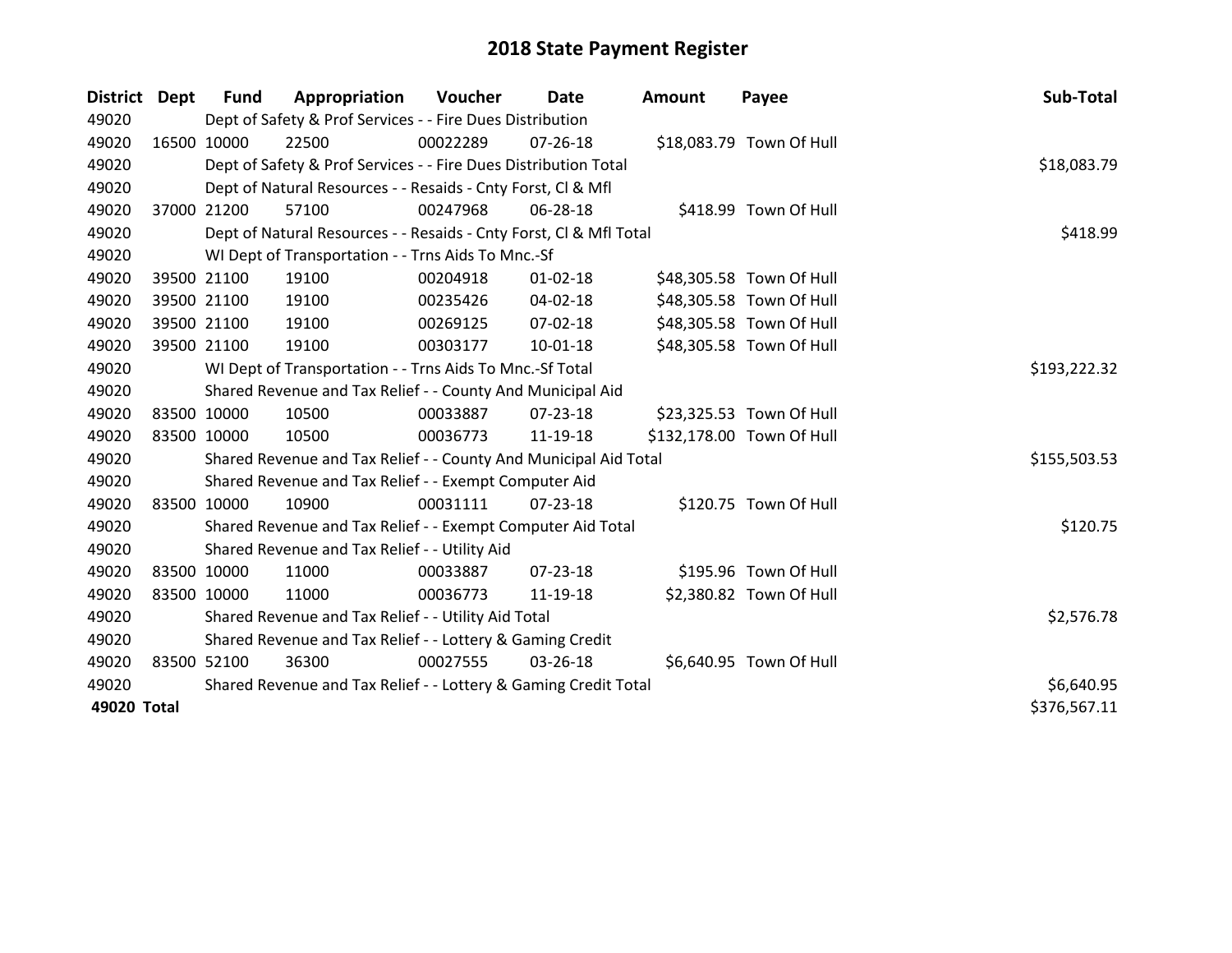| District Dept |             | Fund        | Appropriation                                                      | Voucher    | Date           | <b>Amount</b> | Payee                      | Sub-Total    |
|---------------|-------------|-------------|--------------------------------------------------------------------|------------|----------------|---------------|----------------------------|--------------|
| 49022         |             |             | Dept of Safety & Prof Services - - Fire Dues Distribution          |            |                |               |                            |              |
| 49022         |             | 16500 10000 | 22500                                                              | 00022290   | 07-24-18       |               | \$4,784.32 Town Of Lanark  |              |
| 49022         |             |             | Dept of Safety & Prof Services - - Fire Dues Distribution Total    |            |                |               |                            | \$4,784.32   |
| 49022         |             |             | Dept of Natural Resources - - Aids In Lieu Of Taxes - Gener        |            |                |               |                            |              |
| 49022         |             | 37000 10000 | 50300                                                              | 00214812   | 02-16-18       |               | \$3,037.05 Town Of Lanark  |              |
| 49022         |             | 37000 10000 | 50300                                                              | 00230646   | $04 - 20 - 18$ |               | \$37.81 Town Of Lanark     |              |
| 49022         |             | 37000 10000 | 50300                                                              | 00230647   | 04-20-18       |               | \$20.00 Town Of Lanark     |              |
| 49022         |             |             | Dept of Natural Resources - - Aids In Lieu Of Taxes - Gener Total  | \$3,094.86 |                |               |                            |              |
| 49022         |             |             | Dept of Natural Resources - - Resaids - Cnty Forst, CI & Mfl       |            |                |               |                            |              |
| 49022         |             | 37000 21200 | 57100                                                              | 00247969   | 06-28-18       |               | \$1,000.22 Town Of Lanark  |              |
| 49022         |             |             | Dept of Natural Resources - - Resaids - Cnty Forst, CI & Mfl Total |            |                |               |                            | \$1,000.22   |
| 49022         |             |             | WI Dept of Transportation - - Trns Aids To Mnc.-Sf                 |            |                |               |                            |              |
| 49022         |             | 39500 21100 | 19100                                                              | 00204919   | $01 - 02 - 18$ |               | \$20,575.26 Town Of Lanark |              |
| 49022         |             | 39500 21100 | 19100                                                              | 00235427   | 04-02-18       |               | \$20,575.26 Town Of Lanark |              |
| 49022         |             | 39500 21100 | 19100                                                              | 00269126   | 07-02-18       |               | \$20,575.26 Town Of Lanark |              |
| 49022         |             | 39500 21100 | 19100                                                              | 00303178   | 10-01-18       |               | \$20,575.27 Town Of Lanark |              |
| 49022         |             |             | WI Dept of Transportation - - Trns Aids To Mnc.-Sf Total           |            |                |               |                            | \$82,301.05  |
| 49022         |             |             | Shared Revenue and Tax Relief - - County And Municipal Aid         |            |                |               |                            |              |
| 49022         |             | 83500 10000 | 10500                                                              | 00033888   | 07-23-18       |               | \$3,251.95 Town Of Lanark  |              |
| 49022         | 83500 10000 |             | 10500                                                              | 00036774   | 11-19-18       |               | \$18,427.71 Town Of Lanark |              |
| 49022         |             |             | Shared Revenue and Tax Relief - - County And Municipal Aid Total   |            |                |               |                            | \$21,679.66  |
| 49022         |             |             | Shared Revenue and Tax Relief - - Exempt Computer Aid              |            |                |               |                            |              |
| 49022         |             | 83500 10000 | 10900                                                              | 00031112   | 07-23-18       |               | \$3.04 Town Of Lanark      |              |
| 49022         |             |             | Shared Revenue and Tax Relief - - Exempt Computer Aid Total        |            |                |               |                            | \$3.04       |
| 49022 Total   |             |             |                                                                    |            |                |               |                            | \$112,863.15 |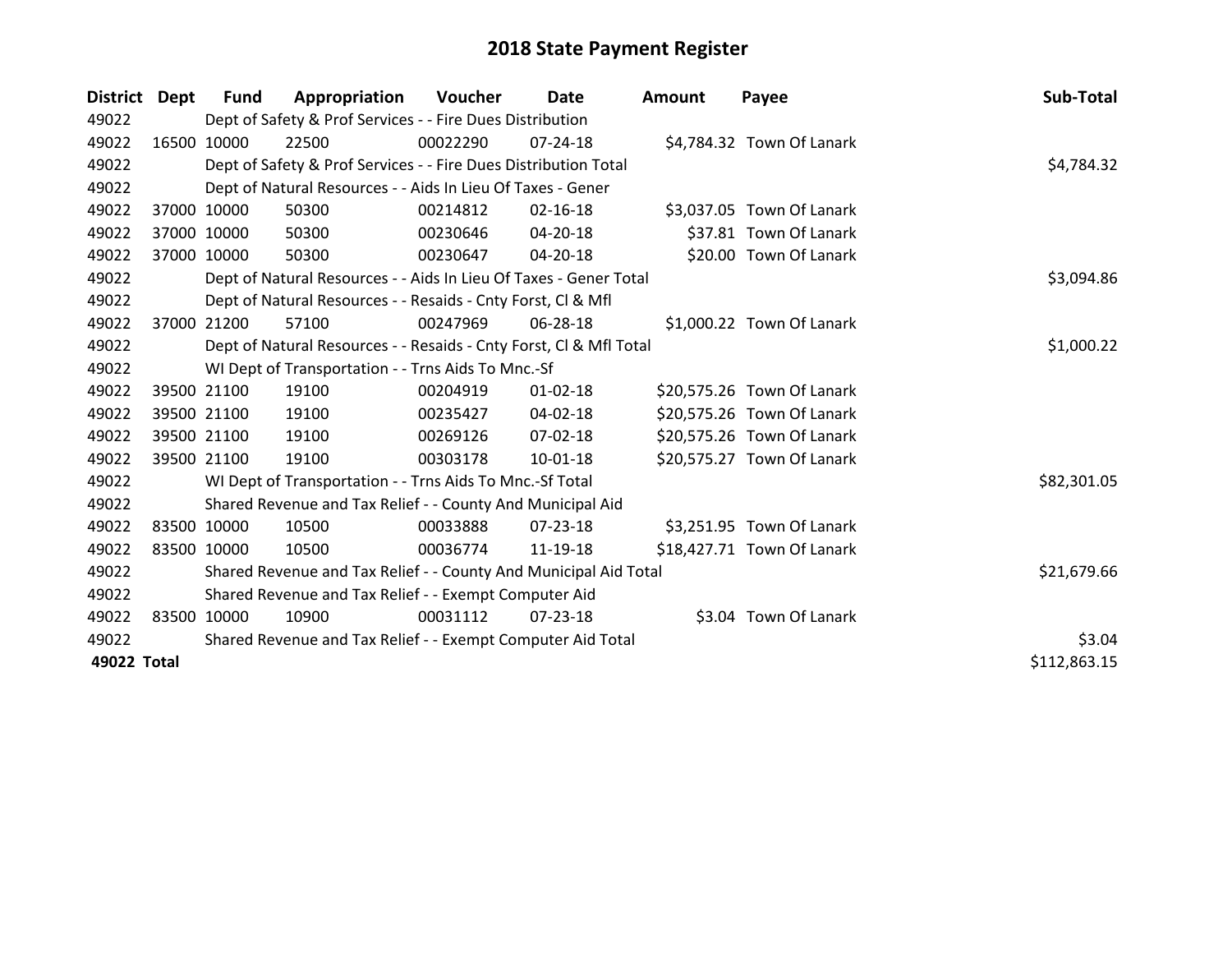| <b>District</b> | Dept  | <b>Fund</b> | Appropriation                                                      | <b>Voucher</b> | Date           | Amount | Payee                       | Sub-Total    |
|-----------------|-------|-------------|--------------------------------------------------------------------|----------------|----------------|--------|-----------------------------|--------------|
| 49024           |       |             | Dept of Safety & Prof Services - - Fire Dues Distribution          |                |                |        |                             |              |
| 49024           |       | 16500 10000 | 22500                                                              | 00022291       | 07-24-18       |        | \$3,951.59 Town Of Linwood  |              |
| 49024           |       |             | Dept of Safety & Prof Services - - Fire Dues Distribution Total    |                |                |        |                             | \$3,951.59   |
| 49024           |       |             | Dept of Natural Resources - - Resaids - Cnty Forst, CI & Mfl       |                |                |        |                             |              |
| 49024           | 37000 | 21200       | 57100                                                              | 00247970       | 06-28-18       |        | \$662.72 Town Of Linwood    |              |
| 49024           |       |             | Dept of Natural Resources - - Resaids - Cnty Forst, Cl & Mfl Total |                | \$662.72       |        |                             |              |
| 49024           |       |             | WI Dept of Transportation - - Trns Aids To Mnc.-Sf                 |                |                |        |                             |              |
| 49024           |       | 39500 21100 | 19100                                                              | 00204920       | $01 - 02 - 18$ |        | \$24,308.07 Town Of Linwood |              |
| 49024           |       | 39500 21100 | 19100                                                              | 00235428       | 04-02-18       |        | \$24,308.07 Town Of Linwood |              |
| 49024           |       | 39500 21100 | 19100                                                              | 00269127       | $07 - 02 - 18$ |        | \$24,308.07 Town Of Linwood |              |
| 49024           |       | 39500 21100 | 19100                                                              | 00303179       | $10 - 01 - 18$ |        | \$24,308.09 Town Of Linwood |              |
| 49024           |       |             | WI Dept of Transportation - - Trns Aids To Mnc.-Sf Total           |                |                |        |                             | \$97,232.30  |
| 49024           |       |             | Shared Revenue and Tax Relief - - County And Municipal Aid         |                |                |        |                             |              |
| 49024           |       | 83500 10000 | 10500                                                              | 00033889       | $07 - 23 - 18$ |        | \$2,946.65 Town Of Linwood  |              |
| 49024           |       | 83500 10000 | 10500                                                              | 00036775       | 11-19-18       |        | \$16,697.71 Town Of Linwood |              |
| 49024           |       |             | Shared Revenue and Tax Relief - - County And Municipal Aid Total   |                |                |        |                             | \$19,644.36  |
| 49024           |       |             | Shared Revenue and Tax Relief - - Exempt Computer Aid              |                |                |        |                             |              |
| 49024           |       | 83500 10000 | 10900                                                              | 00031113       | 07-23-18       |        | \$14.21 Town Of Linwood     |              |
| 49024           |       |             | Shared Revenue and Tax Relief - - Exempt Computer Aid Total        |                |                |        |                             | \$14.21      |
| 49024           |       |             | Shared Revenue and Tax Relief - - Utility Aid                      |                |                |        |                             |              |
| 49024           |       | 83500 10000 | 11000                                                              | 00033889       | $07 - 23 - 18$ |        | \$151.02 Town Of Linwood    |              |
| 49024           |       | 83500 10000 | 11000                                                              | 00036775       | 11-19-18       |        | \$850.97 Town Of Linwood    |              |
| 49024           |       |             | Shared Revenue and Tax Relief - - Utility Aid Total                |                |                |        |                             | \$1,001.99   |
| 49024 Total     |       |             |                                                                    |                |                |        |                             | \$122,507.17 |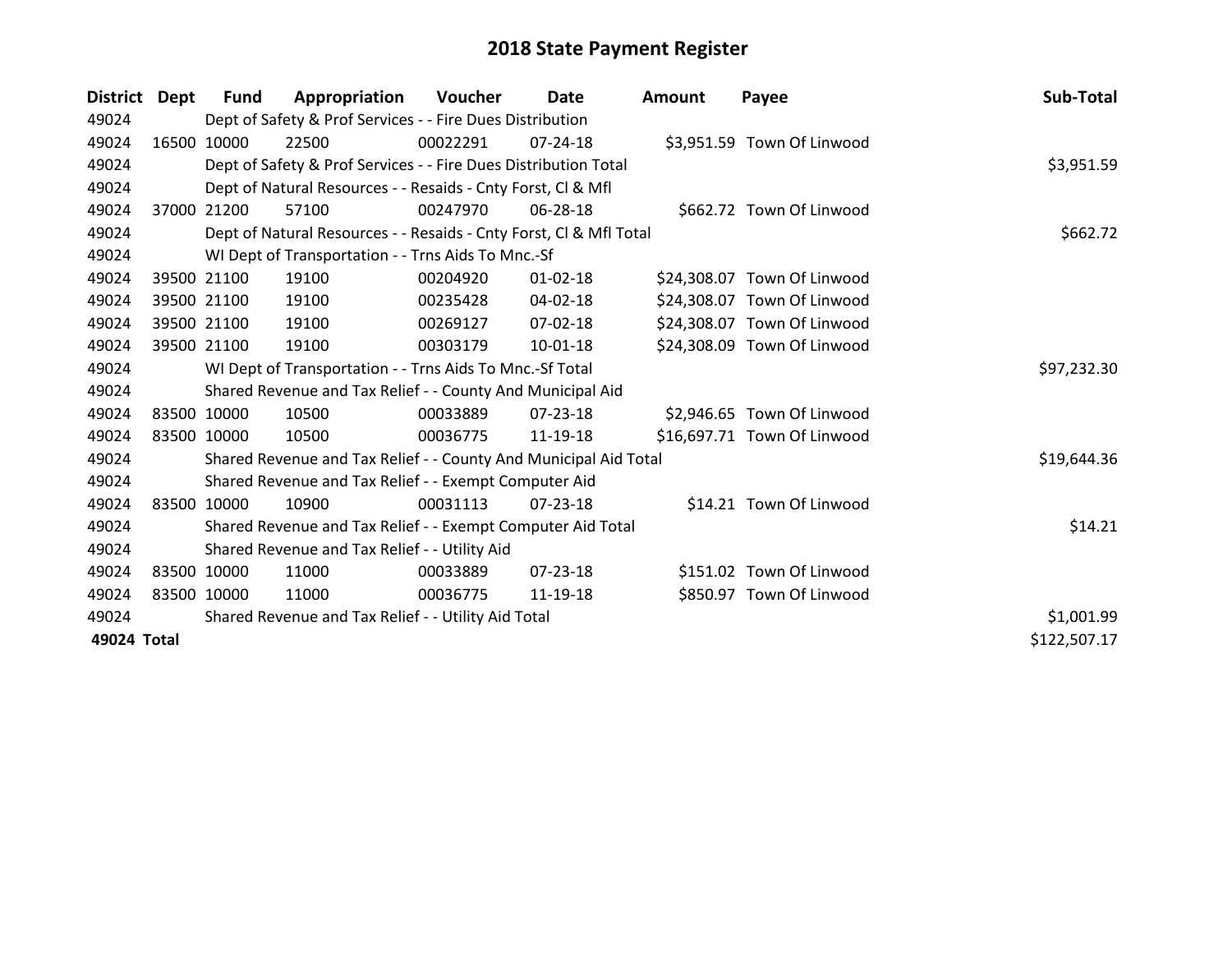| <b>District Dept</b> |             | <b>Fund</b> | Appropriation                                                      | Voucher  | <b>Date</b>    | <b>Amount</b> | Payee                         | Sub-Total   |
|----------------------|-------------|-------------|--------------------------------------------------------------------|----------|----------------|---------------|-------------------------------|-------------|
| 49026                |             |             | Dept of Safety & Prof Services - - Fire Dues Distribution          |          |                |               |                               |             |
| 49026                | 16500 10000 |             | 22500                                                              | 00022292 | 07-26-18       |               | \$2,703.82 New Hope, Town Of  |             |
| 49026                |             |             | Dept of Safety & Prof Services - - Fire Dues Distribution Total    |          |                |               |                               | \$2,703.82  |
| 49026                |             |             | Dept of Natural Resources - - Aids In Lieu Of Taxes - Gener        |          |                |               |                               |             |
| 49026                |             | 37000 10000 | 50300                                                              | 00212289 | 02-05-18       |               | \$2,179.31 New Hope, Town Of  |             |
| 49026                |             | 37000 10000 | 50300                                                              | 00230653 | 04-20-18       |               | \$502.19 New Hope, Town Of    |             |
| 49026                |             | 37000 10000 | 50300                                                              | 00230655 | 04-20-18       |               | \$222.56 New Hope, Town Of    |             |
| 49026                |             |             | Dept of Natural Resources - - Aids In Lieu Of Taxes - Gener Total  |          | \$2,904.06     |               |                               |             |
| 49026                |             |             | Dept of Natural Resources - - Resaids - Cnty Forst, CI & Mfl       |          |                |               |                               |             |
| 49026                |             | 37000 21200 | 57100                                                              | 00247971 | 06-28-18       |               | \$610.39 New Hope, Town Of    |             |
| 49026                |             |             | Dept of Natural Resources - - Resaids - Cnty Forst, CI & Mfl Total |          |                |               |                               | \$610.39    |
| 49026                |             |             | Dept of Natural Resources - - Aids In Lieu Of Taxes - Sum S        |          |                |               |                               |             |
| 49026                |             | 37000 21200 | 57900                                                              | 00230654 | 04-20-18       |               | \$453.29 New Hope, Town Of    |             |
| 49026                |             |             | Dept of Natural Resources - - Aids In Lieu Of Taxes - Sum S Total  | \$453.29 |                |               |                               |             |
| 49026                |             |             | Dept of Natural Resources - - Fin Asst For Responsible Units       |          |                |               |                               |             |
| 49026                |             | 37000 27400 | 67000                                                              | 00235137 | $05 - 11 - 18$ |               | \$926.39 New Hope, Town Of    |             |
| 49026                |             |             | Dept of Natural Resources - - Fin Asst For Responsible Units Total |          |                |               |                               | \$926.39    |
| 49026                |             |             | WI Dept of Transportation - - Trns Aids To Mnc.-Sf                 |          |                |               |                               |             |
| 49026                |             | 39500 21100 | 19100                                                              | 00204921 | $01 - 02 - 18$ |               | \$19,845.94 New Hope, Town Of |             |
| 49026                |             | 39500 21100 | 19100                                                              | 00235429 | 04-02-18       |               | \$19,845.94 New Hope, Town Of |             |
| 49026                |             | 39500 21100 | 19100                                                              | 00269128 | 07-02-18       |               | \$19,845.94 New Hope, Town Of |             |
| 49026                | 39500 21100 |             | 19100                                                              | 00303180 | $10 - 01 - 18$ |               | \$19,845.95 New Hope, Town Of |             |
| 49026                |             |             | WI Dept of Transportation - - Trns Aids To Mnc.-Sf Total           |          |                |               |                               | \$79,383.77 |
| 49026                |             |             | Department of Revenue - - Payments For Municipal Svcs              |          |                |               |                               |             |
| 49026                |             | 56600 10000 | 50100                                                              | 00026883 | $01 - 31 - 18$ |               | \$753.90 New Hope, Town Of    |             |
| 49026                |             |             | Department of Revenue - - Payments For Municipal Svcs Total        |          |                |               |                               | \$753.90    |
| 49026                |             |             | Shared Revenue and Tax Relief - - County And Municipal Aid         |          |                |               |                               |             |
| 49026                | 83500 10000 |             | 10500                                                              | 00033890 | 07-23-18       |               | \$1,545.25 New Hope, Town Of  |             |
| 49026                | 83500 10000 |             | 10500                                                              | 00036776 | 11-19-18       |               | \$8,756.43 New Hope, Town Of  |             |
| 49026                |             |             | Shared Revenue and Tax Relief - - County And Municipal Aid Total   |          |                |               |                               | \$10,301.68 |
| 49026 Total          |             |             |                                                                    |          |                |               |                               | \$98,037.30 |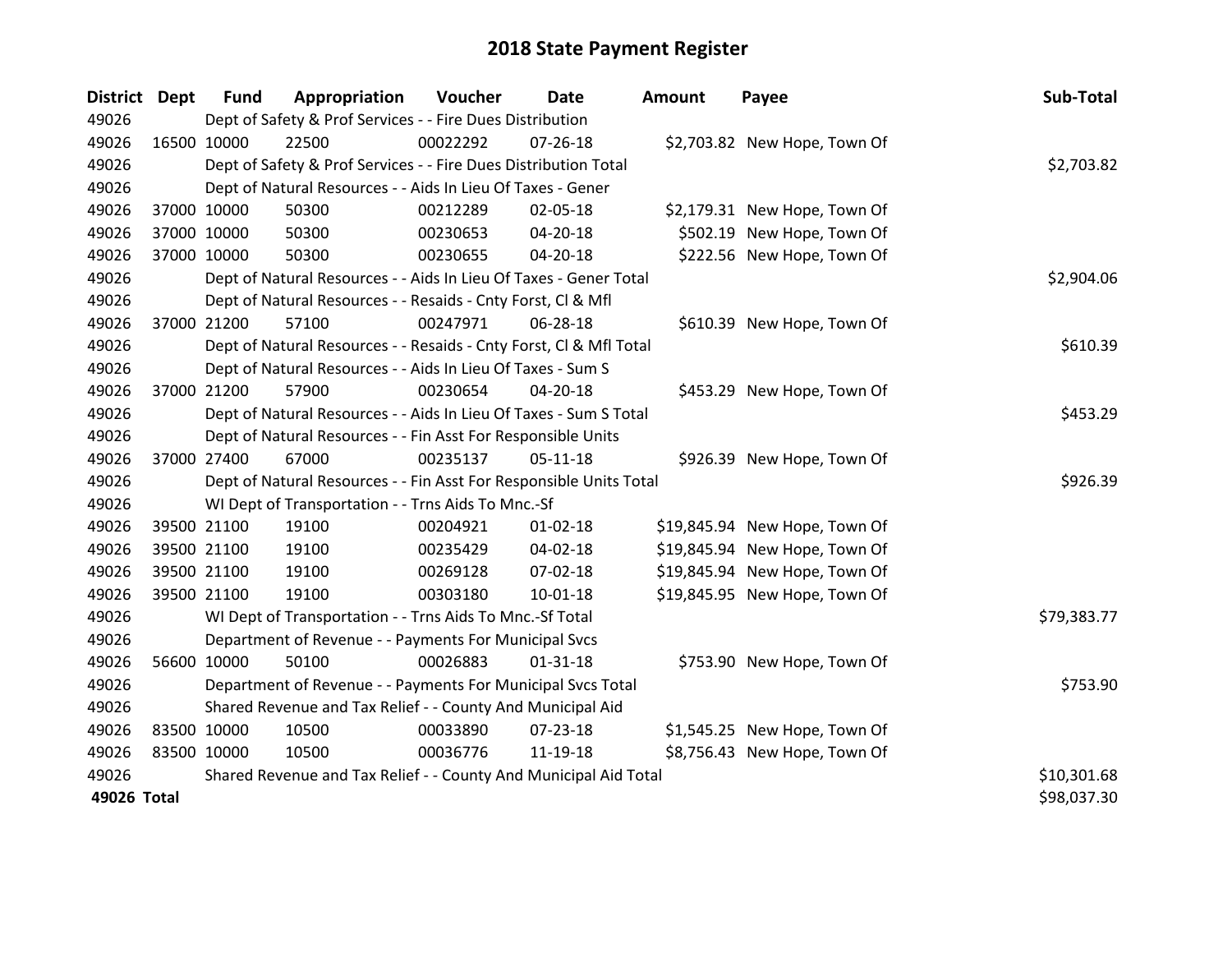| District Dept |             | <b>Fund</b> | Appropriation                                                      | Voucher  | Date           | <b>Amount</b> | Payee                          | Sub-Total    |
|---------------|-------------|-------------|--------------------------------------------------------------------|----------|----------------|---------------|--------------------------------|--------------|
| 49028         |             |             | Dept of Safety & Prof Services - - Fire Dues Distribution          |          |                |               |                                |              |
| 49028         | 16500 10000 |             | 22500                                                              | 00022293 | 07-25-18       |               | \$2,067.96 Town Of Pine Grove  |              |
| 49028         |             |             | Dept of Safety & Prof Services - - Fire Dues Distribution Total    |          |                |               |                                | \$2,067.96   |
| 49028         |             |             | Dept of Natural Resources - - Aids In Lieu Of Taxes - Gener        |          |                |               |                                |              |
| 49028         | 37000 10000 |             | 50300                                                              | 00212056 | 02-05-18       |               | \$35,963.81 Town Of Pine Grove |              |
| 49028         | 37000 10000 |             | 50300                                                              | 00229086 | $04 - 20 - 18$ |               | \$50.11 Town Of Pine Grove     |              |
| 49028         | 37000 10000 |             | 50300                                                              | 00229087 | 04-20-18       |               | \$1,223.90 Town Of Pine Grove  |              |
| 49028         |             |             | Dept of Natural Resources - - Aids In Lieu Of Taxes - Gener Total  |          |                |               |                                | \$37,237.82  |
| 49028         |             |             | Dept of Natural Resources - - Resaids - Cnty Forst, Cl & Mfl       |          |                |               |                                |              |
| 49028         | 37000 21200 |             | 57100                                                              | 00247972 | 06-28-18       |               | \$70.56 Town Of Pine Grove     |              |
| 49028         |             |             | Dept of Natural Resources - - Resaids - Cnty Forst, Cl & Mfl Total |          |                |               |                                | \$70.56      |
| 49028         |             |             | Dept of Natural Resources - - Rec & Resource Aids, Fed             |          |                |               |                                |              |
| 49028         | 37000 21200 |             | 58300                                                              | 00261828 | 08-27-18       |               | \$3,871.62 Town Of Pine Grove  |              |
| 49028         |             |             | Dept of Natural Resources - - Rec & Resource Aids, Fed Total       |          |                |               |                                | \$3,871.62   |
| 49028         |             |             | WI Dept of Transportation - - Trns Aids To Mnc.-Sf                 |          |                |               |                                |              |
| 49028         | 39500 21100 |             | 19100                                                              | 00204922 | $01 - 02 - 18$ |               | \$38,008.99 Town Of Pine Grove |              |
| 49028         |             | 39500 21100 | 19100                                                              | 00235430 | $04 - 02 - 18$ |               | \$38,008.99 Town Of Pine Grove |              |
| 49028         |             | 39500 21100 | 19100                                                              | 00269129 | 07-02-18       |               | \$38,008.99 Town Of Pine Grove |              |
| 49028         | 39500 21100 |             | 19100                                                              | 00303181 | 10-01-18       |               | \$38,008.99 Town Of Pine Grove |              |
| 49028         |             |             | WI Dept of Transportation - - Trns Aids To Mnc.-Sf Total           |          |                |               |                                | \$152,035.96 |
| 49028         |             |             | Shared Revenue and Tax Relief - - County And Municipal Aid         |          |                |               |                                |              |
| 49028         | 83500 10000 |             | 10500                                                              | 00033891 | $07 - 23 - 18$ |               | \$7,022.25 Town Of Pine Grove  |              |
| 49028         | 83500 10000 |             | 10500                                                              | 00036777 | 11-19-18       |               | \$39,792.75 Town Of Pine Grove |              |
| 49028         |             |             | Shared Revenue and Tax Relief - - County And Municipal Aid Total   |          |                |               |                                | \$46,815.00  |
| 49028         |             |             | Shared Revenue and Tax Relief - - Exempt Computer Aid              |          |                |               |                                |              |
| 49028         | 83500 10000 |             | 10900                                                              | 00031114 | $07 - 23 - 18$ |               | \$1,496.68 Town Of Pine Grove  |              |
| 49028         |             |             | Shared Revenue and Tax Relief - - Exempt Computer Aid Total        |          |                |               |                                | \$1,496.68   |
| 49028         |             |             | Shared Revenue and Tax Relief - - Lottery & Gaming Credit          |          |                |               |                                |              |
| 49028         | 83500 52100 |             | 36300                                                              | 00027556 | 03-26-18       |               | \$406.08 Town Of Pine Grove    |              |
| 49028         |             |             | Shared Revenue and Tax Relief - - Lottery & Gaming Credit Total    |          |                |               |                                | \$406.08     |
| 49028 Total   |             |             |                                                                    |          |                |               |                                | \$244,001.68 |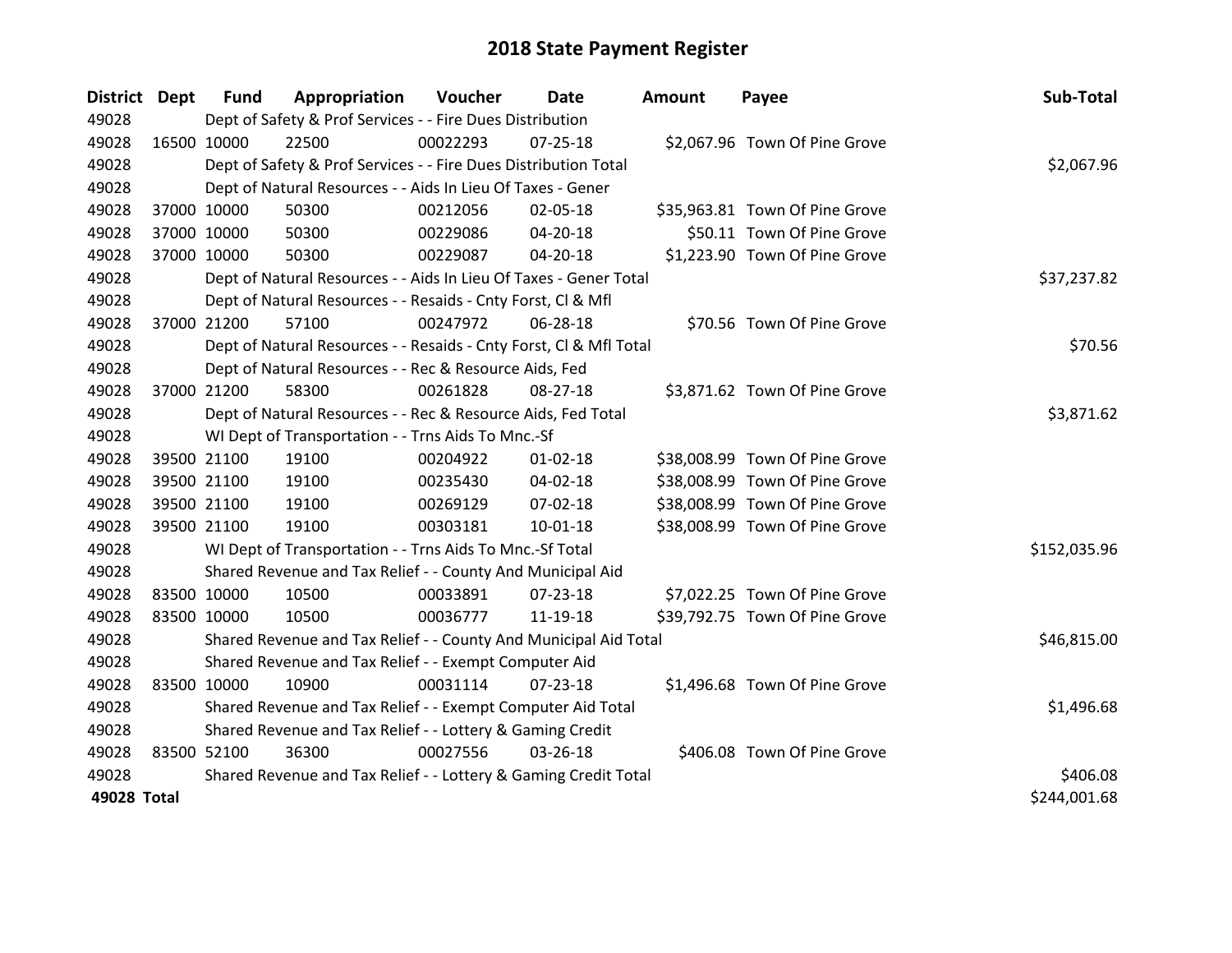| District Dept | <b>Fund</b> | Appropriation                                                      | Voucher  | <b>Date</b>    | <b>Amount</b> | Payee                      | Sub-Total    |
|---------------|-------------|--------------------------------------------------------------------|----------|----------------|---------------|----------------------------|--------------|
| 49030         |             | Dept of Safety & Prof Services - - Fire Dues Distribution          |          |                |               |                            |              |
| 49030         | 16500 10000 | 22500                                                              | 00017715 | $07 - 02 - 18$ |               | \$7,394.78 Town Of Plover  |              |
| 49030         |             | Dept of Safety & Prof Services - - Fire Dues Distribution Total    |          |                |               |                            | \$7,394.78   |
| 49030         |             | Dept of Natural Resources - - Aids In Lieu Of Taxes - Gener        |          |                |               |                            |              |
| 49030         | 37000 10000 | 50300                                                              | 00212230 | 02-02-18       |               | \$415.48 Town Of Plover    |              |
| 49030         | 37000 10000 | 50300                                                              | 00230158 | 04-20-18       |               | \$178.27 Town Of Plover    |              |
| 49030         | 37000 10000 | 50300                                                              | 00230159 | 04-20-18       |               | \$461.94 Town Of Plover    |              |
| 49030         |             | Dept of Natural Resources - - Aids In Lieu Of Taxes - Gener Total  |          |                |               |                            | \$1,055.69   |
| 49030         |             | Dept of Natural Resources - - Resaids - Cnty Forst, CI & Mfl       |          |                |               |                            |              |
| 49030         | 37000 21200 | 57100                                                              | 00247973 | 06-28-18       |               | \$228.70 Town Of Plover    |              |
| 49030         |             | Dept of Natural Resources - - Resaids - Cnty Forst, Cl & Mfl Total |          |                |               |                            | \$228.70     |
| 49030         |             | Dept of Natural Resources - - Aids In Lieu Of Taxes - Sum S        |          |                |               |                            |              |
| 49030         | 37000 21200 | 57900                                                              | 00230157 | 04-20-18       |               | \$84.58 Town Of Plover     |              |
| 49030         |             | Dept of Natural Resources - - Aids In Lieu Of Taxes - Sum S Total  |          |                |               |                            | \$84.58      |
| 49030         |             | WI Dept of Transportation - - Trns Aids To Mnc.-Sf                 |          |                |               |                            |              |
| 49030         | 39500 21100 | 19100                                                              | 00204923 | $01 - 02 - 18$ |               | \$42,100.15 Town Of Plover |              |
| 49030         | 39500 21100 | 19100                                                              | 00235431 | 04-02-18       |               | \$42,100.15 Town Of Plover |              |
| 49030         | 39500 21100 | 19100                                                              | 00269130 | 07-02-18       |               | \$42,100.15 Town Of Plover |              |
| 49030         | 39500 21100 | 19100                                                              | 00303182 | 10-01-18       |               | \$42,100.16 Town Of Plover |              |
| 49030         |             | WI Dept of Transportation - - Trns Aids To Mnc.-Sf Total           |          |                |               |                            | \$168,400.61 |
| 49030         |             | Department of Revenue - - Payments For Municipal Svcs              |          |                |               |                            |              |
| 49030         | 56600 10000 | 50100                                                              | 00026884 | $01 - 31 - 18$ |               | \$87.37 Town Of Plover     |              |
| 49030         |             | Department of Revenue - - Payments For Municipal Svcs Total        |          |                |               |                            | \$87.37      |
| 49030         |             | Shared Revenue and Tax Relief - - County And Municipal Aid         |          |                |               |                            |              |
| 49030         | 83500 10000 | 10500                                                              | 00033892 | 07-23-18       |               | \$4,582.90 Town Of Plover  |              |
| 49030         | 83500 10000 | 10500                                                              | 00036778 | 11-19-18       |               | \$25,969.74 Town Of Plover |              |
| 49030         |             | Shared Revenue and Tax Relief - - County And Municipal Aid Total   |          |                |               |                            | \$30,552.64  |
| 49030         |             | Shared Revenue and Tax Relief - - Exempt Computer Aid              |          |                |               |                            |              |
| 49030         | 83500 10000 | 10900                                                              | 00031115 | $07 - 23 - 18$ |               | \$242.51 Town Of Plover    |              |
| 49030         |             | Shared Revenue and Tax Relief - - Exempt Computer Aid Total        |          |                |               |                            | \$242.51     |
| 49030         |             | Shared Revenue and Tax Relief - - Utility Aid                      |          |                |               |                            |              |
| 49030         | 83500 10000 | 11000                                                              | 00033892 | 07-23-18       |               | \$1,363.95 Town Of Plover  |              |
| 49030         | 83500 10000 | 11000                                                              | 00036778 | 11-19-18       |               | \$7,162.81 Town Of Plover  |              |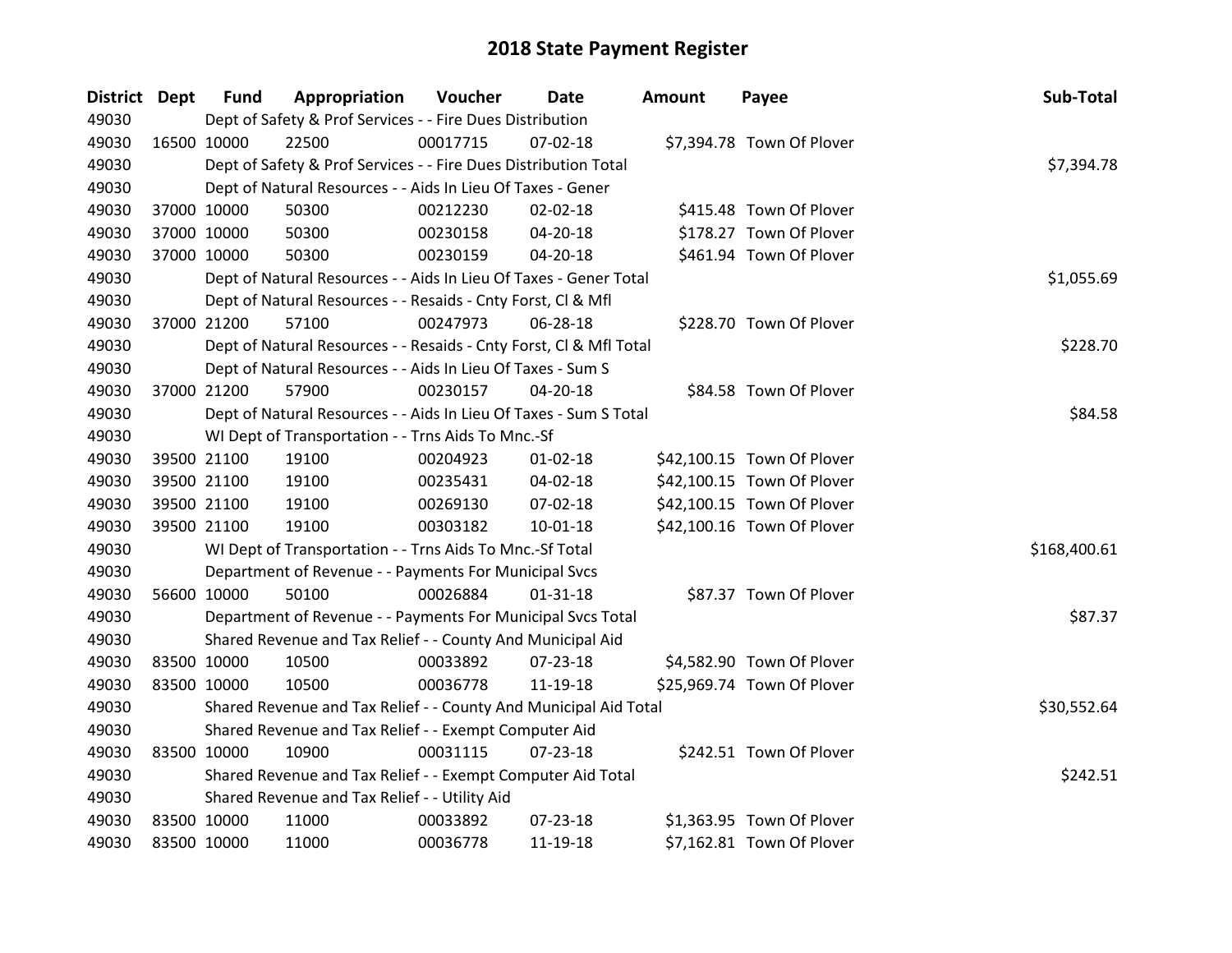| District Dept |                                                                 | Fund        | Appropriation                                             | <b>Voucher</b> | Date           | Amount | <b>Pavee</b>              | Sub-Total    |
|---------------|-----------------------------------------------------------------|-------------|-----------------------------------------------------------|----------------|----------------|--------|---------------------------|--------------|
| 49030         |                                                                 |             | Shared Revenue and Tax Relief - - Utility Aid Total       |                |                |        |                           | \$8,526.76   |
| 49030         |                                                                 |             | Shared Revenue and Tax Relief - - Lottery & Gaming Credit |                |                |        |                           |              |
| 49030         |                                                                 | 83500 52100 | 36300                                                     | 00027557       | $03 - 26 - 18$ |        | \$1,124.35 Town Of Plover |              |
| 49030         | Shared Revenue and Tax Relief - - Lottery & Gaming Credit Total |             |                                                           |                |                |        | \$1,124.35                |              |
| 49030 Total   |                                                                 |             |                                                           |                |                |        |                           | \$217,697.99 |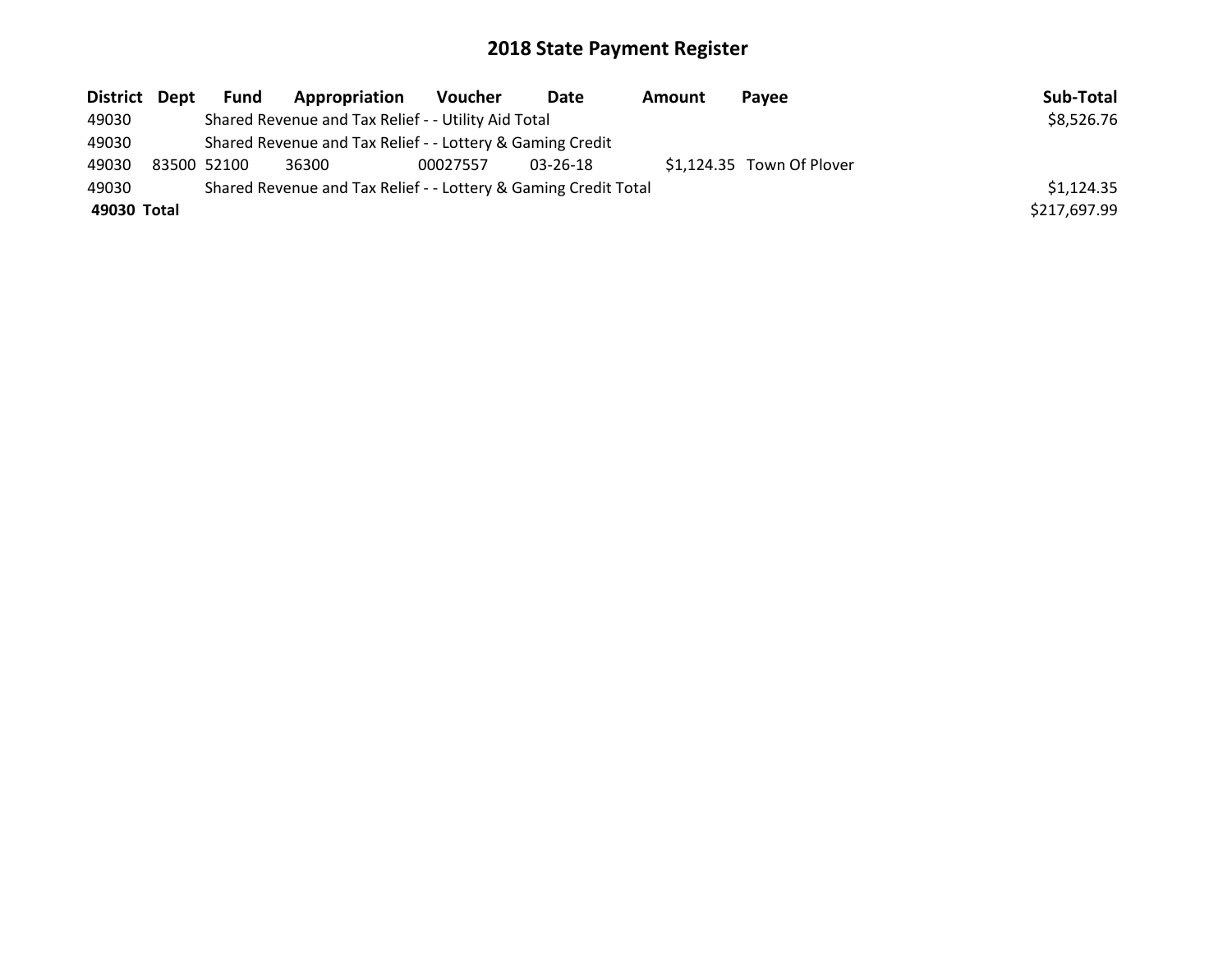| District Dept | Fund                                                  | Appropriation                                                      | <b>Voucher</b> | Date           | <b>Amount</b> | Payee                      | Sub-Total    |
|---------------|-------------------------------------------------------|--------------------------------------------------------------------|----------------|----------------|---------------|----------------------------|--------------|
| 49032         |                                                       | Dept of Safety & Prof Services - - Fire Dues Distribution          |                |                |               |                            |              |
| 49032         | 16500 10000                                           | 22500                                                              | 00022294       | $07 - 25 - 18$ |               | \$7,055.43 Town Of Sharon  |              |
| 49032         |                                                       | Dept of Safety & Prof Services - - Fire Dues Distribution Total    |                |                |               |                            | \$7,055.43   |
| 49032         |                                                       | Dept of Natural Resources - - Aids In Lieu Of Taxes - Gener        |                |                |               |                            |              |
| 49032         | 37000 10000                                           | 50300                                                              | 00212142       | 02-05-18       |               | \$2,277.96 Town Of Sharon  |              |
| 49032         | 37000 10000                                           | 50300                                                              | 00229592       | 04-20-18       |               | \$141.96 Town Of Sharon    |              |
| 49032         |                                                       | Dept of Natural Resources - - Aids In Lieu Of Taxes - Gener Total  |                | \$2,419.92     |               |                            |              |
| 49032         |                                                       | Dept of Natural Resources - - Resaids - Cnty Forst, CI & Mfl       |                |                |               |                            |              |
| 49032         | 37000 21200                                           | 57100                                                              | 00247974       | 06-28-18       |               | \$1,127.14 Town Of Sharon  |              |
| 49032         |                                                       | Dept of Natural Resources - - Resaids - Cnty Forst, Cl & Mfl Total |                |                |               |                            | \$1,127.14   |
| 49032         |                                                       | Dept of Natural Resources - - Aids In Lieu Of Taxes - Sum S        |                |                |               |                            |              |
| 49032         | 37000 21200                                           | 57900                                                              | 00229591       | 04-20-18       |               | \$16.49 Town Of Sharon     |              |
| 49032         |                                                       | Dept of Natural Resources - - Aids In Lieu Of Taxes - Sum S Total  |                |                |               |                            | \$16.49      |
| 49032         |                                                       | WI Dept of Transportation - - Trns Aids To Mnc.-Sf                 |                |                |               |                            |              |
| 49032         | 39500 21100                                           | 19100                                                              | 00204924       | $01 - 02 - 18$ |               | \$41,299.83 Town Of Sharon |              |
| 49032         | 39500 21100                                           | 19100                                                              | 00235432       | 04-02-18       |               | \$41,299.83 Town Of Sharon |              |
| 49032         | 39500 21100                                           | 19100                                                              | 00269131       | $07 - 02 - 18$ |               | \$41,299.83 Town Of Sharon |              |
| 49032         | 39500 21100                                           | 19100                                                              | 00303183       | $10 - 01 - 18$ |               | \$41,299.86 Town Of Sharon |              |
| 49032         |                                                       | WI Dept of Transportation - - Trns Aids To Mnc.-Sf Total           |                |                |               |                            | \$165,199.35 |
| 49032         |                                                       | Shared Revenue and Tax Relief - - County And Municipal Aid         |                |                |               |                            |              |
| 49032         | 83500 10000                                           | 10500                                                              | 00033893       | 07-23-18       |               | \$5,566.46 Town Of Sharon  |              |
| 49032         | 83500 10000                                           | 10500                                                              | 00036779       | 11-19-18       |               | \$31,543.28 Town Of Sharon |              |
| 49032         |                                                       | Shared Revenue and Tax Relief - - County And Municipal Aid Total   |                |                |               |                            | \$37,109.74  |
| 49032         | Shared Revenue and Tax Relief - - Exempt Computer Aid |                                                                    |                |                |               |                            |              |
| 49032         | 83500 10000                                           | 10900                                                              | 00031116       | $07 - 23 - 18$ |               | \$11.16 Town Of Sharon     |              |
| 49032         |                                                       | Shared Revenue and Tax Relief - - Exempt Computer Aid Total        |                | \$11.16        |               |                            |              |
| 49032 Total   |                                                       |                                                                    |                |                |               |                            | \$212,939.23 |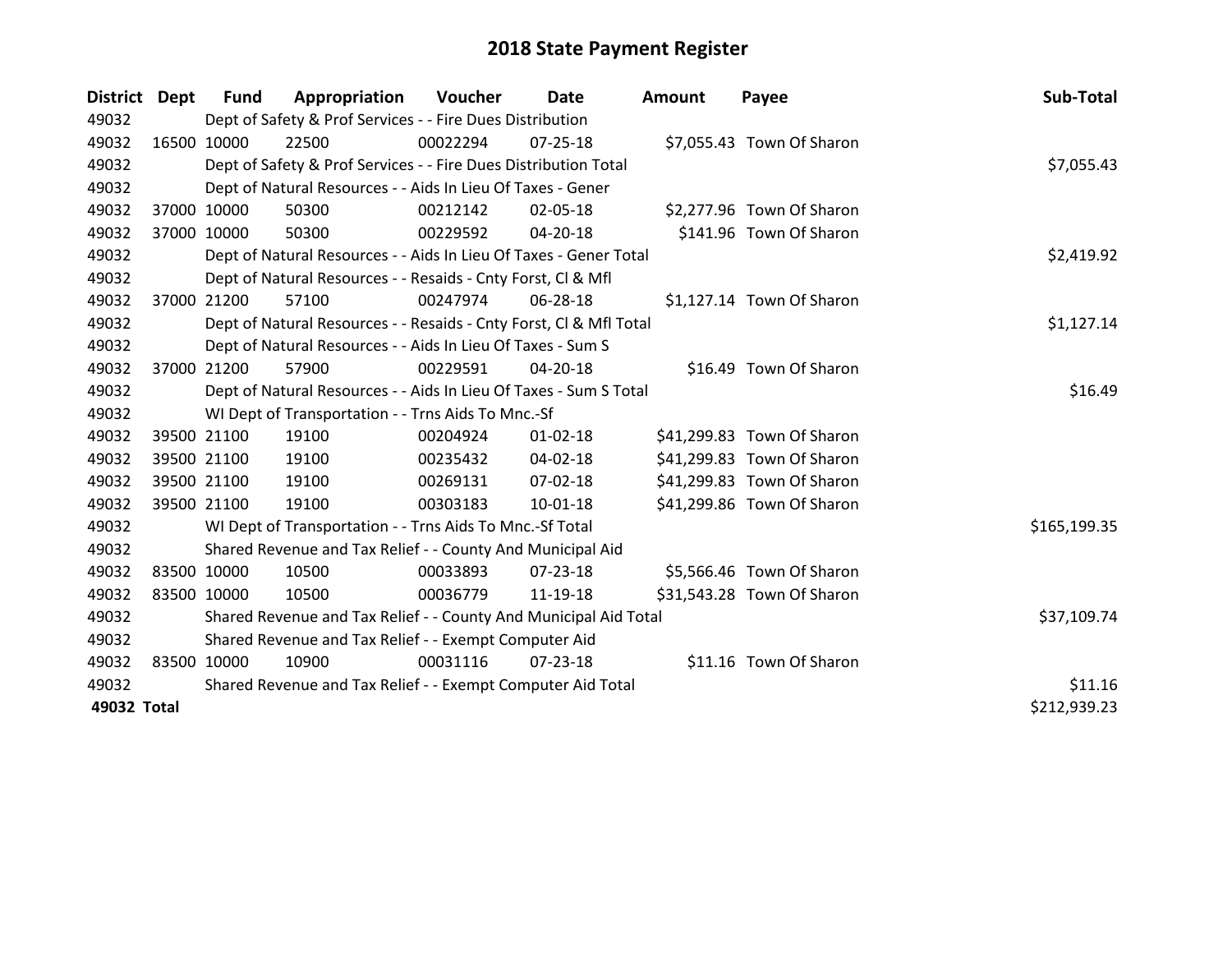| District Dept | <b>Fund</b>                                                | Appropriation                                                       | Voucher  | Date           | <b>Amount</b> | Payee                        | Sub-Total    |
|---------------|------------------------------------------------------------|---------------------------------------------------------------------|----------|----------------|---------------|------------------------------|--------------|
| 49034         |                                                            | Dept of Safety & Prof Services - - Fire Dues Distribution           |          |                |               |                              |              |
| 49034         | 16500 10000                                                | 22500                                                               | 00022295 | $07 - 25 - 18$ |               | \$11,240.34 Town Of Stockton |              |
| 49034         |                                                            | Dept of Safety & Prof Services - - Fire Dues Distribution Total     |          |                |               |                              | \$11,240.34  |
| 49034         |                                                            | Dept of Natural Resources - - Aids In Lieu Of Taxes - Gener         |          |                |               |                              |              |
| 49034         | 37000 10000                                                | 50300                                                               | 00212128 | 02-05-18       |               | \$3,331.20 Town Of Stockton  |              |
| 49034         | 37000 10000                                                | 50300                                                               | 00229532 | 04-20-18       |               | \$37.05 Town Of Stockton     |              |
| 49034         |                                                            | Dept of Natural Resources - - Aids In Lieu Of Taxes - Gener Total   |          |                |               |                              | \$3,368.25   |
| 49034         |                                                            | Dept of Natural Resources - - Resaids - Cnty Forst, Cl & Mfl        |          |                |               |                              |              |
| 49034         | 37000 21200                                                | 57100                                                               | 00247975 | 06-28-18       |               | \$362.74 Town Of Stockton    |              |
| 49034         |                                                            | Dept of Natural Resources - - Resaids - Cnty Forst, Cl & Mfl Total  |          |                |               |                              | \$362.74     |
| 49034         |                                                            | Dept of Natural Resources - - Aids In Lieu Of Taxes - Sum S         |          |                |               |                              |              |
| 49034         | 37000 21200                                                | 57900                                                               | 00229531 | 04-20-18       |               | \$26.84 Town Of Stockton     |              |
| 49034         |                                                            | Dept of Natural Resources - - Aids In Lieu Of Taxes - Sum S Total   |          |                |               |                              | \$26.84      |
| 49034         |                                                            | Dept of Natural Resources - - Rec & Resource Aids, Fed              |          |                |               |                              |              |
| 49034         | 37000 21200                                                | 58300                                                               | 00238253 | 05-30-18       |               | \$2,683.60 Town Of Stockton  |              |
| 49034         |                                                            | Dept of Natural Resources - - Rec & Resource Aids, Fed Total        |          |                |               |                              | \$2,683.60   |
| 49034         |                                                            | Dept of Natural Resources - - Fin Asst For Responsible Units        |          |                |               |                              |              |
| 49034         | 37000 27400                                                | 67000                                                               | 00235116 | 05-11-18       |               | \$5,254.06 Town Of Stockton  |              |
| 49034         |                                                            | Dept of Natural Resources - - Fin Asst For Responsible Units Total  |          |                |               |                              | \$5,254.06   |
| 49034         |                                                            | WI Dept of Transportation - - Trns Aids To Mnc.-Sf                  |          |                |               |                              |              |
| 49034         | 39500 21100                                                | 19100                                                               | 00204925 | $01 - 02 - 18$ |               | \$52,086.17 Town Of Stockton |              |
| 49034         | 39500 21100                                                | 19100                                                               | 00235433 | 04-02-18       |               | \$52,086.17 Town Of Stockton |              |
| 49034         | 39500 21100                                                | 19100                                                               | 00269132 | 07-02-18       |               | \$52,086.17 Town Of Stockton |              |
| 49034         | 39500 21100                                                | 19100                                                               | 00303184 | 10-01-18       |               | \$52,086.18 Town Of Stockton |              |
| 49034         |                                                            | WI Dept of Transportation - - Trns Aids To Mnc.-Sf Total            |          |                |               |                              | \$208,344.69 |
| 49034         |                                                            | Department of Military Affairs - - Major Disaster Assist; Pif       |          |                |               |                              |              |
| 49034         | 46500 27200                                                | 36500                                                               | 00046692 | 07-19-18       |               | \$18,845.65 Town Of Stockton |              |
| 49034         |                                                            | Department of Military Affairs - - Major Disaster Assist; Pif Total |          |                |               |                              | \$18,845.65  |
| 49034         | Shared Revenue and Tax Relief - - County And Municipal Aid |                                                                     |          |                |               |                              |              |
| 49034         | 83500 10000                                                | 10500                                                               | 00033894 | $07 - 23 - 18$ |               | \$6,741.96 Town Of Stockton  |              |
| 49034         | 83500 10000                                                | 10500                                                               | 00036780 | 11-19-18       |               | \$38,204.43 Town Of Stockton |              |
| 49034         |                                                            | Shared Revenue and Tax Relief - - County And Municipal Aid Total    |          |                |               |                              | \$44,946.39  |
| 49034         |                                                            | Shared Revenue and Tax Relief - - Exempt Computer Aid               |          |                |               |                              |              |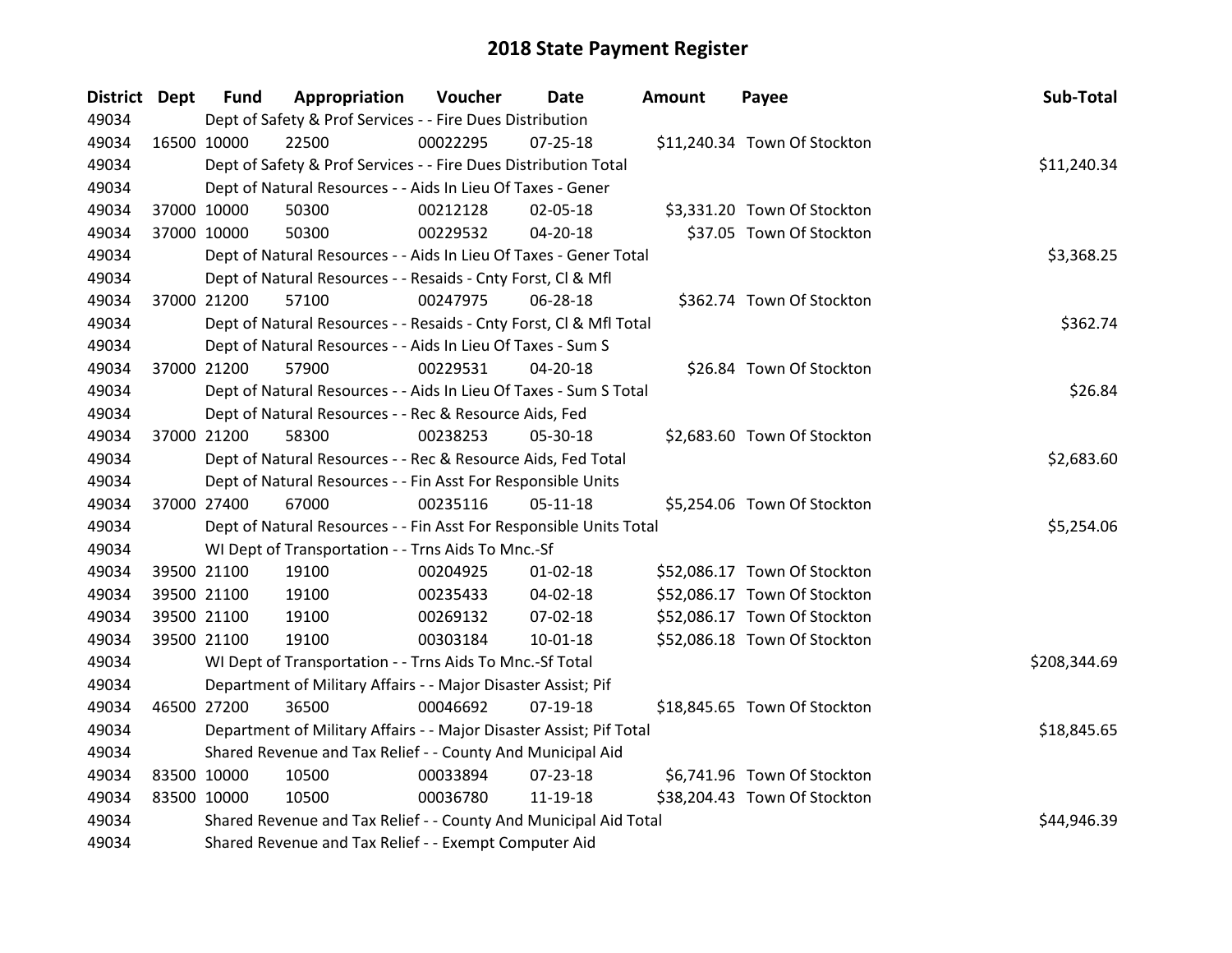| District    | <b>Dept</b> | Fund        | Appropriation                                                   | <b>Voucher</b> | Date           | <b>Amount</b> | Payee                        | Sub-Total    |
|-------------|-------------|-------------|-----------------------------------------------------------------|----------------|----------------|---------------|------------------------------|--------------|
| 49034       | 83500 10000 |             | 10900                                                           | 00031117       | 07-23-18       |               | \$225.26 Town Of Stockton    |              |
| 49034       |             |             | Shared Revenue and Tax Relief - - Exempt Computer Aid Total     |                |                |               |                              | \$225.26     |
| 49034       |             |             | Shared Revenue and Tax Relief - - Utility Aid                   |                |                |               |                              |              |
| 49034       | 83500 10000 |             | 11000                                                           | 00033894       | 07-23-18       |               | \$1,867.30 Town Of Stockton  |              |
| 49034       |             | 83500 10000 | 11000                                                           | 00036780       | 11-19-18       |               | \$10,597.62 Town Of Stockton |              |
| 49034       |             |             | Shared Revenue and Tax Relief - - Utility Aid Total             |                |                |               |                              | \$12,464.92  |
| 49034       |             |             | Shared Revenue and Tax Relief - - Lottery & Gaming Credit       |                |                |               |                              |              |
| 49034       | 83500 52100 |             | 36300                                                           | 00027558       | $03 - 26 - 18$ |               | \$2,568.60 Town Of Stockton  |              |
| 49034       |             |             | Shared Revenue and Tax Relief - - Lottery & Gaming Credit Total |                |                |               |                              | \$2,568.60   |
| 49034 Total |             |             |                                                                 |                |                |               |                              | \$310,331.34 |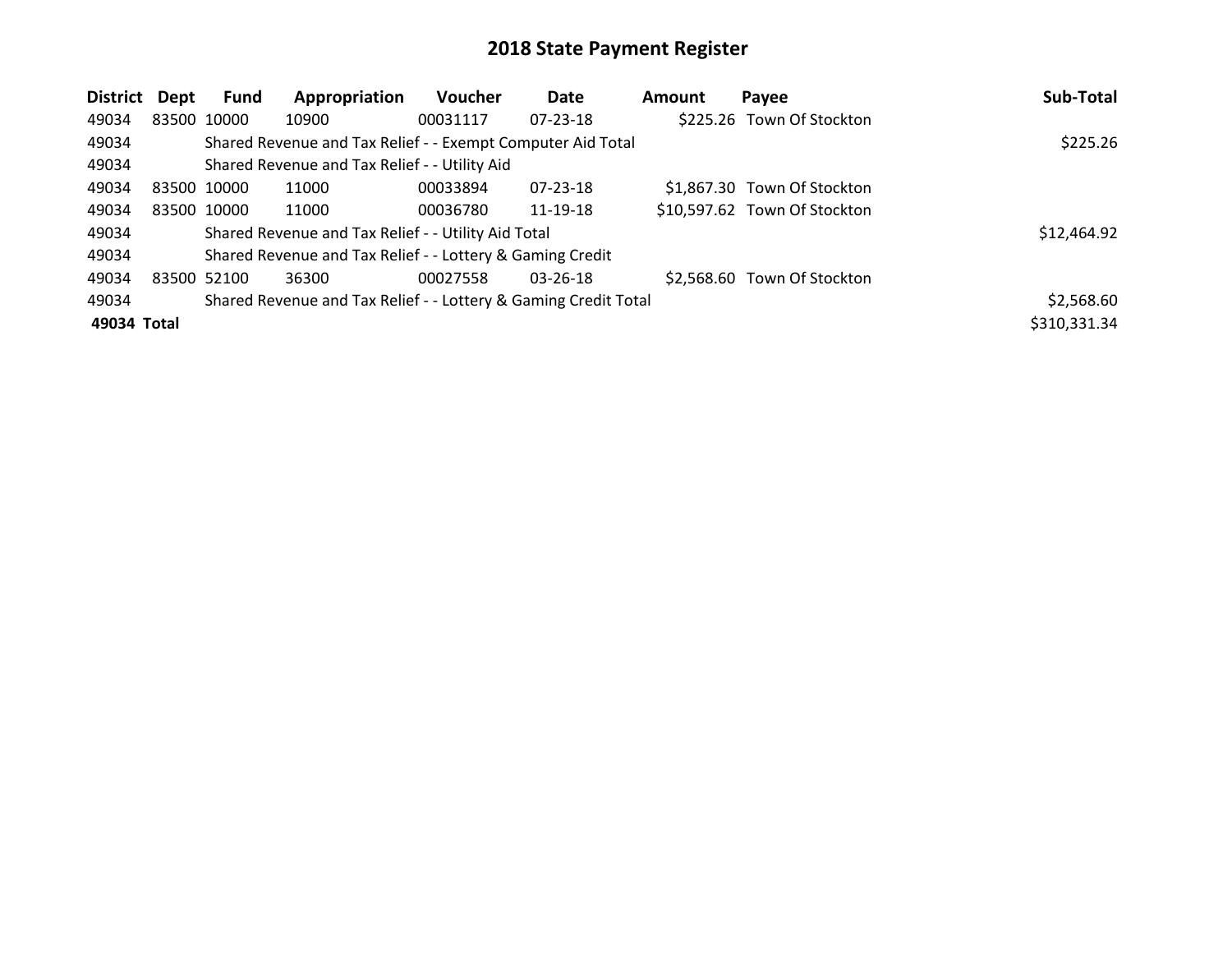| <b>District</b> | Dept  | <b>Fund</b> | Appropriation                                                    | Voucher  | Date           | <b>Amount</b> | Payee                         | Sub-Total    |
|-----------------|-------|-------------|------------------------------------------------------------------|----------|----------------|---------------|-------------------------------|--------------|
| 49101           |       |             | Dept of Safety & Prof Services - - Fire Dues Distribution        |          |                |               |                               |              |
| 49101           | 16500 | 10000       | 22500                                                            | 00022296 | $07 - 24 - 18$ |               | \$932.63 Village Of Almond    |              |
| 49101           |       |             | Dept of Safety & Prof Services - - Fire Dues Distribution Total  |          |                |               |                               | \$932.63     |
| 49101           |       |             | WI Dept of Transportation - - Trns Aids To Mnc.-Sf               |          |                |               |                               |              |
| 49101           |       | 39500 21100 | 19100                                                            | 00204926 | $01 - 02 - 18$ |               | \$3,468.27 Village Of Almond  |              |
| 49101           |       | 39500 21100 | 19100                                                            | 00235434 | 04-02-18       |               | \$3,468.27 Village Of Almond  |              |
| 49101           |       | 39500 21100 | 19100                                                            | 00269133 | 07-02-18       |               | \$3,468.27 Village Of Almond  |              |
| 49101           |       | 39500 21100 | 19100                                                            | 00303185 | 10-01-18       |               | \$3,468.28 Village Of Almond  |              |
| 49101           |       |             | WI Dept of Transportation - - Trns Aids To Mnc.-Sf Total         |          |                |               |                               | \$13,873.09  |
| 49101           |       |             | Shared Revenue and Tax Relief - - County And Municipal Aid       |          |                |               |                               |              |
| 49101           |       | 83500 10000 | 10500                                                            | 00033895 | 07-23-18       |               | \$15,383.76 Village Of Almond |              |
| 49101           |       | 83500 10000 | 10500                                                            | 00036781 | 11-19-18       |               | \$87,174.62 Village Of Almond |              |
| 49101           |       |             | Shared Revenue and Tax Relief - - County And Municipal Aid Total |          |                |               |                               | \$102,558.38 |
| 49101           |       |             | Shared Revenue and Tax Relief - - Exempt Computer Aid            |          |                |               |                               |              |
| 49101           | 83500 | 10000       | 10900                                                            | 00031118 | 07-23-18       |               | \$388.63 Village Of Almond    |              |
| 49101           |       |             | Shared Revenue and Tax Relief - - Exempt Computer Aid Total      |          |                |               |                               | \$388.63     |
| 49101 Total     |       |             |                                                                  |          |                |               |                               | \$117,752.73 |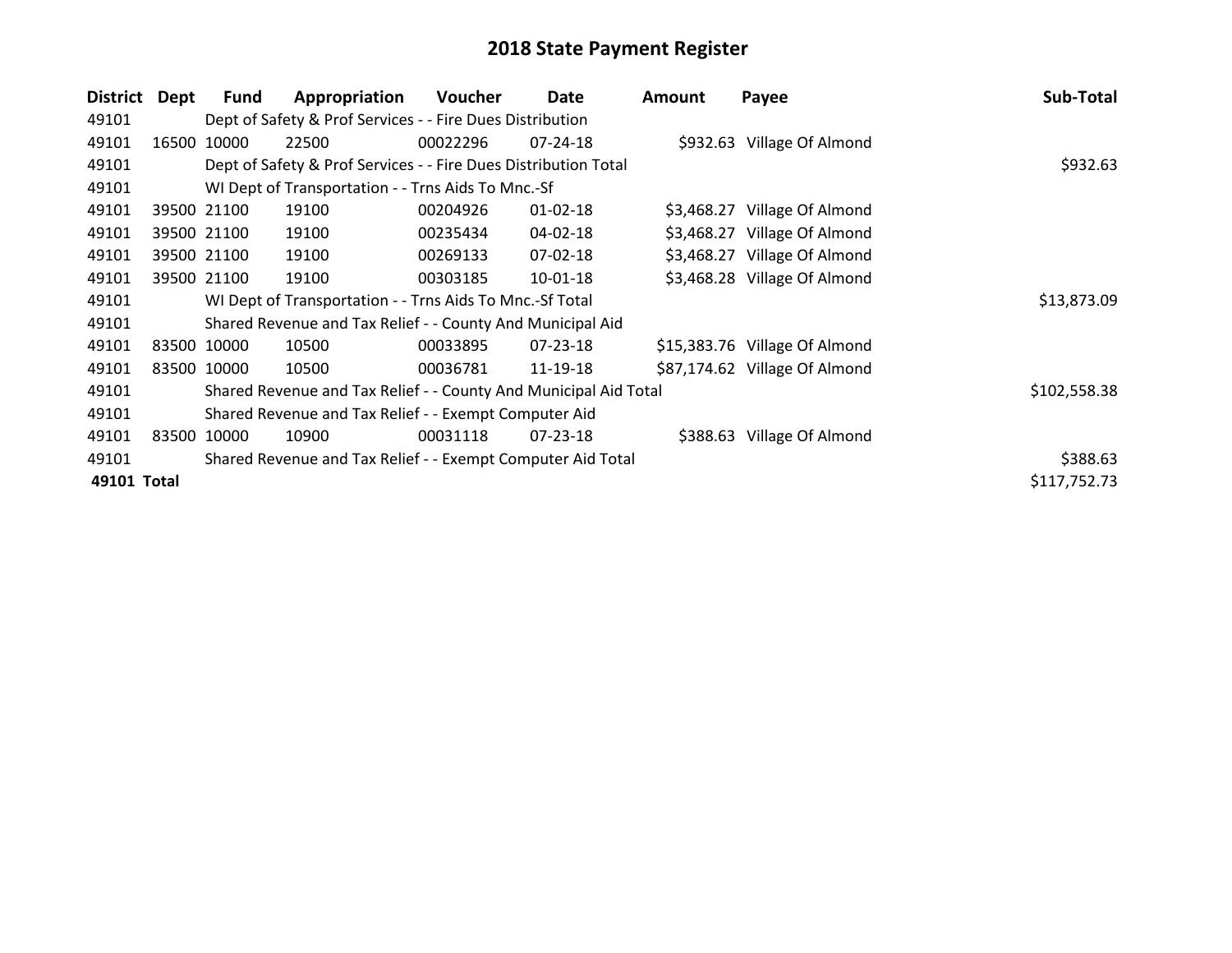| <b>District</b> | Dept  | <b>Fund</b> | Appropriation                                                         | <b>Voucher</b> | <b>Date</b>    | <b>Amount</b> | Payee                           | Sub-Total    |
|-----------------|-------|-------------|-----------------------------------------------------------------------|----------------|----------------|---------------|---------------------------------|--------------|
| 49102           |       |             | Dept of Safety & Prof Services - - Fire Dues Distribution             |                |                |               |                                 |              |
| 49102           | 16500 | 10000       | 22500                                                                 | 00022297       | $07 - 24 - 18$ |               | \$2,961.23 Village Of Amherst   |              |
| 49102           |       |             | Dept of Safety & Prof Services - - Fire Dues Distribution Total       |                |                |               |                                 | \$2,961.23   |
| 49102           |       |             | Dept of Natural Resources - - Resaids - Cnty Forst, CI & Mfl          |                |                |               |                                 |              |
| 49102           | 37000 | 21200       | 57100                                                                 | 00247976       | 06-28-18       |               | \$3.90 Village Of Amherst       |              |
| 49102           |       |             | Dept of Natural Resources - - Resaids - Cnty Forst, Cl & Mfl Total    |                |                |               |                                 | \$3.90       |
| 49102           |       |             | WI Dept of Transportation - - Trns Aids To Mnc.-Sf                    |                |                |               |                                 |              |
| 49102           |       | 39500 21100 | 19100                                                                 | 00204927       | $01 - 02 - 18$ |               | \$9,400.07 Village Of Amherst   |              |
| 49102           |       | 39500 21100 | 19100                                                                 | 00235435       | 04-02-18       |               | \$9,400.07 Village Of Amherst   |              |
| 49102           |       | 39500 21100 | 19100                                                                 | 00269134       | $07 - 02 - 18$ |               | \$9,400.07 Village Of Amherst   |              |
| 49102           |       | 39500 21100 | 19100                                                                 | 00303186       | $10-01-18$     |               | \$9,400.10 Village Of Amherst   |              |
| 49102           |       |             | WI Dept of Transportation - - Trns Aids To Mnc.-Sf Total              |                |                |               |                                 | \$37,600.31  |
| 49102           |       |             | Shared Revenue and Tax Relief - - Expenditure Restraint Program       |                |                |               |                                 |              |
| 49102           |       | 83500 10000 | 10100                                                                 | 00033896       | $07 - 23 - 18$ |               | \$4,798.83 Village Of Amherst   |              |
| 49102           |       |             | Shared Revenue and Tax Relief - - Expenditure Restraint Program Total |                |                |               |                                 | \$4,798.83   |
| 49102           |       |             | Shared Revenue and Tax Relief - - County And Municipal Aid            |                |                |               |                                 |              |
| 49102           |       | 83500 10000 | 10500                                                                 | 00033896       | 07-23-18       |               | \$19,914.53 Village Of Amherst  |              |
| 49102           |       | 83500 10000 | 10500                                                                 | 00036782       | 11-19-18       |               | \$112,849.01 Village Of Amherst |              |
| 49102           |       |             | Shared Revenue and Tax Relief - - County And Municipal Aid Total      |                |                |               |                                 | \$132,763.54 |
| 49102           |       |             | Shared Revenue and Tax Relief - - Exempt Computer Aid                 |                |                |               |                                 |              |
| 49102           |       | 83500 10000 | 10900                                                                 | 00031119       | 07-23-18       |               | \$505.32 Village Of Amherst     |              |
| 49102           |       | 83500 10000 | 10900                                                                 | 00032472       | $07 - 23 - 18$ |               | \$5,942.66 Village Of Amherst   |              |
| 49102           |       |             | Shared Revenue and Tax Relief - - Exempt Computer Aid Total           |                |                |               |                                 | \$6,447.98   |
| 49102 Total     |       |             |                                                                       |                |                |               |                                 | \$184,575.79 |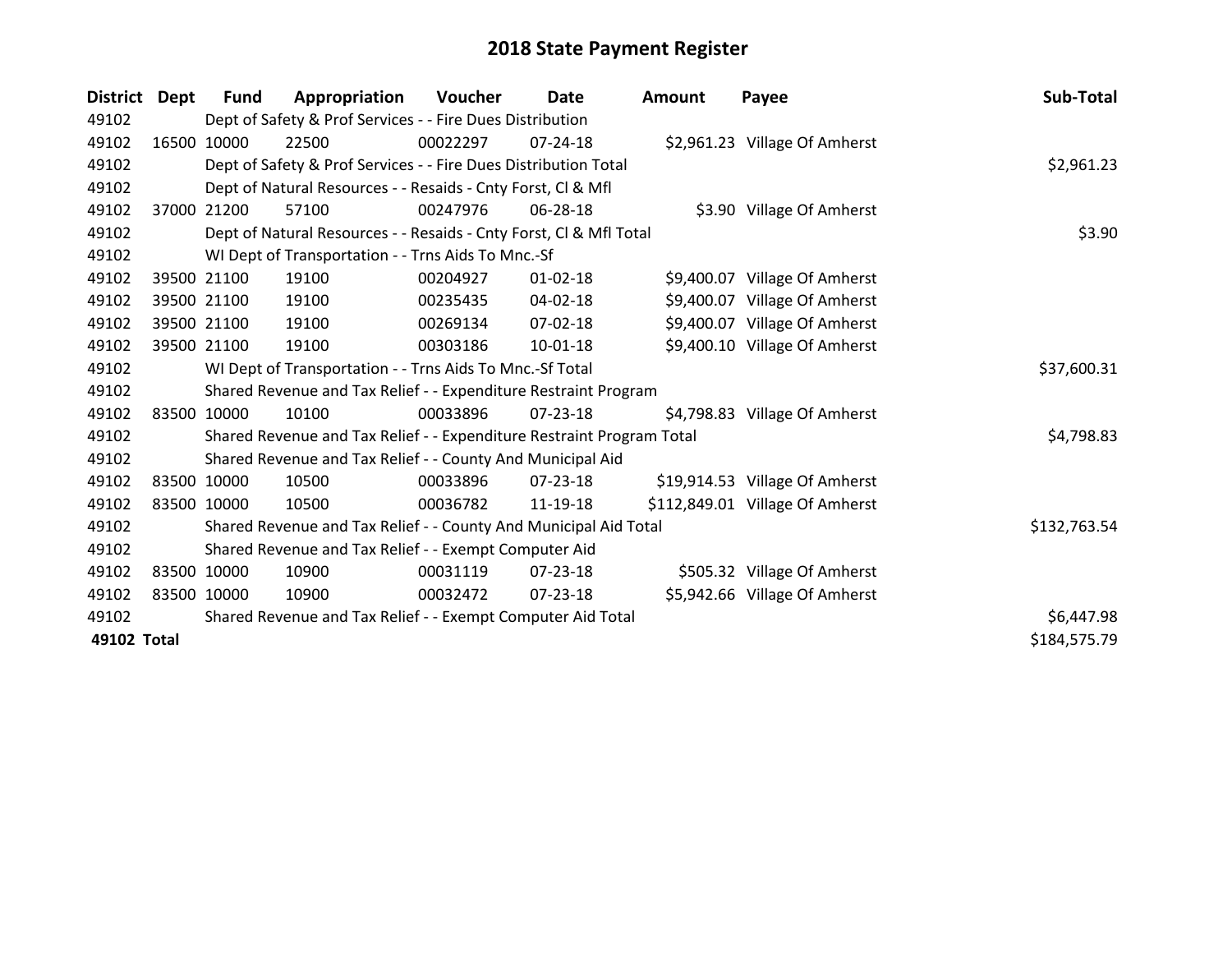| <b>District</b> | Dept  | <b>Fund</b>                                   | Appropriation                                                     | Voucher  | <b>Date</b>    | <b>Amount</b> | Payee                                   | Sub-Total   |
|-----------------|-------|-----------------------------------------------|-------------------------------------------------------------------|----------|----------------|---------------|-----------------------------------------|-------------|
| 49103           |       |                                               | Dept of Safety & Prof Services - - Fire Dues Distribution         |          |                |               |                                         |             |
| 49103           |       | 16500 10000                                   | 22500                                                             | 00022298 | 07-25-18       |               | \$1,396.93 Village Of Amherst Junction  |             |
| 49103           |       |                                               | Dept of Safety & Prof Services - - Fire Dues Distribution Total   |          |                |               |                                         | \$1,396.93  |
| 49103           |       |                                               | Dept of Natural Resources - - Aids In Lieu Of Taxes - Gener       |          |                |               |                                         |             |
| 49103           | 37000 | 10000                                         | 50300                                                             | 00212279 | $02 - 05 - 18$ |               | \$1,644.87 Village Of Amherst Junction  |             |
| 49103           |       |                                               | Dept of Natural Resources - - Aids In Lieu Of Taxes - Gener Total |          |                |               |                                         | \$1,644.87  |
| 49103           |       |                                               | WI Dept of Transportation - - Trns Aids To Mnc.-Sf                |          |                |               |                                         |             |
| 49103           |       | 39500 21100                                   | 19100                                                             | 00204928 | $01 - 02 - 18$ |               | \$2,456.71 Village Of Amherst Junction  |             |
| 49103           |       | 39500 21100                                   | 19100                                                             | 00235436 | 04-02-18       |               | \$2,456.71 Village Of Amherst Junction  |             |
| 49103           |       | 39500 21100                                   | 19100                                                             | 00269135 | $07 - 02 - 18$ |               | \$2,456.71 Village Of Amherst Junction  |             |
| 49103           |       | 39500 21100                                   | 19100                                                             | 00303187 | 10-01-18       |               | \$2,456.72 Village Of Amherst Junction  |             |
| 49103           |       |                                               | WI Dept of Transportation - - Trns Aids To Mnc.-Sf Total          |          |                |               |                                         | \$9,826.85  |
| 49103           |       |                                               | Shared Revenue and Tax Relief - - County And Municipal Aid        |          |                |               |                                         |             |
| 49103           |       | 83500 10000                                   | 10500                                                             | 00033897 | $07 - 23 - 18$ |               | \$2,945.52 Village Of Amherst Junction  |             |
| 49103           |       | 83500 10000                                   | 10500                                                             | 00036783 | 11-19-18       |               | \$16,691.27 Village Of Amherst Junction |             |
| 49103           |       |                                               | Shared Revenue and Tax Relief - - County And Municipal Aid Total  |          |                |               |                                         | \$19,636.79 |
| 49103           |       |                                               | Shared Revenue and Tax Relief - - Exempt Computer Aid             |          |                |               |                                         |             |
| 49103           |       | 83500 10000                                   | 10900                                                             | 00031120 | $07 - 23 - 18$ |               | \$3.04 Village Of Amherst Junction      |             |
| 49103           |       |                                               | Shared Revenue and Tax Relief - - Exempt Computer Aid Total       |          |                |               |                                         | \$3.04      |
| 49103           |       | Shared Revenue and Tax Relief - - Utility Aid |                                                                   |          |                |               |                                         |             |
| 49103           | 83500 | 10000                                         | 11000                                                             | 00033897 | $07 - 23 - 18$ |               | \$227.97 Village Of Amherst Junction    |             |
| 49103           |       | 83500 10000                                   | 11000                                                             | 00036783 | 11-19-18       |               | \$1,332.37 Village Of Amherst Junction  |             |
| 49103           |       |                                               | Shared Revenue and Tax Relief - - Utility Aid Total               |          |                |               |                                         | \$1,560.34  |
| 49103 Total     |       |                                               |                                                                   |          |                |               |                                         | \$34,068.82 |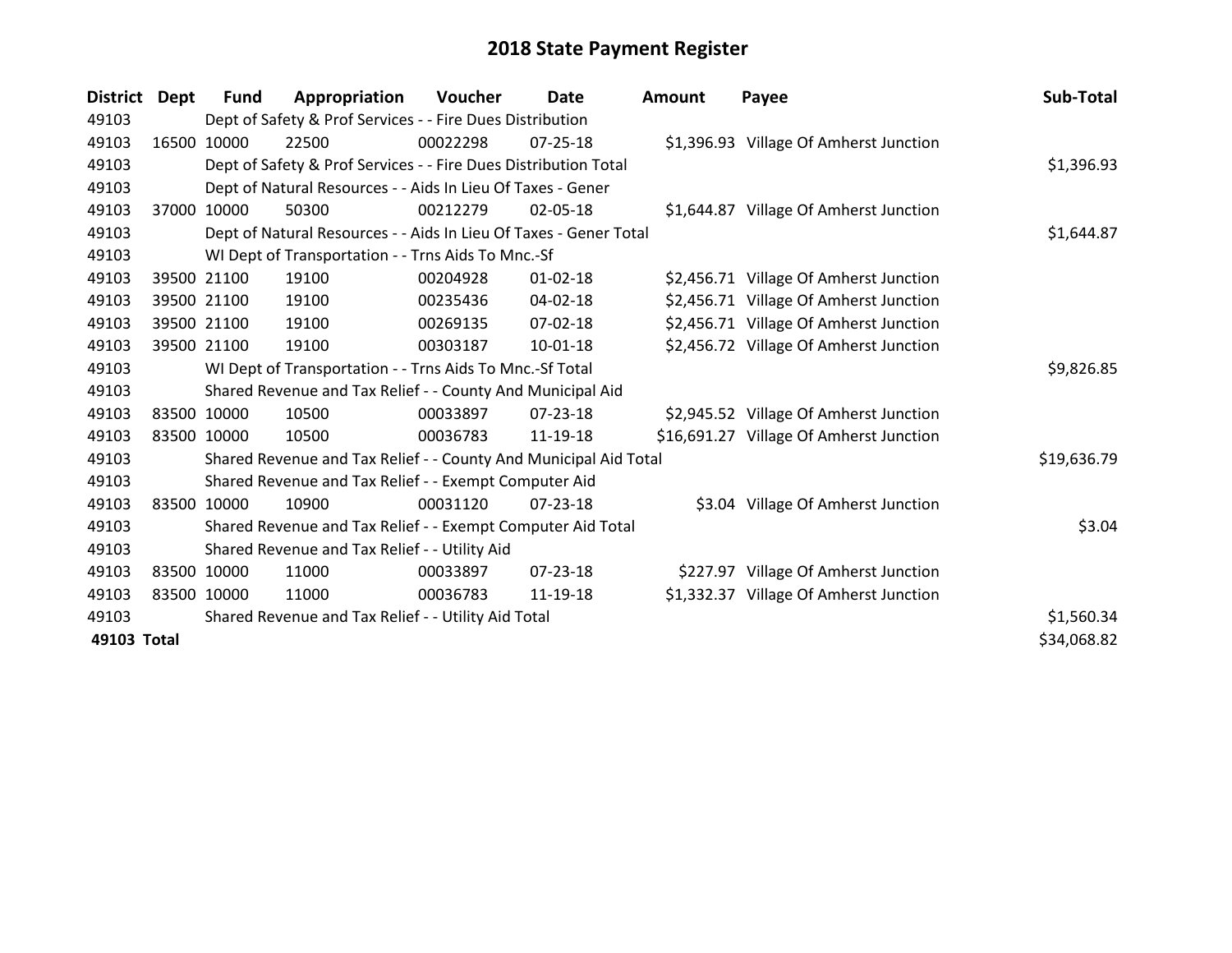| District Dept | <b>Fund</b>                                   | Appropriation                                                         | Voucher  | <b>Date</b>    | <b>Amount</b> | Payee                                 | Sub-Total    |
|---------------|-----------------------------------------------|-----------------------------------------------------------------------|----------|----------------|---------------|---------------------------------------|--------------|
| 49141         |                                               | Dept of Safety & Prof Services - - Fire Dues Distribution             |          |                |               |                                       |              |
| 49141         | 16500 10000                                   | 22500                                                                 | 00022299 | $07 - 24 - 18$ |               | \$774.10 Village Of Junction City     |              |
| 49141         |                                               | Dept of Safety & Prof Services - - Fire Dues Distribution Total       |          |                |               |                                       | \$774.10     |
| 49141         |                                               | Dept of Natural Resources - - Fin Asst For Responsible Units          |          |                |               |                                       |              |
| 49141         | 37000 27400                                   | 67000                                                                 | 00235182 | $05 - 11 - 18$ |               | \$1,790.98 Village Of Junction City   |              |
| 49141         |                                               | Dept of Natural Resources - - Fin Asst For Responsible Units Total    |          |                |               |                                       | \$1,790.98   |
| 49141         |                                               | WI Dept of Transportation - - Trns Aids To Mnc.-Sf                    |          |                |               |                                       |              |
| 49141         | 39500 21100                                   | 19100                                                                 | 00204929 | $01 - 02 - 18$ |               | \$4,678.38 Village Of Junction City   |              |
| 49141         | 39500 21100                                   | 19100                                                                 | 00235437 | 04-02-18       |               | \$4,678.38 Village Of Junction City   |              |
| 49141         | 39500 21100                                   | 19100                                                                 | 00269136 | 07-02-18       |               | \$4,678.38 Village Of Junction City   |              |
| 49141         | 39500 21100                                   | 19100                                                                 | 00303188 | 10-01-18       |               | \$4,678.41 Village Of Junction City   |              |
| 49141         |                                               | WI Dept of Transportation - - Trns Aids To Mnc.-Sf Total              |          |                |               |                                       | \$18,713.55  |
| 49141         |                                               | Department of Administration - - Federal Aid, Local Assistance        |          |                |               |                                       |              |
| 49141         | 50500 10000                                   | 74300                                                                 | 00082447 | 06-22-18       |               | \$300,000.00 Village Of Junction City |              |
| 49141         | 50500 10000                                   | 74300                                                                 | 00084321 | 07-06-18       |               | \$135,000.00 Village Of Junction City |              |
| 49141         | 50500 10000                                   | 74300                                                                 | 00089926 | 10-16-18       |               | \$65,000.00 Village Of Junction City  |              |
| 49141         |                                               | Department of Administration - - Federal Aid, Local Assistance Total  |          |                |               |                                       | \$500,000.00 |
| 49141         |                                               | Shared Revenue and Tax Relief - - Expenditure Restraint Program       |          |                |               |                                       |              |
| 49141         | 83500 10000                                   | 10100                                                                 | 00033898 | 07-23-18       |               | \$838.85 Village Of Junction City     |              |
| 49141         | 83500 10000                                   | 10100                                                                 | 00036784 | 11-19-18       |               | \$0.07 Village Of Junction City       |              |
| 49141         |                                               | Shared Revenue and Tax Relief - - Expenditure Restraint Program Total |          |                |               |                                       | \$838.92     |
| 49141         |                                               | Shared Revenue and Tax Relief - - County And Municipal Aid            |          |                |               |                                       |              |
| 49141         | 83500 10000                                   | 10500                                                                 | 00033898 | $07 - 23 - 18$ |               | \$22,034.55 Village Of Junction City  |              |
| 49141         | 83500 10000                                   | 10500                                                                 | 00036784 | 11-19-18       |               | \$124,862.44 Village Of Junction City |              |
| 49141         |                                               | Shared Revenue and Tax Relief - - County And Municipal Aid Total      |          |                |               |                                       | \$146,896.99 |
| 49141         |                                               | Shared Revenue and Tax Relief - - Exempt Computer Aid                 |          |                |               |                                       |              |
| 49141         | 83500 10000                                   | 10900                                                                 | 00031121 | $07 - 23 - 18$ |               | \$376.45 Village Of Junction City     |              |
| 49141         |                                               | Shared Revenue and Tax Relief - - Exempt Computer Aid Total           |          |                |               |                                       | \$376.45     |
| 49141         | Shared Revenue and Tax Relief - - Utility Aid |                                                                       |          |                |               |                                       |              |
| 49141         | 83500 10000                                   | 11000                                                                 | 00033898 | $07 - 23 - 18$ |               | \$171.26 Village Of Junction City     |              |
| 49141         | 83500 10000                                   | 11000                                                                 | 00036784 | 11-19-18       |               | \$442.31 Village Of Junction City     |              |
| 49141         |                                               | Shared Revenue and Tax Relief - - Utility Aid Total                   |          |                |               |                                       | \$613.57     |
| 49141         |                                               | Shared Revenue and Tax Relief - - Lottery & Gaming Credit             |          |                |               |                                       |              |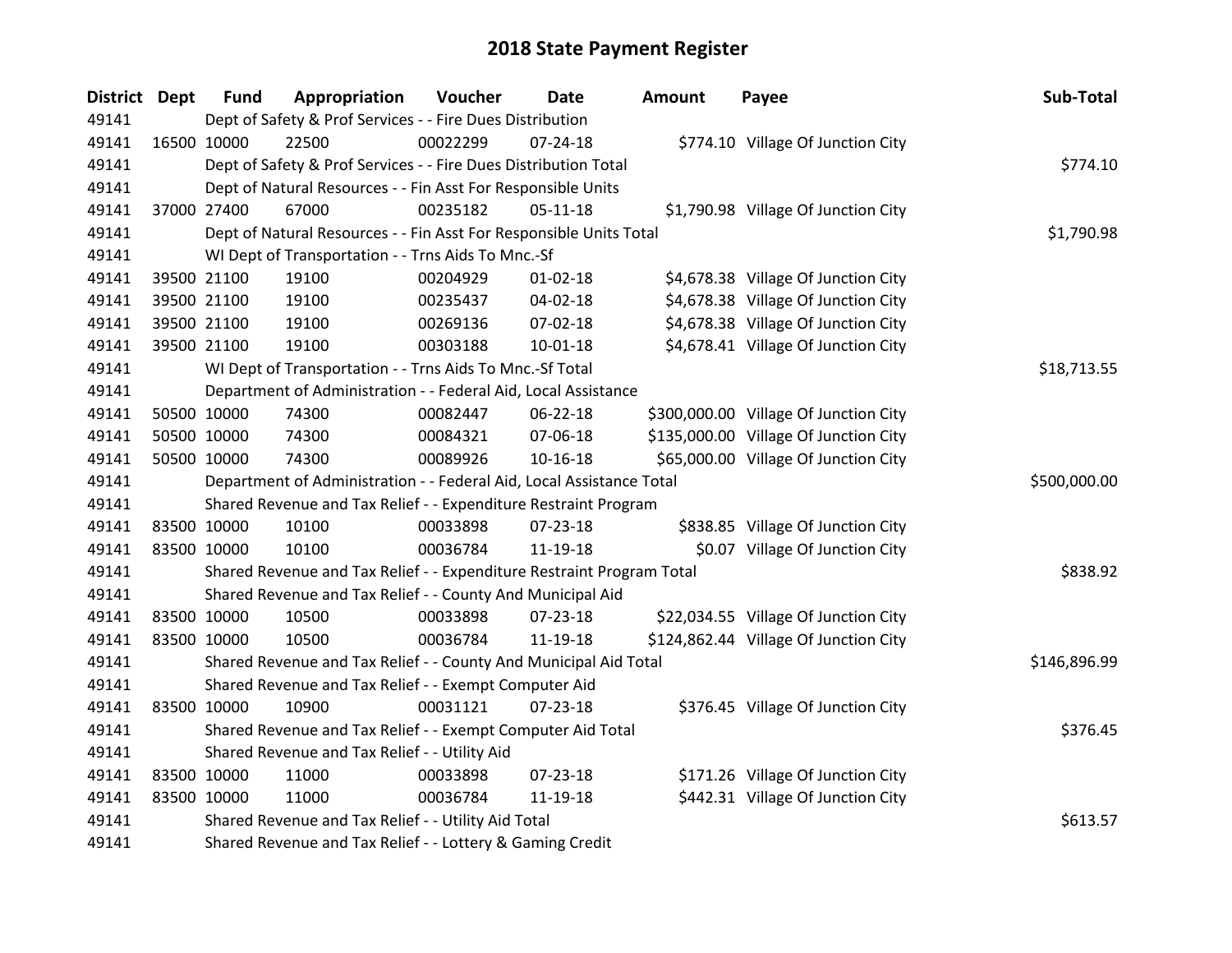| District Dept | <b>Fund</b> | Appropriation                                                   | <b>Voucher</b> | Date     | Amount | <b>Pavee</b>                      | Sub-Total    |
|---------------|-------------|-----------------------------------------------------------------|----------------|----------|--------|-----------------------------------|--------------|
| 49141         | 83500 52100 | 36300                                                           | 00027559       | 03-26-18 |        | \$202.62 Village Of Junction City |              |
| 49141         |             | Shared Revenue and Tax Relief - - Lottery & Gaming Credit Total |                |          |        |                                   | \$202.62     |
| 49141 Total   |             |                                                                 |                |          |        |                                   | \$670,207.18 |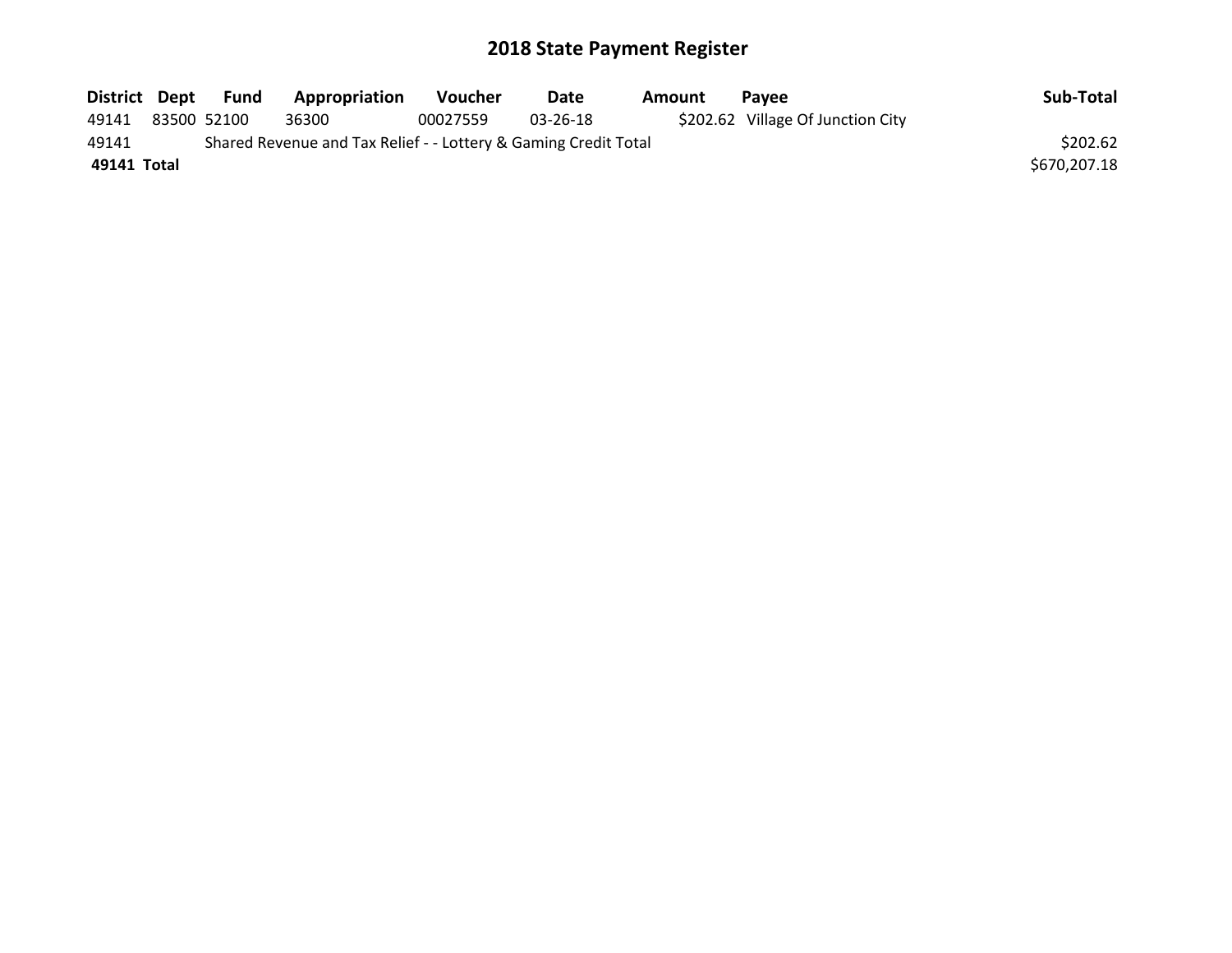| <b>District</b> | Dept  | <b>Fund</b> | Appropriation                                                     | Voucher  | Date           | <b>Amount</b> | Payee                               | Sub-Total   |
|-----------------|-------|-------------|-------------------------------------------------------------------|----------|----------------|---------------|-------------------------------------|-------------|
| 49161           |       |             | Dept of Safety & Prof Services - - Fire Dues Distribution         |          |                |               |                                     |             |
| 49161           | 16500 | 10000       | 22500                                                             | 00022300 | $07 - 24 - 18$ |               | \$471.85 Nelsonville, Village Of    |             |
| 49161           |       |             | Dept of Safety & Prof Services - - Fire Dues Distribution Total   |          |                |               |                                     | \$471.85    |
| 49161           |       |             | Dept of Natural Resources - - Aids In Lieu Of Taxes - Gener       |          |                |               |                                     |             |
| 49161           |       | 37000 10000 | 50300                                                             | 00214810 | $02 - 16 - 18$ |               | \$949.30 Nelsonville, Village Of    |             |
| 49161           | 37000 | 10000       | 50300                                                             | 00229571 | 04-20-18       |               | \$65.60 Nelsonville, Village Of     |             |
| 49161           |       |             | Dept of Natural Resources - - Aids In Lieu Of Taxes - Gener Total |          | \$1,014.90     |               |                                     |             |
| 49161           |       |             | WI Dept of Transportation - - Trns Aids To Mnc.-Sf                |          |                |               |                                     |             |
| 49161           |       | 39500 21100 | 19100                                                             | 00204930 | $01 - 02 - 18$ |               | \$949.62 Nelsonville, Village Of    |             |
| 49161           |       | 39500 21100 | 19100                                                             | 00235438 | 04-02-18       |               | \$949.62 Nelsonville, Village Of    |             |
| 49161           |       | 39500 21100 | 19100                                                             | 00269137 | 07-02-18       |               | \$949.62 Nelsonville, Village Of    |             |
| 49161           |       | 39500 21100 | 19100                                                             | 00303189 | $10 - 01 - 18$ |               | \$949.65 Nelsonville, Village Of    |             |
| 49161           |       |             | WI Dept of Transportation - - Trns Aids To Mnc.-Sf Total          |          |                |               |                                     | \$3,798.51  |
| 49161           |       |             | Shared Revenue and Tax Relief - - County And Municipal Aid        |          |                |               |                                     |             |
| 49161           |       | 83500 10000 | 10500                                                             | 00033899 | 07-23-18       |               | \$3,652.27 Nelsonville, Village Of  |             |
| 49161           |       | 83500 10000 | 10500                                                             | 00036785 | 11-19-18       |               | \$20,696.17 Nelsonville, Village Of |             |
| 49161           |       |             | Shared Revenue and Tax Relief - - County And Municipal Aid Total  |          |                |               |                                     | \$24,348.44 |
| 49161           |       |             | Shared Revenue and Tax Relief - - Exempt Computer Aid             |          |                |               |                                     |             |
| 49161           | 83500 | 10000       | 10900                                                             | 00031122 | $07 - 23 - 18$ |               | \$8.12 Nelsonville, Village Of      |             |
| 49161           |       |             | Shared Revenue and Tax Relief - - Exempt Computer Aid Total       |          |                |               |                                     | \$8.12      |
| 49161 Total     |       |             |                                                                   |          |                |               |                                     | \$29,641.82 |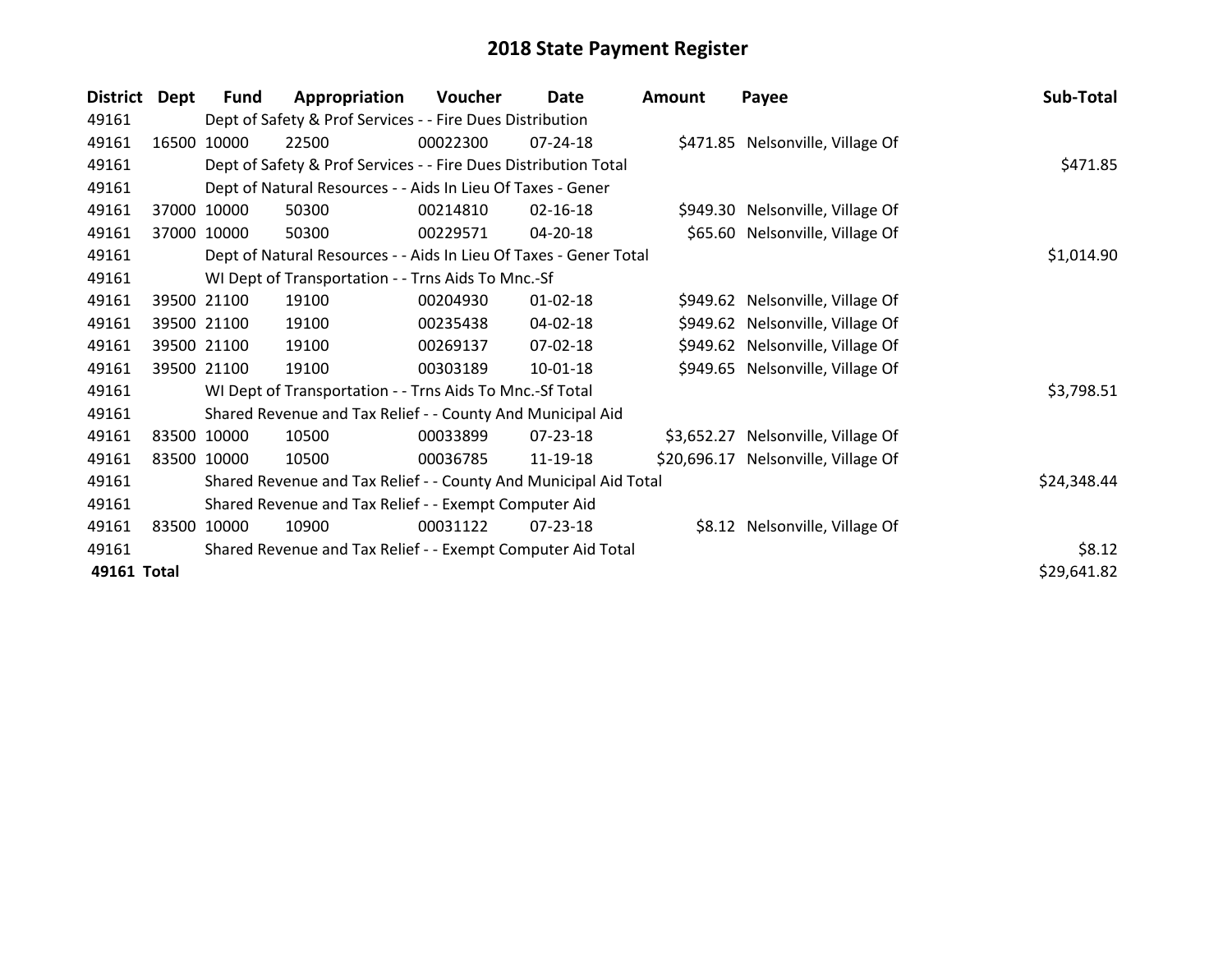| <b>District</b> | Dept        | Fund        | Appropriation                                                       | Voucher  | Date           | Amount | Payee                             | Sub-Total   |
|-----------------|-------------|-------------|---------------------------------------------------------------------|----------|----------------|--------|-----------------------------------|-------------|
| 49171           |             |             | Dept of Safety & Prof Services - - Fire Dues Distribution           |          |                |        |                                   |             |
| 49171           | 16500       | 10000       | 22500                                                               | 00022301 | $07 - 25 - 18$ |        | \$2,262.21 Village Of Park Ridge  |             |
| 49171           |             |             | Dept of Safety & Prof Services - - Fire Dues Distribution Total     |          |                |        |                                   | \$2,262.21  |
| 49171           |             |             | WI Dept of Transportation - - Trns Aids To Mnc.-Sf                  |          |                |        |                                   |             |
| 49171           |             | 39500 21100 | 19100                                                               | 00204931 | $01 - 02 - 18$ |        | \$2,801.10 Village Of Park Ridge  |             |
| 49171           |             | 39500 21100 | 19100                                                               | 00235439 | 04-02-18       |        | \$2,801.10 Village Of Park Ridge  |             |
| 49171           |             | 39500 21100 | 19100                                                               | 00269138 | 07-02-18       |        | \$2,801.10 Village Of Park Ridge  |             |
| 49171           |             | 39500 21100 | 19100                                                               | 00303190 | 10-01-18       |        | \$2,801.11 Village Of Park Ridge  |             |
| 49171           |             |             | WI Dept of Transportation - - Trns Aids To Mnc.-Sf Total            |          |                |        |                                   | \$11,204.41 |
| 49171           |             |             | Department of Military Affairs - - Major Disaster Assist; Pif       |          |                |        |                                   |             |
| 49171           | 46500       | 27200       | 36500                                                               | 00046691 | $07-19-18$     |        | \$14,696.29 Village Of Park Ridge |             |
| 49171           |             |             | Department of Military Affairs - - Major Disaster Assist; Pif Total |          |                |        |                                   | \$14,696.29 |
| 49171           |             |             | Shared Revenue and Tax Relief - - County And Municipal Aid          |          |                |        |                                   |             |
| 49171           |             | 83500 10000 | 10500                                                               | 00033900 | 07-23-18       |        | \$1,901.49 Village Of Park Ridge  |             |
| 49171           | 83500 10000 |             | 10500                                                               | 00036786 | 11-19-18       |        | \$10,775.30 Village Of Park Ridge |             |
| 49171           |             |             | Shared Revenue and Tax Relief - - County And Municipal Aid Total    |          |                |        |                                   | \$12,676.79 |
| 49171           |             |             | Shared Revenue and Tax Relief - - Exempt Computer Aid               |          |                |        |                                   |             |
| 49171           |             | 83500 10000 | 10900                                                               | 00031123 | 07-23-18       |        | \$451.54 Village Of Park Ridge    |             |
| 49171           |             |             | Shared Revenue and Tax Relief - - Exempt Computer Aid Total         |          |                |        |                                   | \$451.54    |
| 49171 Total     |             |             |                                                                     |          |                |        |                                   | \$41,291.24 |
|                 |             |             |                                                                     |          |                |        |                                   |             |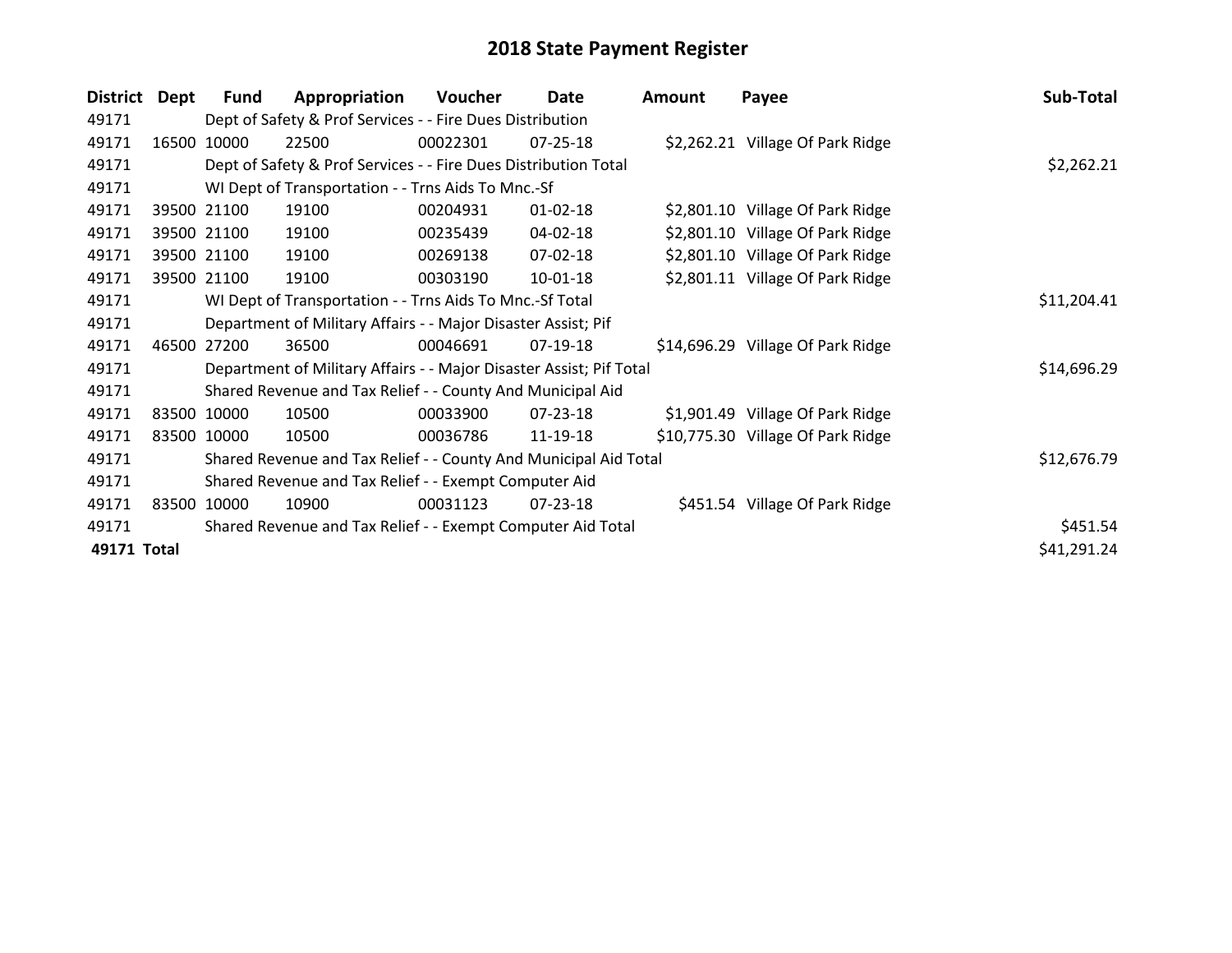| District Dept |             | <b>Fund</b> | Appropriation                                                      | Voucher  | <b>Date</b>    | Amount | Payee                         | Sub-Total   |
|---------------|-------------|-------------|--------------------------------------------------------------------|----------|----------------|--------|-------------------------------|-------------|
| 49173         |             |             | Dept of Safety & Prof Services - - Fire Dues Distribution          |          |                |        |                               |             |
| 49173         | 16500 10000 |             | 22500                                                              | 00022302 | 07-26-18       |        | \$45,490.04 Village Of Plover |             |
| 49173         |             |             | Dept of Safety & Prof Services - - Fire Dues Distribution Total    |          |                |        |                               | \$45,490.04 |
| 49173         |             |             | Dept of Natural Resources - - Aids In Lieu Of Taxes - Gener        |          |                |        |                               |             |
| 49173         |             | 37000 10000 | 50300                                                              | 00212068 | 02-05-18       |        | \$34.48 Village Of Plover     |             |
| 49173         |             | 37000 10000 | 50300                                                              | 00212069 | $02 - 05 - 18$ |        | \$4,757.87 Village Of Plover  |             |
| 49173         |             |             | Dept of Natural Resources - - Aids In Lieu Of Taxes - Gener Total  |          |                |        |                               | \$4,792.35  |
| 49173         |             |             | Dept of Natural Resources - - Gen Program Ops-State Funds-Fr       |          |                |        |                               |             |
| 49173         | 37000 21200 |             | 16600                                                              | 00207074 | $01 - 12 - 18$ |        | \$218.97 Village Of Plover    |             |
| 49173         |             |             | Dept of Natural Resources - - Gen Program Ops-State Funds-Fr Total |          |                |        |                               | \$218.97    |
| 49173         |             |             | Dept of Natural Resources - - General Program Operations --        |          |                |        |                               |             |
| 49173         |             | 37000 21200 | 25400                                                              | 00225434 | 04-09-18       |        | \$212.20 Village Of Plover    |             |
| 49173         |             | 37000 21200 | 25400                                                              | 00252558 | $07-12-18$     |        | \$225.74 Village Of Plover    |             |
| 49173         | 37000 21200 |             | 25400                                                              | 00272257 | $10 - 11 - 18$ |        | \$218.97 Village Of Plover    |             |
| 49173         |             |             | Dept of Natural Resources - - General Program Operations -- Total  |          |                |        |                               | \$656.91    |
| 49173         |             |             | Dept of Natural Resources - - Resaids - Cnty Forst, Cl & Mfl       |          |                |        |                               |             |
| 49173         | 37000 21200 |             | 57100                                                              | 00247977 | 06-28-18       |        | \$10.14 Village Of Plover     |             |
| 49173         |             |             | Dept of Natural Resources - - Resaids - Cnty Forst, Cl & Mfl Total |          |                |        |                               | \$10.14     |
| 49173         |             |             | Dept of Natural Resources - - Rec & Resource Aids, Fed             |          |                |        |                               |             |
| 49173         | 37000 21200 |             | 58300                                                              | 00262134 | 08-27-18       |        | \$4,299.76 Village Of Plover  |             |
| 49173         |             |             | Dept of Natural Resources - - Rec & Resource Aids, Fed Total       |          |                |        |                               | \$4,299.76  |
| 49173         |             |             | Dept of Natural Resources - - Village Of Plover Grant              |          |                |        |                               |             |
| 49173         | 37000 27400 |             | 66000                                                              | 00268319 | 09-26-18       |        | \$37,776.12 Village Of Plover |             |
| 49173         | 37000 27400 |             | 66000                                                              | 00280091 | 11-15-18       |        | \$13,709.11 Village Of Plover |             |
| 49173         |             |             | Dept of Natural Resources - - Village Of Plover Grant Total        |          |                |        |                               | \$51,485.23 |
| 49173         |             |             | WI Dept of Transportation - - Tc, Trns Oper Aid Sf                 |          |                |        |                               |             |
| 49173         |             | 39500 21100 | 17700                                                              | 00262837 | 06-14-18       |        | \$11,954.00 Village Of Plover |             |
| 49173         | 39500 21100 |             | 17700                                                              | 00289474 | 08-27-18       |        | \$35,860.00 Village Of Plover |             |
| 49173         |             |             | WI Dept of Transportation - - Tc, Trns Oper Aid Sf Total           |          |                |        |                               | \$47,814.00 |
| 49173         |             |             | WI Dept of Transportation - - Trnst/Trns-Rel Aid F                 |          |                |        |                               |             |
| 49173         |             | 39500 21100 | 18200                                                              | 00226392 | 03-01-18       |        | \$17,690.73 Village Of Plover |             |
| 49173         |             | 39500 21100 | 18200                                                              | 00323536 | $11 - 15 - 18$ |        | \$20,830.34 Village Of Plover |             |
| 49173         | 39500 21100 |             | 18200                                                              | 00323537 | $11 - 15 - 18$ |        | \$20,336.12 Village Of Plover |             |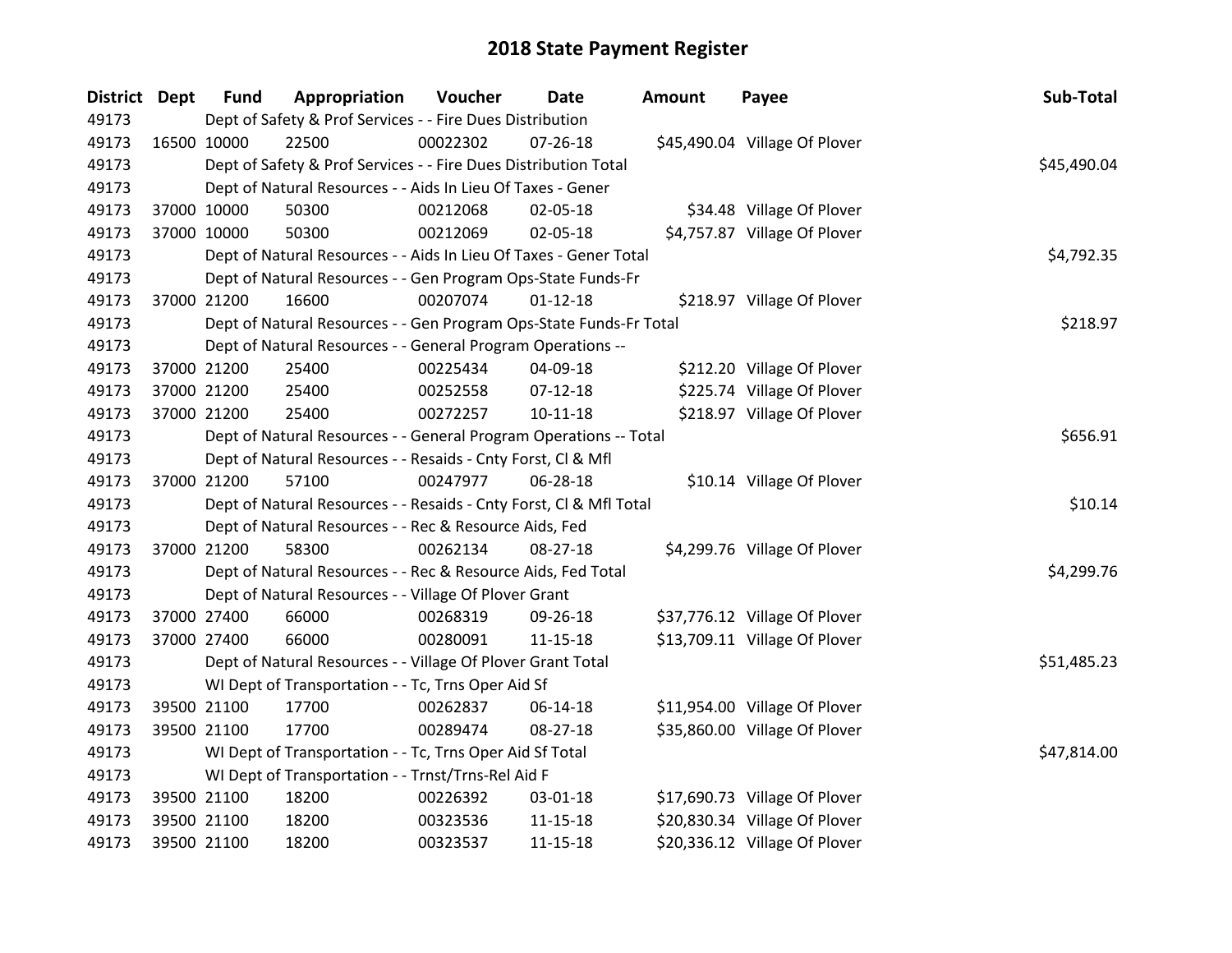| District Dept | <b>Fund</b> | Appropriation                                                          | Voucher     | <b>Date</b>    | <b>Amount</b> | Payee                          | Sub-Total    |
|---------------|-------------|------------------------------------------------------------------------|-------------|----------------|---------------|--------------------------------|--------------|
| 49173         | 39500 21100 | 18200                                                                  | 00335104    | 12-26-18       |               | \$20,723.40 Village Of Plover  |              |
| 49173         |             | WI Dept of Transportation - - Trnst/Trns-Rel Aid F Total               |             |                |               |                                | \$79,580.59  |
| 49173         |             | WI Dept of Transportation - - Trns Aids To Mnc.-Sf                     |             |                |               |                                |              |
| 49173         | 39500 21100 | 19100                                                                  | 00204932    | $01 - 02 - 18$ |               | \$163,273.50 Village Of Plover |              |
| 49173         | 39500 21100 | 19100                                                                  | 00235440    | 04-02-18       |               | \$163,273.50 Village Of Plover |              |
| 49173         | 39500 21100 | 19100                                                                  | 00269139    | 07-02-18       |               | \$163,273.50 Village Of Plover |              |
| 49173         | 39500 21100 | 19100                                                                  | 00303191    | $10 - 01 - 18$ |               | \$163,273.50 Village Of Plover |              |
| 49173         |             | WI Dept of Transportation - - Trns Aids To Mnc.-Sf Total               |             |                |               |                                | \$653,094.00 |
| 49173         |             | Department of Health Services - - Emergency Medical Services, Ai       |             |                |               |                                |              |
| 49173         | 43500 10000 | 11900                                                                  | 00229462    | 08-31-18       |               | \$5,681.60 Village Of Plover   |              |
| 49173         |             | Department of Health Services - - Emergency Medical Services, Ai Total |             |                |               |                                | \$5,681.60   |
| 49173         |             | Department of Justice - - Law Enforcement Train, Local                 |             |                |               |                                |              |
| 49173         | 45500 10000 | 23100                                                                  | 00053558    | 10-18-18       |               | \$3,200.00 Village Of Plover   |              |
| 49173         |             | Department of Justice - - Law Enforcement Train, Local Total           |             |                |               |                                | \$3,200.00   |
| 49173         |             | Department of Military Affairs - - Major Disaster Assist; Pif          |             |                |               |                                |              |
| 49173         | 46500 27200 | 36500                                                                  | 00046695    | $07-19-18$     |               | \$41,182.64 Village Of Plover  |              |
| 49173         |             | Department of Military Affairs - - Major Disaster Assist; Pif Total    |             |                |               |                                | \$41,182.64  |
| 49173         |             | Department of Revenue - - Payments For Municipal Svcs                  |             |                |               |                                |              |
| 49173         | 56600 10000 | 50100                                                                  | 00026885    | $01 - 31 - 18$ |               | \$2,421.46 Village Of Plover   |              |
| 49173         |             | Department of Revenue - - Payments For Municipal Svcs Total            |             |                |               |                                | \$2,421.46   |
| 49173         |             | Shared Revenue and Tax Relief - - Expenditure Restraint Program        |             |                |               |                                |              |
| 49173         | 83500 10000 | 10100                                                                  | 00033901    | 07-23-18       |               | \$81,471.84 Village Of Plover  |              |
| 49173         | 83500 10000 | 10100                                                                  | 00036787    | 11-19-18       |               | \$0.12 Village Of Plover       |              |
| 49173         |             | Shared Revenue and Tax Relief - - Expenditure Restraint Program Total  |             |                |               |                                | \$81,471.96  |
| 49173         |             | Shared Revenue and Tax Relief - - County And Municipal Aid             |             |                |               |                                |              |
| 49173         | 83500 10000 | 10500                                                                  | 00033901    | $07 - 23 - 18$ |               | \$81,925.89 Village Of Plover  |              |
| 49173         | 83500 10000 | 10500                                                                  | 00036787    | 11-19-18       |               | \$464,246.71 Village Of Plover |              |
| 49173         |             | Shared Revenue and Tax Relief - - County And Municipal Aid Total       |             |                |               |                                | \$546,172.60 |
| 49173         |             | Shared Revenue and Tax Relief - - Exempt Computer Aid                  |             |                |               |                                |              |
| 49173         | 83500 10000 | 10900                                                                  | 00031124    | 07-23-18       |               | \$12,496.03 Village Of Plover  |              |
| 49173         | 83500 10000 | 10900                                                                  | 00032473    | 07-23-18       |               | \$7,916.50 Village Of Plover   |              |
| 49173         |             | Shared Revenue and Tax Relief - - Exempt Computer Aid Total            | \$20,412.53 |                |               |                                |              |
| 49173         |             | Shared Revenue and Tax Relief - - Utility Aid                          |             |                |               |                                |              |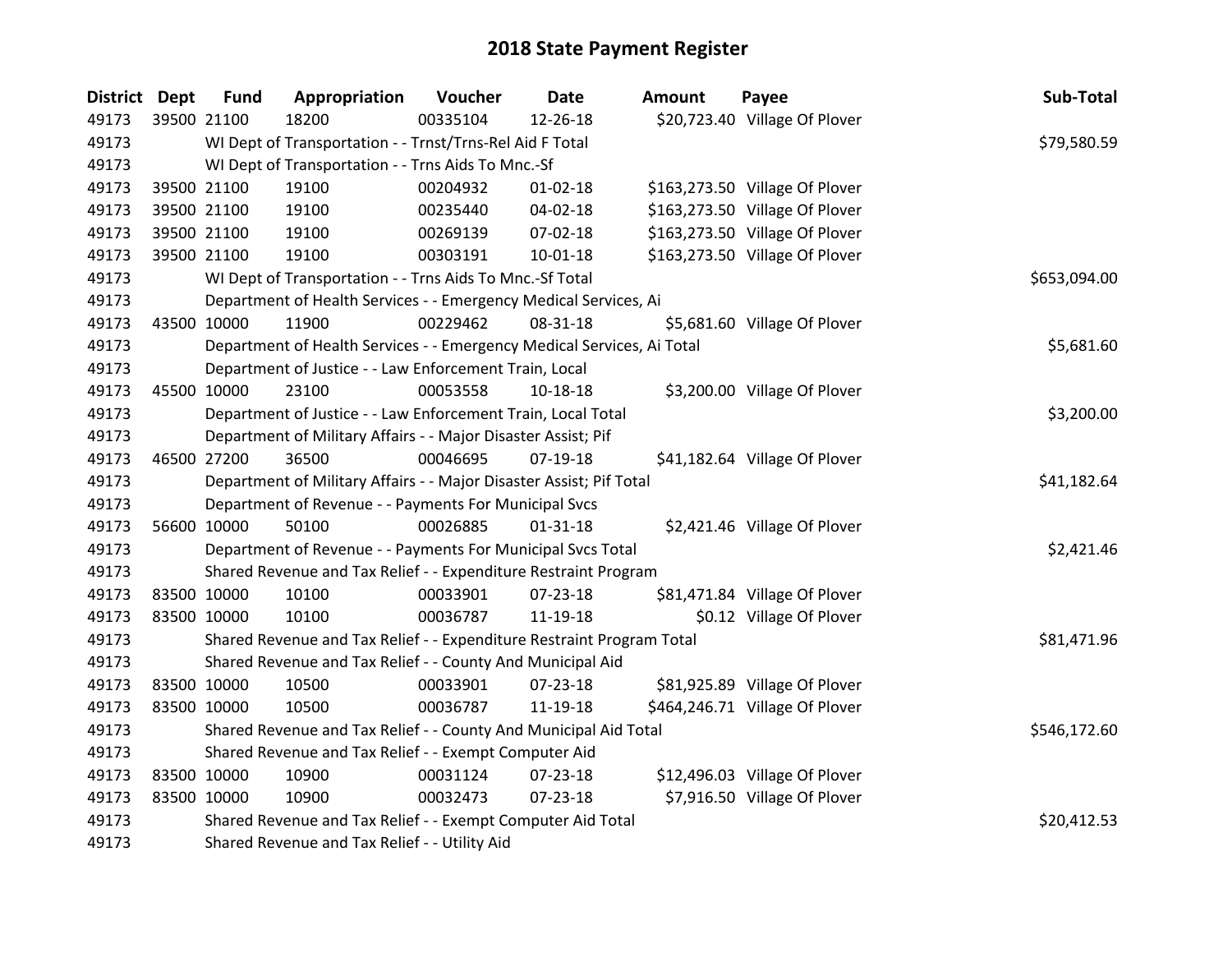| District Dept | Fund        | Appropriation                                                   | Voucher  | Date           | <b>Amount</b> | Pavee                        | Sub-Total      |
|---------------|-------------|-----------------------------------------------------------------|----------|----------------|---------------|------------------------------|----------------|
| 49173         | 83500 10000 | 11000                                                           | 00033901 | $07 - 23 - 18$ |               | \$1,613.60 Village Of Plover |                |
| 49173         | 83500 10000 | 11000                                                           | 00036787 | 11-19-18       |               | \$9,371.93 Village Of Plover |                |
| 49173         |             | Shared Revenue and Tax Relief - - Utility Aid Total             |          |                |               |                              | \$10,985.53    |
| 49173         |             | Shared Revenue and Tax Relief - - Lottery & Gaming Credit       |          |                |               |                              |                |
| 49173         | 83500 52100 | 36300                                                           | 00027560 | $03 - 26 - 18$ |               | \$7,500.48 Village Of Plover |                |
| 49173         |             | Shared Revenue and Tax Relief - - Lottery & Gaming Credit Total |          |                |               |                              | \$7,500.48     |
| 49173 Total   |             |                                                                 |          |                |               |                              | \$1,606,470.79 |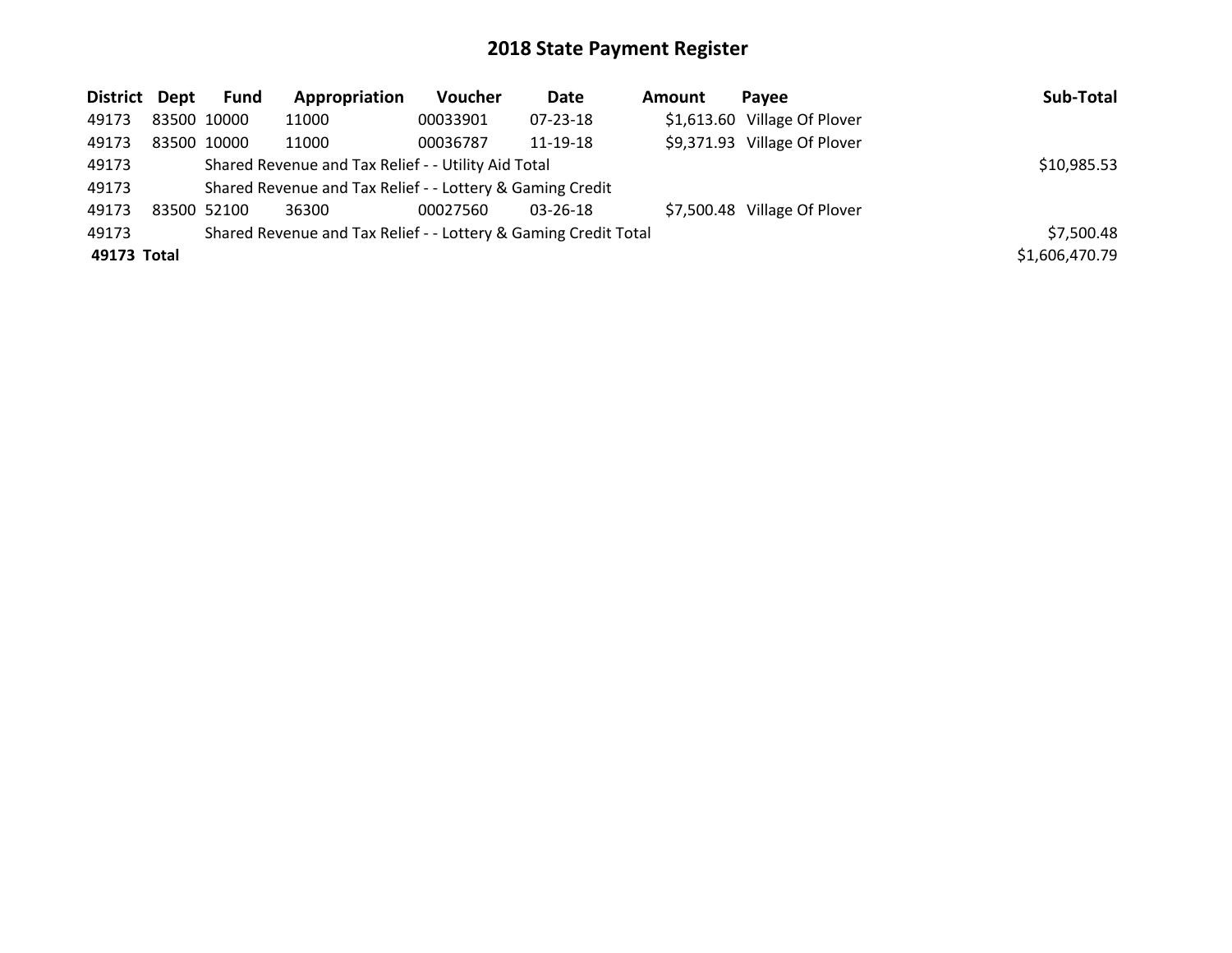| <b>District</b> | Dept  | Fund                                                             | Appropriation                                                   | Voucher    | Date           | <b>Amount</b> | Payee                           | Sub-Total    |
|-----------------|-------|------------------------------------------------------------------|-----------------------------------------------------------------|------------|----------------|---------------|---------------------------------|--------------|
| 49176           |       |                                                                  | Dept of Safety & Prof Services - - Fire Dues Distribution       |            |                |               |                                 |              |
| 49176           |       | 16500 10000                                                      | 22500                                                           | 00022303   | $07 - 24 - 18$ |               | \$1,020.17 Village Of Rosholt   |              |
| 49176           |       |                                                                  | Dept of Safety & Prof Services - - Fire Dues Distribution Total | \$1,020.17 |                |               |                                 |              |
| 49176           |       |                                                                  | Dept of Natural Resources - - Dnr-Dam Safety Projects           |            |                |               |                                 |              |
| 49176           | 37000 | 36300                                                            | <b>TX100</b>                                                    | 00266097   | 09-14-18       |               | \$200,000.00 Village Of Rosholt |              |
| 49176           |       |                                                                  | Dept of Natural Resources - - Dnr-Dam Safety Projects Total     |            |                |               |                                 | \$200,000.00 |
| 49176           |       |                                                                  | WI Dept of Transportation - - Trns Aids To Mnc.-Sf              |            |                |               |                                 |              |
| 49176           |       | 39500 21100                                                      | 19100                                                           | 00204933   | $01 - 02 - 18$ |               | \$6,625.96 Village Of Rosholt   |              |
| 49176           |       | 39500 21100                                                      | 19100                                                           | 00235441   | 04-02-18       |               | \$6,625.96 Village Of Rosholt   |              |
| 49176           |       | 39500 21100                                                      | 19100                                                           | 00269140   | $07 - 02 - 18$ |               | \$6,625.96 Village Of Rosholt   |              |
| 49176           |       | 39500 21100                                                      | 19100                                                           | 00303192   | $10 - 01 - 18$ |               | \$6,625.98 Village Of Rosholt   |              |
| 49176           |       |                                                                  | WI Dept of Transportation - - Trns Aids To Mnc.-Sf Total        |            |                |               |                                 | \$26,503.86  |
| 49176           |       |                                                                  | WI Dept of Transportation - - Loc Rd Imp Prg St Fd              |            |                |               |                                 |              |
| 49176           |       | 39500 21100                                                      | 27800                                                           | 00331401   | 12-12-18       |               | \$10,167.45 Village Of Rosholt  |              |
| 49176           |       | 39500 21100                                                      | 27800                                                           | 00331405   | 12-12-18       |               | \$11,029.06 Village Of Rosholt  |              |
| 49176           |       |                                                                  | WI Dept of Transportation - - Loc Rd Imp Prg St Fd Total        |            |                |               |                                 | \$21,196.51  |
| 49176           |       |                                                                  | Shared Revenue and Tax Relief - - County And Municipal Aid      |            |                |               |                                 |              |
| 49176           |       | 83500 10000                                                      | 10500                                                           | 00033902   | 07-23-18       |               | \$12,431.21 Village Of Rosholt  |              |
| 49176           |       | 83500 10000                                                      | 10500                                                           | 00036788   | 11-19-18       |               | \$70,487.22 Village Of Rosholt  |              |
| 49176           |       | Shared Revenue and Tax Relief - - County And Municipal Aid Total | \$82,918.43                                                     |            |                |               |                                 |              |
| 49176           |       | Shared Revenue and Tax Relief - - Exempt Computer Aid            |                                                                 |            |                |               |                                 |              |
| 49176           |       | 83500 10000                                                      | 10900                                                           | 00031125   | $07 - 23 - 18$ |               | \$513.44 Village Of Rosholt     |              |
| 49176           |       |                                                                  | Shared Revenue and Tax Relief - - Exempt Computer Aid Total     |            |                |               |                                 | \$513.44     |
| 49176 Total     |       |                                                                  |                                                                 |            |                |               |                                 | \$332,152.41 |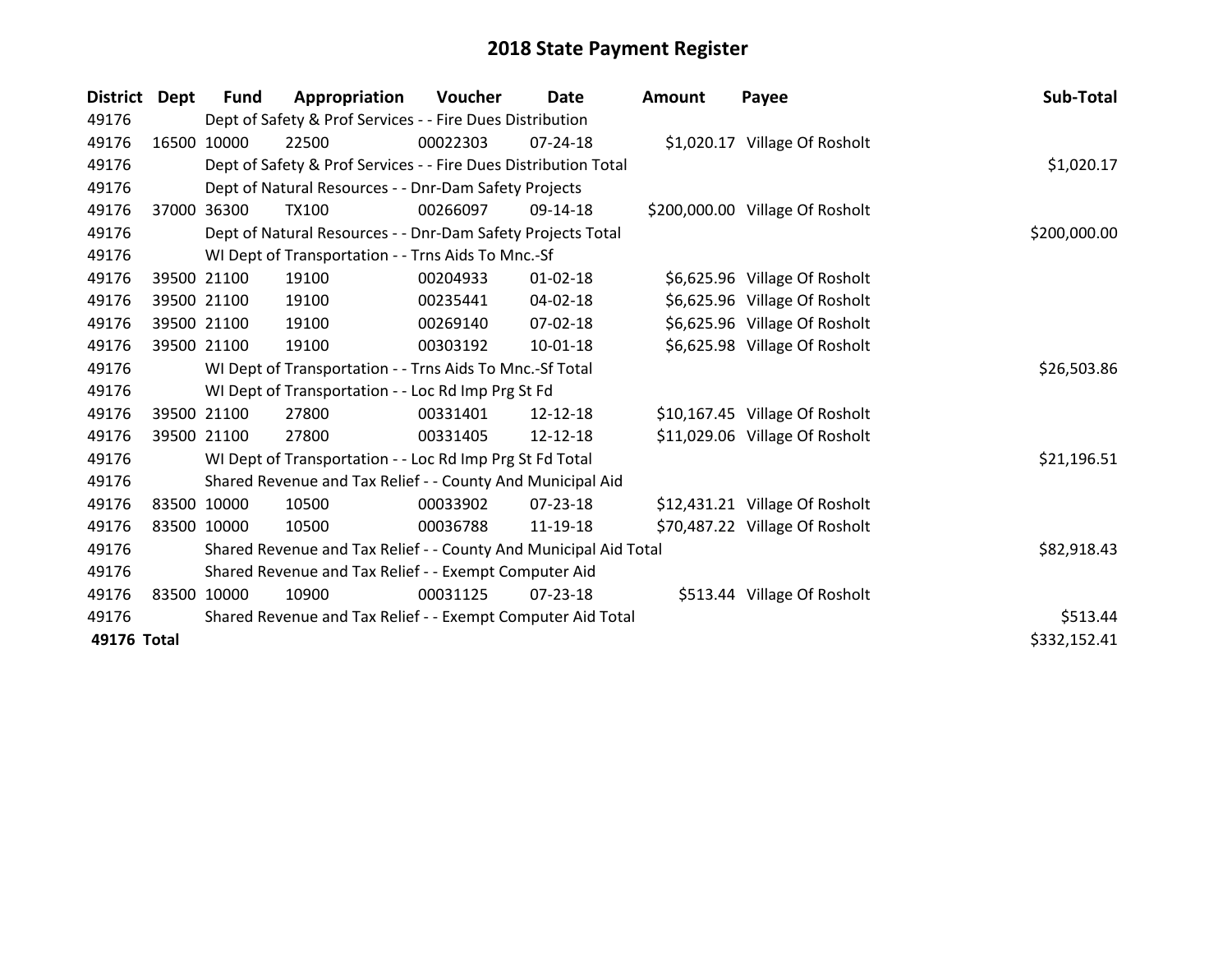| <b>District</b> | <b>Dept</b> | <b>Fund</b>                                                     | Appropriation                                                         | Voucher  | <b>Date</b>    | <b>Amount</b> | Payee                          | Sub-Total   |  |
|-----------------|-------------|-----------------------------------------------------------------|-----------------------------------------------------------------------|----------|----------------|---------------|--------------------------------|-------------|--|
| 49191           |             |                                                                 | Dept of Safety & Prof Services - - Fire Dues Distribution             |          |                |               |                                |             |  |
| 49191           |             | 16500 10000                                                     | 22500                                                                 | 00017726 | 07-02-18       |               | \$5,233.23 Village Of Whiting  |             |  |
| 49191           |             |                                                                 | Dept of Safety & Prof Services - - Fire Dues Distribution Total       |          |                |               |                                | \$5,233.23  |  |
| 49191           |             |                                                                 | WI Dept of Transportation - - Trns Aids To Mnc.-Sf                    |          |                |               |                                |             |  |
| 49191           |             | 39500 21100                                                     | 19100                                                                 | 00204934 | $01 - 02 - 18$ |               | \$18,307.61 Village Of Whiting |             |  |
| 49191           |             | 39500 21100                                                     | 19100                                                                 | 00235442 | 04-02-18       |               | \$18,307.61 Village Of Whiting |             |  |
| 49191           |             | 39500 21100                                                     | 19100                                                                 | 00269141 | 07-02-18       |               | \$18,307.61 Village Of Whiting |             |  |
| 49191           |             | 39500 21100                                                     | 19100                                                                 | 00303193 | 10-01-18       |               | \$18,307.63 Village Of Whiting |             |  |
| 49191           |             |                                                                 | WI Dept of Transportation - - Trns Aids To Mnc.-Sf Total              |          |                |               |                                | \$73,230.46 |  |
| 49191           |             |                                                                 | WI Dept of Transportation - - St Hwy Rehab, Sf                        |          |                |               |                                |             |  |
| 49191           |             | 39500 21100                                                     | 36300                                                                 | 00211838 | $01 - 17 - 18$ |               | \$70.14 Village Of Whiting     |             |  |
| 49191           |             | 39500 21100                                                     | 36300                                                                 | 00211842 | $01 - 17 - 18$ |               | \$77.52 Village Of Whiting     |             |  |
| 49191           |             | 39500 21100                                                     | 36300                                                                 | 00213731 | $01-19-18$     |               | \$83.24 Village Of Whiting     |             |  |
| 49191           |             | 39500 21100                                                     | 36300                                                                 | 00213731 | $01 - 22 - 18$ |               | \$83.24 Village Of Whiting     |             |  |
| 49191           |             | 39500 21100                                                     | 36300                                                                 | 00213732 | $01-19-18$     |               | \$0.88 Village Of Whiting      |             |  |
| 49191           |             | 39500 21100                                                     | 36300                                                                 | 00214287 | $01 - 23 - 18$ |               | \$215.00 Village Of Whiting    |             |  |
| 49191           |             | 39500 21100                                                     | 36300                                                                 | 00240397 | $04 - 11 - 18$ |               | \$83.06 Village Of Whiting     |             |  |
| 49191           |             | 39500 21100                                                     | 36300                                                                 | 00240398 | $04 - 11 - 18$ |               | \$30.18 Village Of Whiting     |             |  |
| 49191           |             | 39500 21100                                                     | 36300                                                                 | 00251336 | 05-08-18       |               | \$160.11 Village Of Whiting    |             |  |
| 49191           |             | 39500 21100                                                     | 36300                                                                 | 00275165 | 07-13-18       |               | \$83.06 Village Of Whiting     |             |  |
| 49191           |             | 39500 21100                                                     | 36300                                                                 | 00275166 | $07-13-18$     |               | \$253.99 Village Of Whiting    |             |  |
| 49191           |             | 39500 21100                                                     | 36300                                                                 | 00318660 | 11-02-18       |               | \$203.94 Village Of Whiting    |             |  |
| 49191           |             |                                                                 | WI Dept of Transportation - - St Hwy Rehab, Sf Total                  |          |                |               |                                | \$1,344.36  |  |
| 49191           |             |                                                                 | Department of Military Affairs - - Major Disaster Assist; Pif         |          |                |               |                                |             |  |
| 49191           |             | 46500 27200                                                     | 36500                                                                 | 00047301 | 08-03-18       |               | \$7,318.77 Village Of Whiting  |             |  |
| 49191           |             |                                                                 | Department of Military Affairs - - Major Disaster Assist; Pif Total   |          |                |               |                                | \$7,318.77  |  |
| 49191           |             |                                                                 | Department of Revenue - - Payments For Municipal Svcs                 |          |                |               |                                |             |  |
| 49191           |             | 56600 10000                                                     | 50100                                                                 | 00026886 | $01 - 31 - 18$ |               | \$125.31 Village Of Whiting    |             |  |
| 49191           |             |                                                                 | Department of Revenue - - Payments For Municipal Svcs Total           |          |                |               |                                | \$125.31    |  |
| 49191           |             | Shared Revenue and Tax Relief - - Expenditure Restraint Program |                                                                       |          |                |               |                                |             |  |
| 49191           | 83500 10000 |                                                                 | 10100                                                                 | 00033903 | $07 - 23 - 18$ |               | \$3,501.64 Village Of Whiting  |             |  |
| 49191           |             |                                                                 | Shared Revenue and Tax Relief - - Expenditure Restraint Program Total |          |                |               |                                | \$3,501.64  |  |
| 49191           |             |                                                                 | Shared Revenue and Tax Relief - - County And Municipal Aid            |          |                |               |                                |             |  |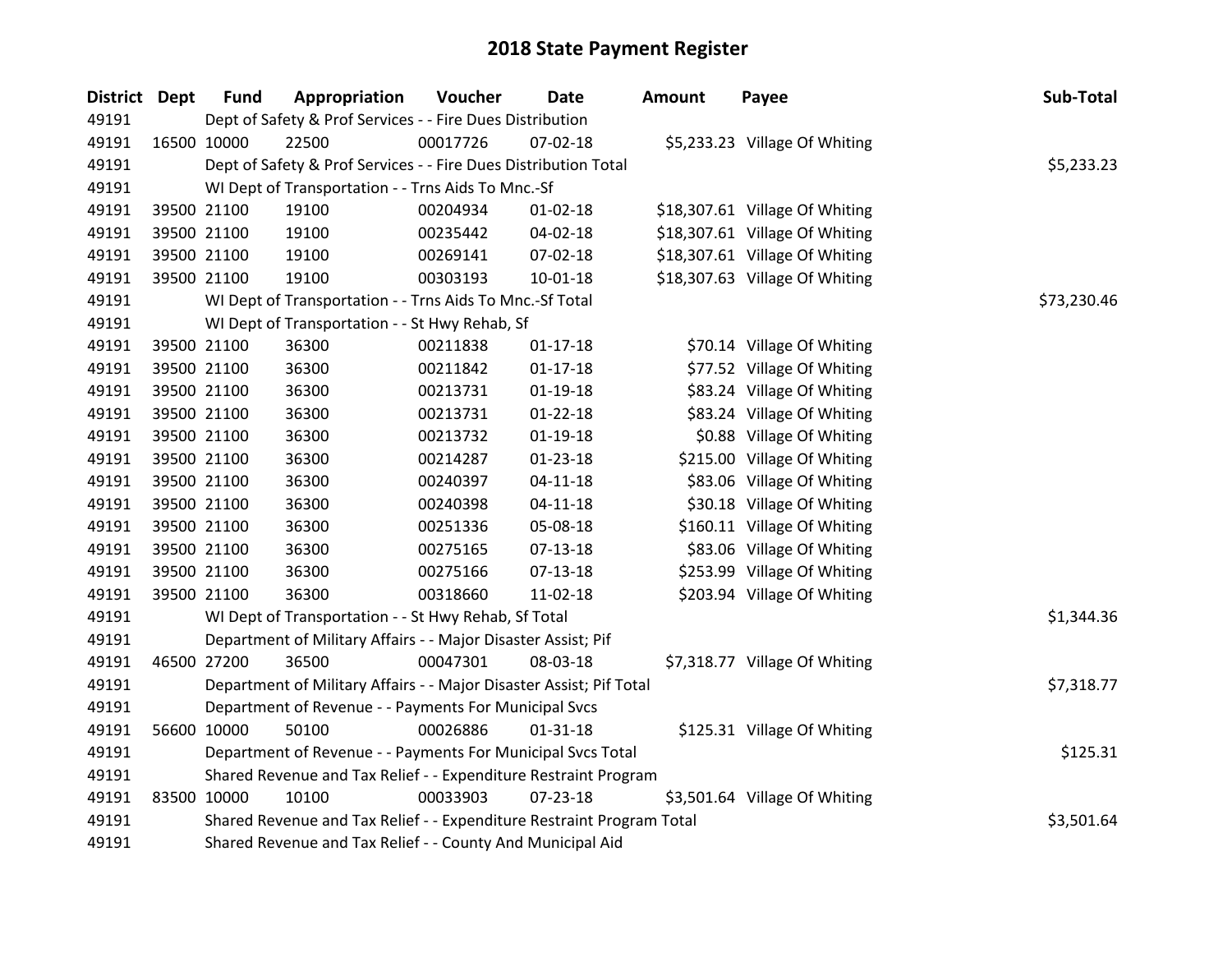| District Dept | Fund        | Appropriation                                                    | <b>Voucher</b> | Date           | <b>Amount</b> | Payee                          | Sub-Total    |
|---------------|-------------|------------------------------------------------------------------|----------------|----------------|---------------|--------------------------------|--------------|
| 49191         | 83500 10000 | 10500                                                            | 00033903       | $07 - 23 - 18$ |               | \$10,919.83 Village Of Whiting |              |
| 49191         | 83500 10000 | 10500                                                            | 00036789       | 11-19-18       |               | \$61,879.03 Village Of Whiting |              |
| 49191         |             | Shared Revenue and Tax Relief - - County And Municipal Aid Total |                |                |               |                                | \$72,798.86  |
| 49191         |             | Shared Revenue and Tax Relief - - Exempt Computer Aid            |                |                |               |                                |              |
| 49191         | 83500 10000 | 10900                                                            | 00031126       | 07-23-18       |               | \$1,622.51 Village Of Whiting  |              |
| 49191         |             | Shared Revenue and Tax Relief - - Exempt Computer Aid Total      |                |                |               |                                | \$1,622.51   |
| 49191         |             | Shared Revenue and Tax Relief - - Utility Aid                    |                |                |               |                                |              |
| 49191         | 83500 10000 | 11000                                                            | 00033903       | 07-23-18       |               | \$2,634.65 Village Of Whiting  |              |
| 49191         | 83500 10000 | 11000                                                            | 00036789       | 11-19-18       |               | \$16,624.76 Village Of Whiting |              |
| 49191         |             | Shared Revenue and Tax Relief - - Utility Aid Total              |                |                |               |                                | \$19,259.41  |
| 49191 Total   |             |                                                                  |                |                |               |                                | \$184,434.55 |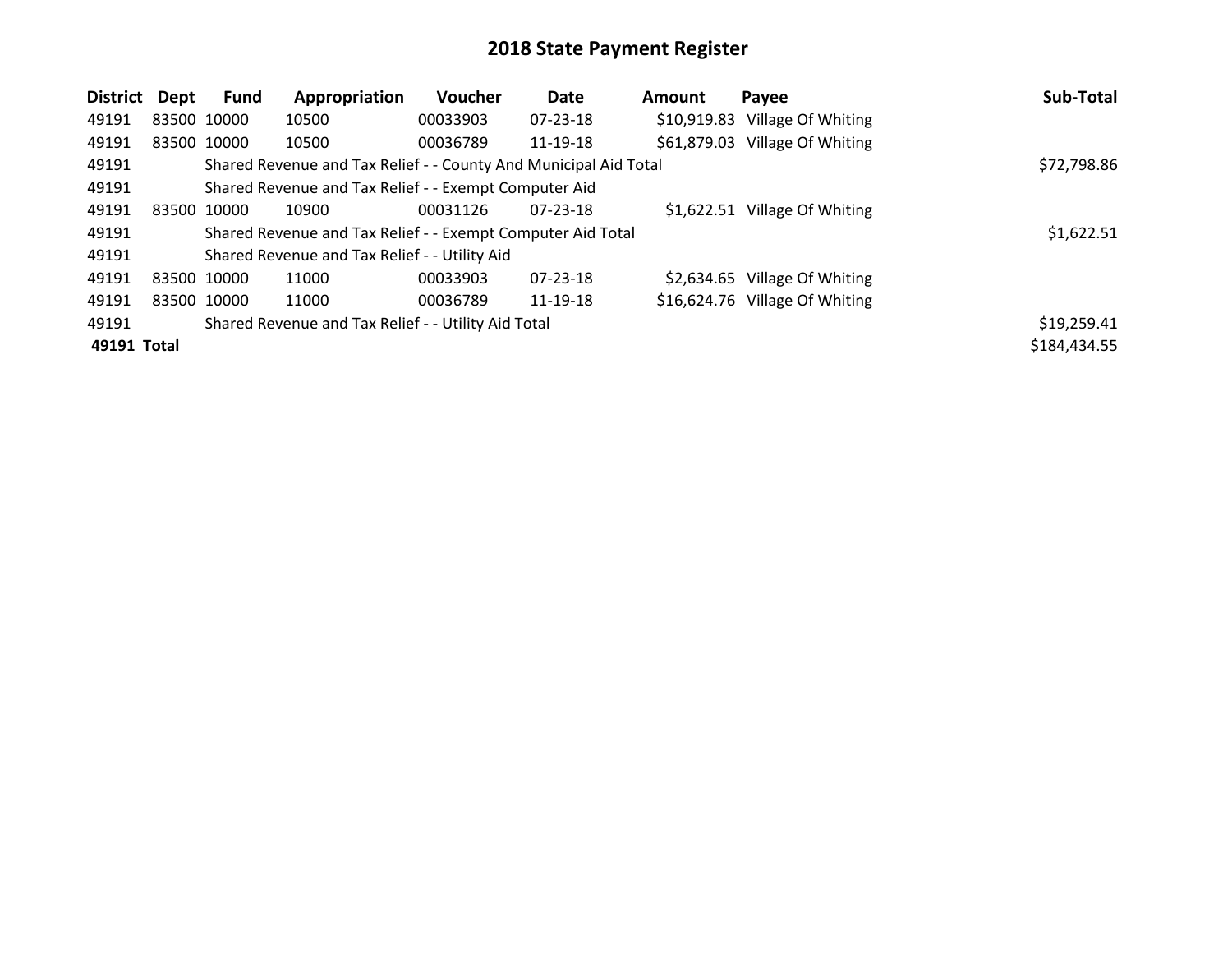| <b>District Dept</b> | <b>Fund</b>                                               | Appropriation                                                         | Voucher  | Date           | Amount | Payee                              | Sub-Total    |
|----------------------|-----------------------------------------------------------|-----------------------------------------------------------------------|----------|----------------|--------|------------------------------------|--------------|
| 49281                | Dept of Safety & Prof Services - - Fire Dues Distribution |                                                                       |          |                |        |                                    |              |
| 49281                | 16500 10000                                               | 22500                                                                 | 00024418 | 07-23-18       |        | \$80,368.00 City Of Stevens Point  |              |
| 49281                |                                                           | Dept of Safety & Prof Services - - Fire Dues Distribution Total       |          |                |        |                                    | \$80,368.00  |
| 49281                |                                                           | Wisconsin Historical Society - - General Program Operations-Prf       |          |                |        |                                    |              |
| 49281                | 24500 10000                                               | 14100                                                                 | 00019109 | 09-21-18       |        | \$4,000.00 City Of Stevens Point   |              |
| 49281                |                                                           | Wisconsin Historical Society - - General Program Operations-Prf Total |          |                |        |                                    | \$4,000.00   |
| 49281                |                                                           | Dept of Natural Resources - - Wildlife Abat & Control Grants          |          |                |        |                                    |              |
| 49281                | 37000 21200                                               | 58000                                                                 | 00213408 | $02 - 12 - 18$ |        | \$1,264.00 City Of Stevens Point   |              |
| 49281                | 37000 21200                                               | 58000                                                                 | 00232863 | 05-01-18       |        | \$1,465.00 City Of Stevens Point   |              |
| 49281                |                                                           | Dept of Natural Resources - - Wildlife Abat & Control Grants Total    |          |                |        |                                    | \$2,729.00   |
| 49281                |                                                           | Dept of Natural Resources - - Ea - Urban Nonpoint Source              |          |                |        |                                    |              |
| 49281                | 37000 27400                                               | 65800                                                                 | 00233556 | 05-07-18       |        | \$1,245.56 City Of Stevens Point   |              |
| 49281                | 37000 27400                                               | 65800                                                                 | 00259769 | 08-27-18       |        | \$15,559.45 City Of Stevens Point  |              |
| 49281                | 37000 27400                                               | 65800                                                                 | 00281025 | 11-23-18       |        | \$7,545.56 City Of Stevens Point   |              |
| 49281                |                                                           | Dept of Natural Resources - - Ea - Urban Nonpoint Source Total        |          |                |        |                                    | \$24,350.57  |
| 49281                |                                                           | WI Dept of Transportation - - Conn Hwy Aids St Fds                    |          |                |        |                                    |              |
| 49281                | 39500 21100                                               | 16200                                                                 | 00205614 | $01 - 02 - 18$ |        | \$26,022.80 City Of Stevens Point  |              |
| 49281                | 39500 21100                                               | 16200                                                                 | 00236122 | 04-02-18       |        | \$26,022.80 City Of Stevens Point  |              |
| 49281                | 39500 21100                                               | 16200                                                                 | 00269821 | 07-02-18       |        | \$26,022.80 City Of Stevens Point  |              |
| 49281                | 39500 21100                                               | 16200                                                                 | 00303873 | 10-01-18       |        | \$26,022.82 City Of Stevens Point  |              |
| 49281                |                                                           | WI Dept of Transportation - - Conn Hwy Aids St Fds Total              |          |                |        |                                    | \$104,091.22 |
| 49281                |                                                           | WI Dept of Transportation - - Paratransit Aids, Sf                    |          |                |        |                                    |              |
| 49281                | 39500 21100                                               | 17500                                                                 | 00261001 | $06-11-18$     |        | \$24,203.00 City Of Stevens Point  |              |
| 49281                |                                                           | WI Dept of Transportation - - Paratransit Aids, Sf Total              |          |                |        |                                    | \$24,203.00  |
| 49281                |                                                           | WI Dept of Transportation - - Tc, Trns Oper Aid Sf                    |          |                |        |                                    |              |
| 49281                | 39500 21100                                               | 17700                                                                 | 00250192 | 05-04-18       |        | \$11,547.00 City Of Stevens Point  |              |
| 49281                | 39500 21100                                               | 17700                                                                 | 00262503 | 06-13-18       |        | \$74,145.00 City Of Stevens Point  |              |
| 49281                | 39500 21100                                               | 17700                                                                 | 00289455 | 08-24-18       |        | \$222,437.00 City Of Stevens Point |              |
| 49281                | 39500 21100                                               | 17700                                                                 | 00315109 | $10 - 25 - 18$ |        | \$30,360.00 City Of Stevens Point  |              |
| 49281                |                                                           | WI Dept of Transportation - - Tc, Trns Oper Aid Sf Total              |          |                |        |                                    | \$338,489.00 |
| 49281                |                                                           | WI Dept of Transportation - - Trnst/Trns-Rel Aid F                    |          |                |        |                                    |              |
| 49281                | 39500 21100                                               | 18200                                                                 | 00229967 | 03-14-18       |        | \$212,948.50 City Of Stevens Point |              |
| 49281                | 39500 21100                                               | 18200                                                                 | 00298226 | 09-19-18       |        | \$55,783.62 City Of Stevens Point  |              |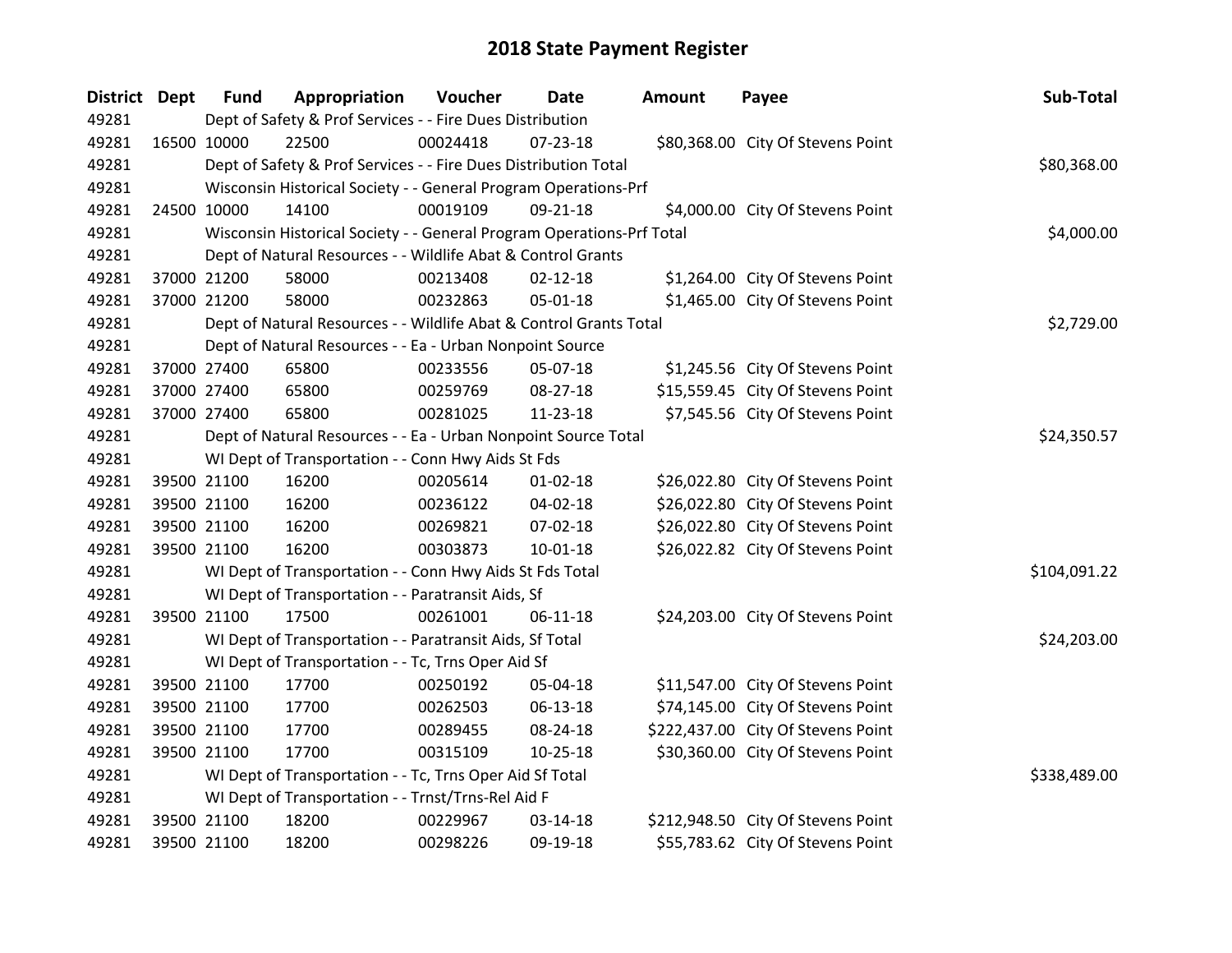| <b>District</b> | Dept | <b>Fund</b>                                              | Appropriation                                                          | Voucher  | <b>Date</b>    | Amount | Payee                              | Sub-Total      |
|-----------------|------|----------------------------------------------------------|------------------------------------------------------------------------|----------|----------------|--------|------------------------------------|----------------|
| 49281           |      | 39500 21100                                              | 18200                                                                  | 00300006 | $10 - 01 - 18$ |        | \$79,224.00 City Of Stevens Point  |                |
| 49281           |      | 39500 21100                                              | 18200                                                                  | 00315111 | 10-25-18       |        | \$14,805.00 City Of Stevens Point  |                |
| 49281           |      | 39500 21100                                              | 18200                                                                  | 00323503 | 11-15-18       |        | \$192,198.00 City Of Stevens Point |                |
| 49281           |      | 39500 21100                                              | 18200                                                                  | 00323540 | 11-15-18       |        | \$185,257.50 City Of Stevens Point |                |
| 49281           |      | 39500 21100                                              | 18200                                                                  | 00323562 | $11 - 15 - 18$ |        | \$209,161.50 City Of Stevens Point |                |
| 49281           |      |                                                          | WI Dept of Transportation - - Trnst/Trns-Rel Aid F Total               |          |                |        |                                    | \$949,378.12   |
| 49281           |      |                                                          | WI Dept of Transportation - - Eldly&Disa Aid Fd Fd                     |          |                |        |                                    |                |
| 49281           |      | 39500 21100                                              | 18300                                                                  | 00230314 | 03-14-18       |        | \$24,657.80 City Of Stevens Point  |                |
| 49281           |      | 39500 21100                                              | 18300                                                                  | 00297578 | 09-18-18       |        | \$37,003.20 City Of Stevens Point  |                |
| 49281           |      | 39500 21100                                              | 18300                                                                  | 00297579 | 09-18-18       |        | \$23,850.00 City Of Stevens Point  |                |
| 49281           |      | 39500 21100                                              | 18300                                                                  | 00313344 | $10-24-18$     |        | \$36,274.40 City Of Stevens Point  |                |
| 49281           |      | 39500 21100                                              | 18300                                                                  | 00313346 | 10-24-18       |        | \$25,735.00 City Of Stevens Point  |                |
| 49281           |      | 39500 21100                                              | 18300                                                                  | 00320787 | 11-07-18       |        | \$26,724.80 City Of Stevens Point  |                |
| 49281           |      | 39500 21100                                              | 18300                                                                  | 00320788 | 11-07-18       |        | \$26,059.00 City Of Stevens Point  |                |
| 49281           |      | WI Dept of Transportation - - Eldly&Disa Aid Fd Fd Total | \$200,304.20                                                           |          |                |        |                                    |                |
| 49281           |      |                                                          | WI Dept of Transportation - - Trns Aids To Mnc.-Sf                     |          |                |        |                                    |                |
| 49281           |      | 39500 21100                                              | 19100                                                                  | 00204935 | $01 - 02 - 18$ |        | \$378,772.39 City Of Stevens Point |                |
| 49281           |      | 39500 21100                                              | 19100                                                                  | 00235443 | 04-02-18       |        | \$378,772.39 City Of Stevens Point |                |
| 49281           |      | 39500 21100                                              | 19100                                                                  | 00269142 | 07-02-18       |        | \$378,772.39 City Of Stevens Point |                |
| 49281           |      | 39500 21100                                              | 19100                                                                  | 00303194 | $10 - 01 - 18$ |        | \$378,772.40 City Of Stevens Point |                |
| 49281           |      |                                                          | WI Dept of Transportation - - Trns Aids To Mnc.-Sf Total               |          |                |        |                                    | \$1,515,089.57 |
| 49281           |      |                                                          | Department of Health Services - - Emergency Medical Services, Ai       |          |                |        |                                    |                |
| 49281           |      | 43500 10000                                              | 11900                                                                  | 00229417 | 08-31-18       |        | \$10,064.69 City Of Stevens Point  |                |
| 49281           |      |                                                          | Department of Health Services - - Emergency Medical Services, Ai Total |          |                |        |                                    | \$10,064.69    |
| 49281           |      |                                                          | Dept of Workforce Development - - Title Ib Aids State Gpr              |          |                |        |                                    |                |
| 49281           |      | 44500 10000                                              | 50900                                                                  | 00143660 | $01 - 18 - 18$ |        | \$21.30 City Of Stevens Point      |                |
| 49281           |      | 44500 10000                                              | 50900                                                                  | 00174424 | $07 - 16 - 18$ |        | \$16.19 City Of Stevens Point      |                |
| 49281           |      | 44500 10000                                              | 50900                                                                  | 00180131 | 08-27-18       |        | \$8.09 City Of Stevens Point       |                |
| 49281           |      | 44500 10000                                              | 50900                                                                  | 00188772 | $10-12-18$     |        | \$8.09 City Of Stevens Point       |                |
| 49281           |      | 44500 10000                                              | 50900                                                                  | 00192676 | 10-31-18       |        | \$8.09 City Of Stevens Point       |                |
| 49281           |      |                                                          | Dept of Workforce Development - - Title Ib Aids State Gpr Total        |          |                |        |                                    | \$61.76        |
| 49281           |      |                                                          | Dept of Workforce Development - - Title Ib Aids Federal Prf            |          |                |        |                                    |                |
| 49281           |      | 44500 10000                                              | 54400                                                                  | 00143660 | $01 - 18 - 18$ |        | \$78.70 City Of Stevens Point      |                |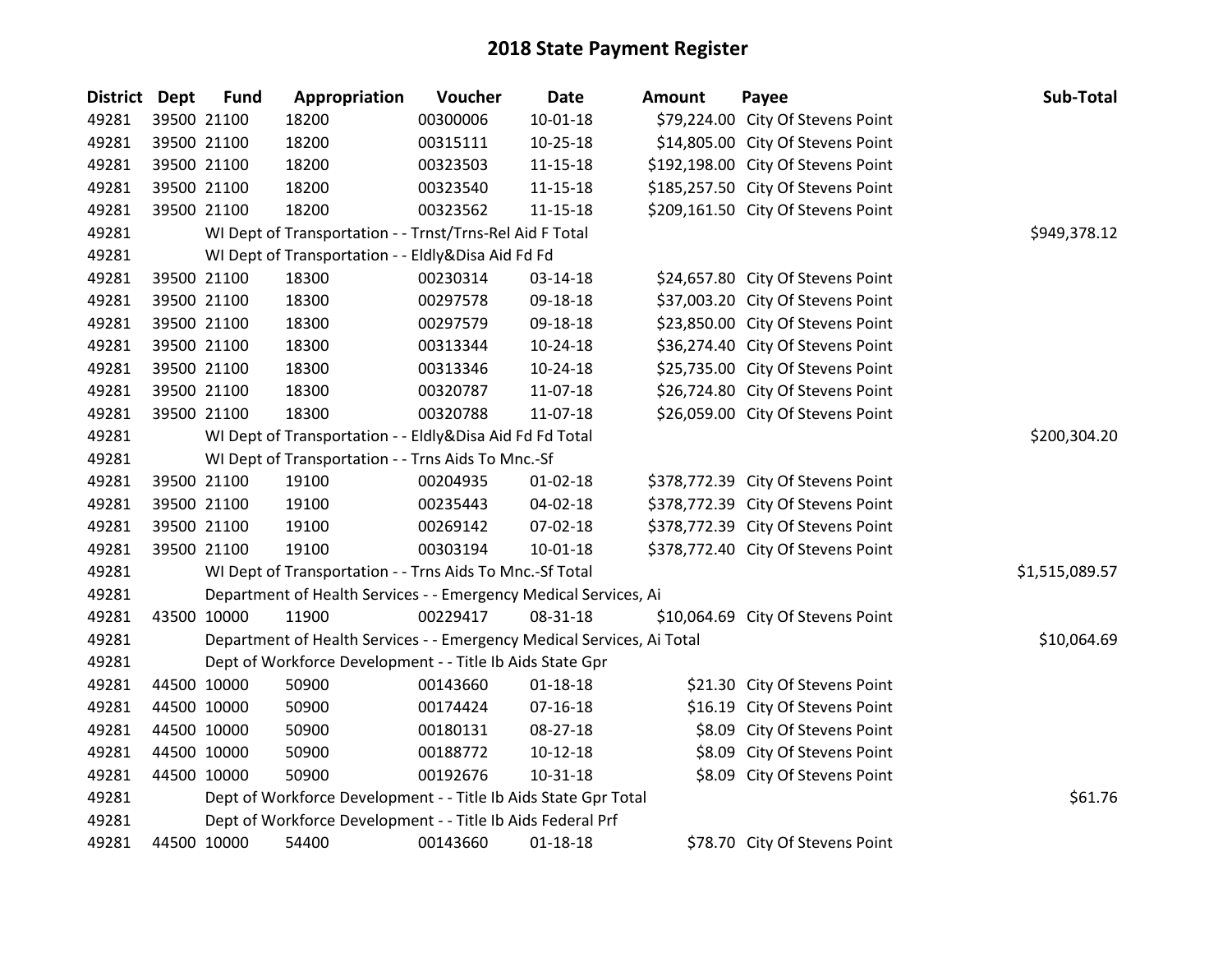| <b>District Dept</b> | <b>Fund</b> | Appropriation                                                         | Voucher  | <b>Date</b>    | <b>Amount</b> | Payee                                | Sub-Total      |
|----------------------|-------------|-----------------------------------------------------------------------|----------|----------------|---------------|--------------------------------------|----------------|
| 49281                | 44500 10000 | 54400                                                                 | 00174424 | $07 - 16 - 18$ |               | \$59.81 City Of Stevens Point        |                |
| 49281                | 44500 10000 | 54400                                                                 | 00180131 | 08-27-18       |               | \$29.91 City Of Stevens Point        |                |
| 49281                | 44500 10000 | 54400                                                                 | 00188772 | $10-12-18$     |               | \$29.91 City Of Stevens Point        |                |
| 49281                | 44500 10000 | 54400                                                                 | 00192676 | 10-31-18       |               | \$29.91 City Of Stevens Point        |                |
| 49281                |             | Dept of Workforce Development - - Title Ib Aids Federal Prf Total     |          |                |               |                                      | \$228.24       |
| 49281                |             | Department of Justice - - Law Enforcement Train, Local                |          |                |               |                                      |                |
| 49281                | 45500 10000 | 23100                                                                 | 00045170 | 04-30-18       |               | \$6,880.00 City Of Stevens Point     |                |
| 49281                |             | Department of Justice - - Law Enforcement Train, Local Total          |          |                |               |                                      | \$6,880.00     |
| 49281                |             | Department of Justice - - Internet Crimes Against Childr              |          |                |               |                                      |                |
| 49281                | 45500 10000 | 28400                                                                 | 00047037 | $06 - 22 - 18$ |               | \$1,968.27 City Of Stevens Point     |                |
| 49281                |             | Department of Justice - - Internet Crimes Against Childr Total        |          |                |               |                                      | \$1,968.27     |
| 49281                |             | Department of Military Affairs - - Major Disaster Assist; Pif         |          |                |               |                                      |                |
| 49281                | 46500 27200 | 36500                                                                 | 00048076 | 08-27-18       |               | \$115,874.30 City Of Stevens Point   |                |
| 49281                |             | Department of Military Affairs - - Major Disaster Assist; Pif Total   |          |                |               |                                      | \$115,874.30   |
| 49281                |             | Public Defender Board - - Transcript, Discovery And Int               |          |                |               |                                      |                |
| 49281                | 55000 10000 | 10600                                                                 | 00164757 | 10-15-18       |               | \$2.20 City Of Stevens Point         |                |
| 49281                |             | Public Defender Board - - Transcript, Discovery And Int Total         |          |                |               |                                      | \$2.20         |
| 49281                |             | Department of Revenue - - Payments For Municipal Svcs                 |          |                |               |                                      |                |
| 49281                | 56600 10000 | 50100                                                                 | 00026887 | $01 - 31 - 18$ |               | \$447,128.39 City Of Stevens Point   |                |
| 49281                |             | Department of Revenue - - Payments For Municipal Svcs Total           |          |                |               |                                      | \$447,128.39   |
| 49281                |             | Shared Revenue and Tax Relief - - Expenditure Restraint Program       |          |                |               |                                      |                |
| 49281                | 83500 10000 | 10100                                                                 | 00033904 | $07 - 23 - 18$ |               | \$418,625.00 City Of Stevens Point   |                |
| 49281                |             | Shared Revenue and Tax Relief - - Expenditure Restraint Program Total |          |                |               |                                      | \$418,625.00   |
| 49281                |             | Shared Revenue and Tax Relief - - County And Municipal Aid            |          |                |               |                                      |                |
| 49281                | 83500 10000 | 10500                                                                 | 00033904 | $07 - 23 - 18$ |               | \$487,298.12 City Of Stevens Point   |                |
| 49281                | 83500 10000 | 10500                                                                 | 00036790 | 11-19-18       |               | \$2,761,356.00 City Of Stevens Point |                |
| 49281                |             | Shared Revenue and Tax Relief - - County And Municipal Aid Total      |          |                |               |                                      | \$3,248,654.12 |
| 49281                |             | Shared Revenue and Tax Relief - - Exempt Computer Aid                 |          |                |               |                                      |                |
| 49281                | 83500 10000 | 10900                                                                 | 00031127 | 07-23-18       |               | \$334,561.81 City Of Stevens Point   |                |
| 49281                | 83500 10000 | 10900                                                                 | 00032474 | 07-23-18       |               | \$98,191.99 City Of Stevens Point    |                |
| 49281                |             | Shared Revenue and Tax Relief - - Exempt Computer Aid Total           |          |                |               |                                      | \$432,753.80   |
| 49281                |             | Shared Revenue and Tax Relief - - Utility Aid                         |          |                |               |                                      |                |
| 49281                | 83500 10000 | 11000                                                                 | 00033904 | 07-23-18       |               | \$14,446.35 City Of Stevens Point    |                |